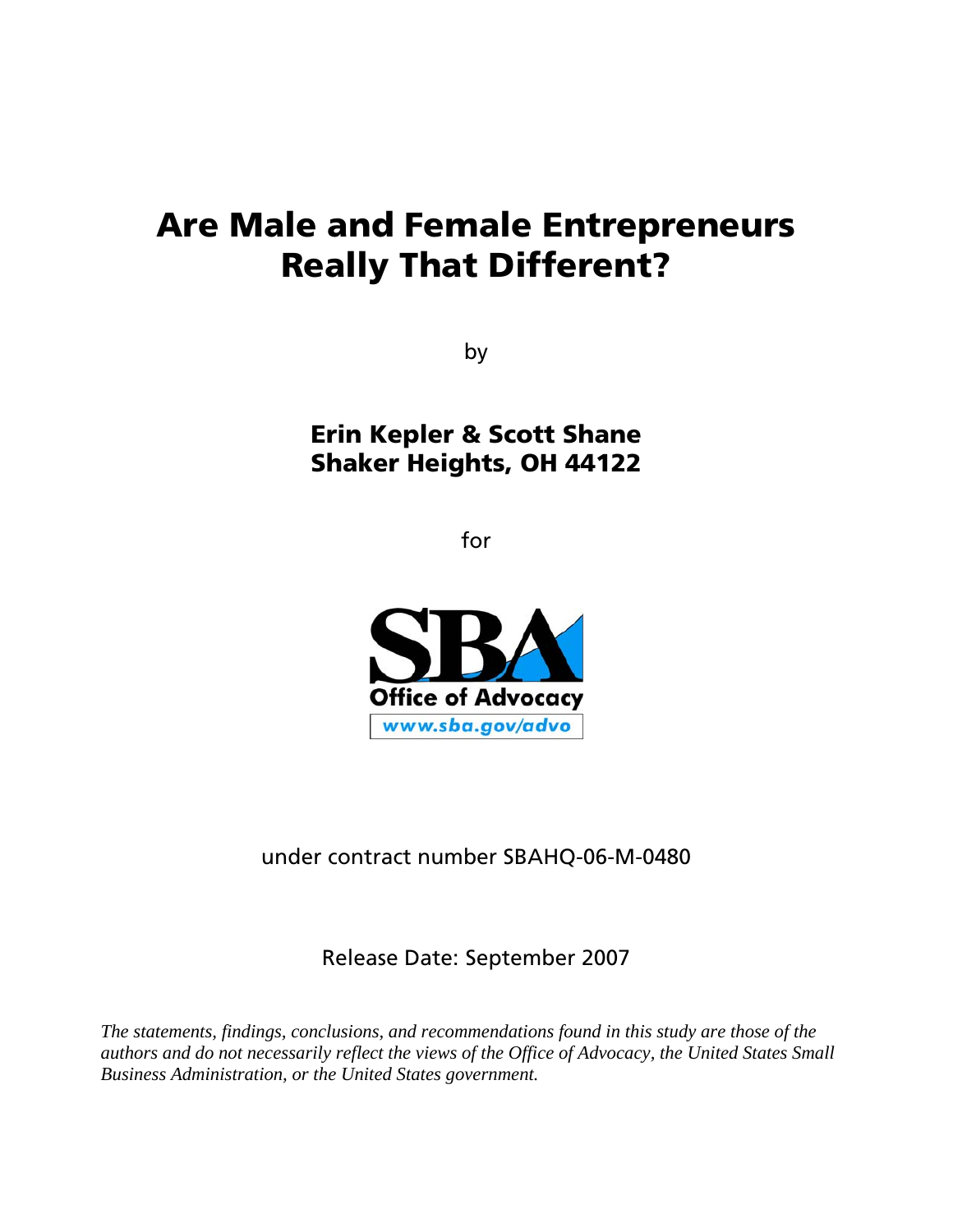

# **Small Business Research Summary**

Advocacy: the voice of small business in government

September 2007 No. 309

# Are Male and Female Entrepreneurs Really That Different?

An Office of Advocacy Working Paper by Erin Kepler and Scott Shane, Shaker Heights, OH [61] pages. Under contract number SBAHQ-06-M-0480

Previous research has shown the performance of women-owned firms lagging male-owned firms on factors such as annual sales, employment growth, income, and venture survival. Reasons for the differences are often hypothesized, but empirical tests have historically suffered from data with a limited number of control variables on the motivations and characteristics of the owners. Moreover, many of the previous studies have suffered from survivor bias as they study existing (or surviving) businesses. This study seeks to determine why a performance difference exists for female- and male-owned ventures.

# **Overall Findings**

When other factors are controlled for, gender does not affect new venture performance. However, several factors—differing expectations, reasons for starting a business, motivations, opportunities sought and types of businesses—vary between the genders, and these result in differing outcomes. Such observations should be taken into account when comparing the outcomes of ventures across genders.

# **Highlights**

While gender was shown not to affect new venture performance when preferences, motivation, and expectations were controlled for, the differences observed among men's and women's new business ventures include the following:

• Men had more business experience prior to opening the business and higher expectations.

• Women entrepreneurs had a larger average household size.

• The educational backgrounds of male and female entrepreneurs were similar.

• Women were less likely than men to purchase their business.

• Women were more likely to have positive revenues, but men were more likely to own an employer firm.

• Female owners were more likely to prefer low risk/return businesses.

• Men spent slightly more time on their new ventures than women.

• Male owners were more likely to start a business to make money, had higher expectations for their business, and did more research to identify business opportunities.

• Male entrepreneurs were more likely to found technologically intensive businesses, businesses that lose their competitive advantage more quickly, and businesses that have a less geographically localized customer base.

• Male owners spent more effort searching for business opportunities and this held up when other factors were controlled for.

• Differences between women and men concerning venture size and hours are explained by control variables such as prior start-up and industry experience.

• Researchers and policymakers need to understand that studies which do not take into account the differing nature of men- and women-owned firms could result in misleading results.

# **Scope and Methodology**

The data used was from the Panel Study of Entrepreneurial Dynamics (PSED). The PSED captures very small ventures on average and is a self-reported survey. The subset used was a sample

This report was developed under a contract with the Small Business Administration, Office of Advocacy, and contains information and analysis that was reviewed and edited by officials of the Office of Advocacy. However, the final conclusions of the report do not necessarily reflect the views of the Office of Advocacy.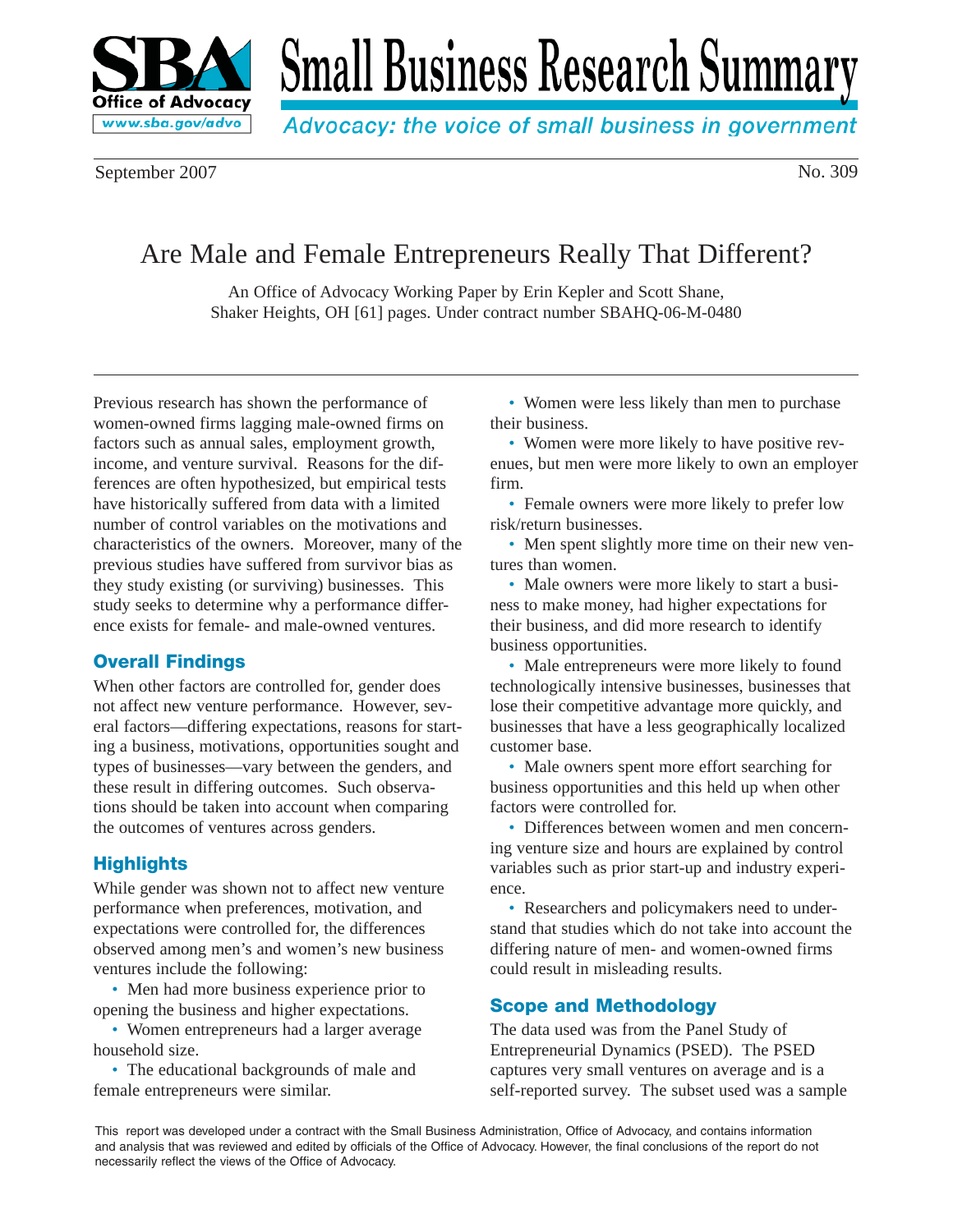of representative entrepreneurs who started in 1998 and 1999, resulting in 685 usable new businesses. Women represented 349 cases as they were oversampled, and the data were weighted to account for the oversampling.

Various measures of performance outcome were studied, such as venture size. Many of the variables were on a scale from "no extent" to "a very great extent." Econometric models were created to determine the relationship among the variables. The relatively small sample size, short time frame, and nascent nature of the ventures are limitations of the study.

This report was peer reviewed consistent with the Office of Advocacy's data quality guidelines. More information on this process can be obtained by contacting the director of economic research at **advocacy@sba.gov** or (202) 205-6533.

# **Ordering Information**

The full text of this report and summaries of other studies performed under contract with the U.S. Small Business Administration's Office of Advocacy are available on the Internet at **www.sba.gov/advo/ research.** Copies are available for purchase from:

National Technical Information Service 5285 Port Royal Road Springfield, VA 22161 (800) 553-6847 or (703) 605-6000 TDD: (703) 487-4639

#### **www.ntis.gov**

Order number: PB2007-112634 Paper A05 (\$31.50) Microfiche A01 (\$14.00) CD-ROM A00 (\$24.00) Download A00 (\$18.95)

For email delivery of Advocacy's newsletter, press, regulatory news, and research, visit **http:// web.sba.gov/list.** For Really Simple Syndication (RSS) feeds, visit **www.sba.gov/advo/rsslibrary. html.**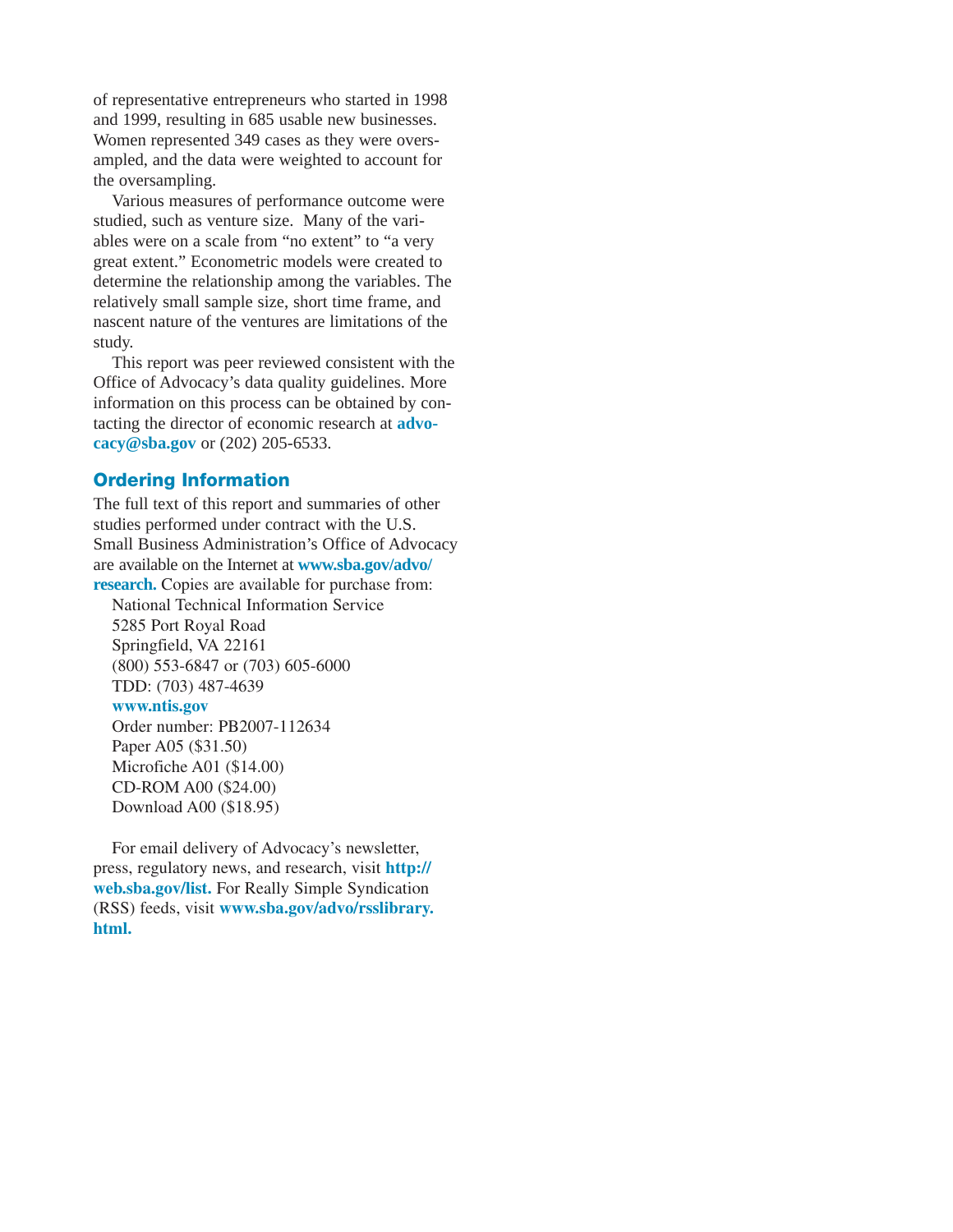#### **I. EXECUTIVE SUMMARY**

This report describes a statistical evaluation of the similarities and differences between male and female entrepreneurs and their ventures. The purpose of the study was to gain a better understanding of the extent to which entrepreneurship by men and women is different. Using data from the Panel Study of Entrepreneurial Dynamics, the sample included 685 new business people who indicated that they were in the process of starting a business in 1998 or 1999.

Preferences, motivations and expectations are not randomly distributed across gender. Analyzing the effect of structural barriers on new venture performance requires precise measurement of the effects of gender on these things. Failure to measure the effect of preferences, motivations and expectations, or inaccurate measurement of the effect of these factors, will lead to biased estimates of the effects of structural barriers, and over- or under-estimation of their effects.

Our study contributes to the literature on gender differences in entrepreneurship by showing the presence or absence of support for many previous findings about gender differences in entrepreneurial activity. Specifically, the more limited findings shown in the PSED, in comparison to previous studies, indicate the limitations of previous studies, and suggest caution in assuming their validity. First, because the PSED is a survey of a representative sample of people in the process of starting new businesses in the United States differences between the findings here and those of prior studies might exist because the results of previous studies are artifacts of recall and selection bias. Second, differences might result from differences in "self-employment" on the one hand, and business formation on the other. Third, the differences might be explained by selection bias in previous studies, like the Survey of Small Business Finances, which survey surviving small businesses. Fourth, the differences might exist because of unobserved heterogeneity in previous studies that examine data sources like the Statistics of Income and the Current Population Survey, which include a limited number of variables.

Our study makes several contributions to public policy. First, it shows that there is no evidence in the PSED for the effect of gender on new venture performance when preferences, motivation and expectations are controlled. Second, the study provides information useful to policy makers who seek to analyze whether government intervention is needed to overcome structural barriers to female preferences, motivations, and expectations for new ventures.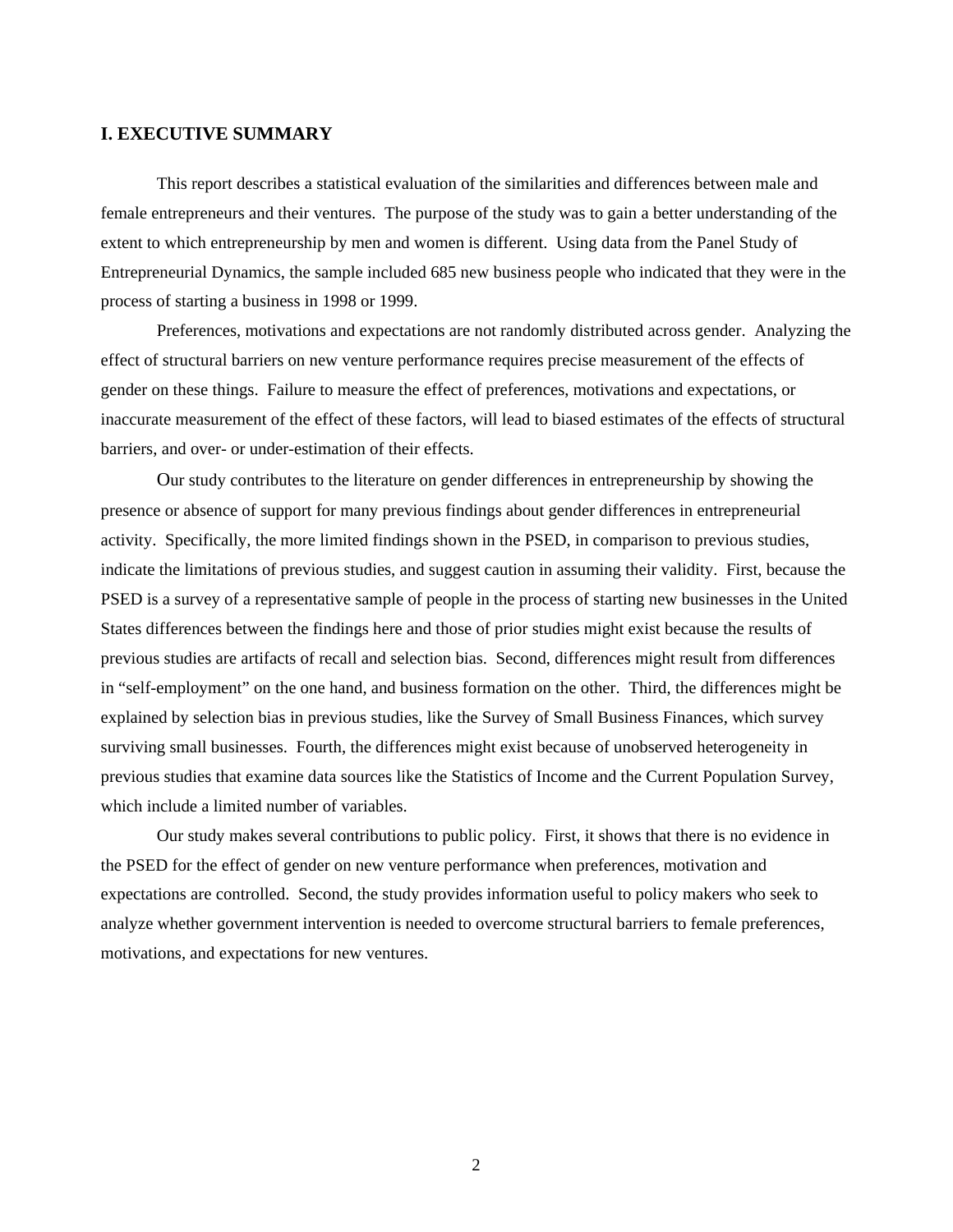#### **II. BACKGROUND**

A wide variety of research studies have shown differences between male and female entrepreneurs: motivations for starting businesses; their preferences for venture risk; the types of businesses they start; the process they use to identify business opportunities; the size of their start-ups; the effort they expend in developing of those businesses; their confidence in their start-up efforts; their start-up problems; their expectations for the performance of their businesses; and their performance outcomes (Brush, 1992; Brush et al., 2006; Carter et al., 1997; Du Rietz 1999; Fischer 1992; Rosa et al., 1996; Sexton and Bowman-Upton, 1990; Van Stel 2003; and Verhuel et al., 2004).

Despite the wealth of studies on this topic, some researchers have questioned how much we understand about the similarities and differences between male and female entrepreneurs because of limitations of the data that have been used to explore this question. These data are limited in four ways. First, many sources of data, such as the Current Population Survey, examine "self-employment." While selfemployment is an important phenomenon, it is not a good proxy for new business creation. Many selfemployed people do not create new businesses, and many people who create new businesses are categorized by the Census Bureau as "wage employed" because wage employment is their primary source of income (Reynolds, 2000).

Second, many sources of data are quite limited in the information that they include. As a result, analysis of these data cannot control for many other factors, making the results subject to the limitation that gender may merely be proxying for unobserved characteristics that really account for the differences observed in the data.

Third, many data sources fail to measure entrepreneurial activity from the beginning of the process – that is, when a person begins to create a new firm. As a result, the data collected from this process is highly selective (only entrepreneurs running surviving firms are contacted). Moreover, the data collection process involves a great deal of recall bias, as entrepreneurs are asked to reconstruct events, attitudes, and motivations that took place months, and often years, before (Reynolds, 2000).

Finally, many data sources are convenience samples that are not representative of the underlying U.S. population. This is necessarily the case when studies use sampling frames – Dun and Bradstreet listings, unemployment insurance filings, new incorporations, trade association membership, and affiliation with a university – which are not representative of the overall population. As a result, one cannot draw inference from the results of these studies to the overall population of start-ups in the United States.

The data limitations make it difficult for policy makers to develop effective policies toward entrepreneurship because they cannot have confidence in the data on which they are making policy choices. Because researchers cannot undertake randomized experiments to discriminate against groups of entrepreneurs, gender-related policy questions in entrepreneurship need to be addressed through regression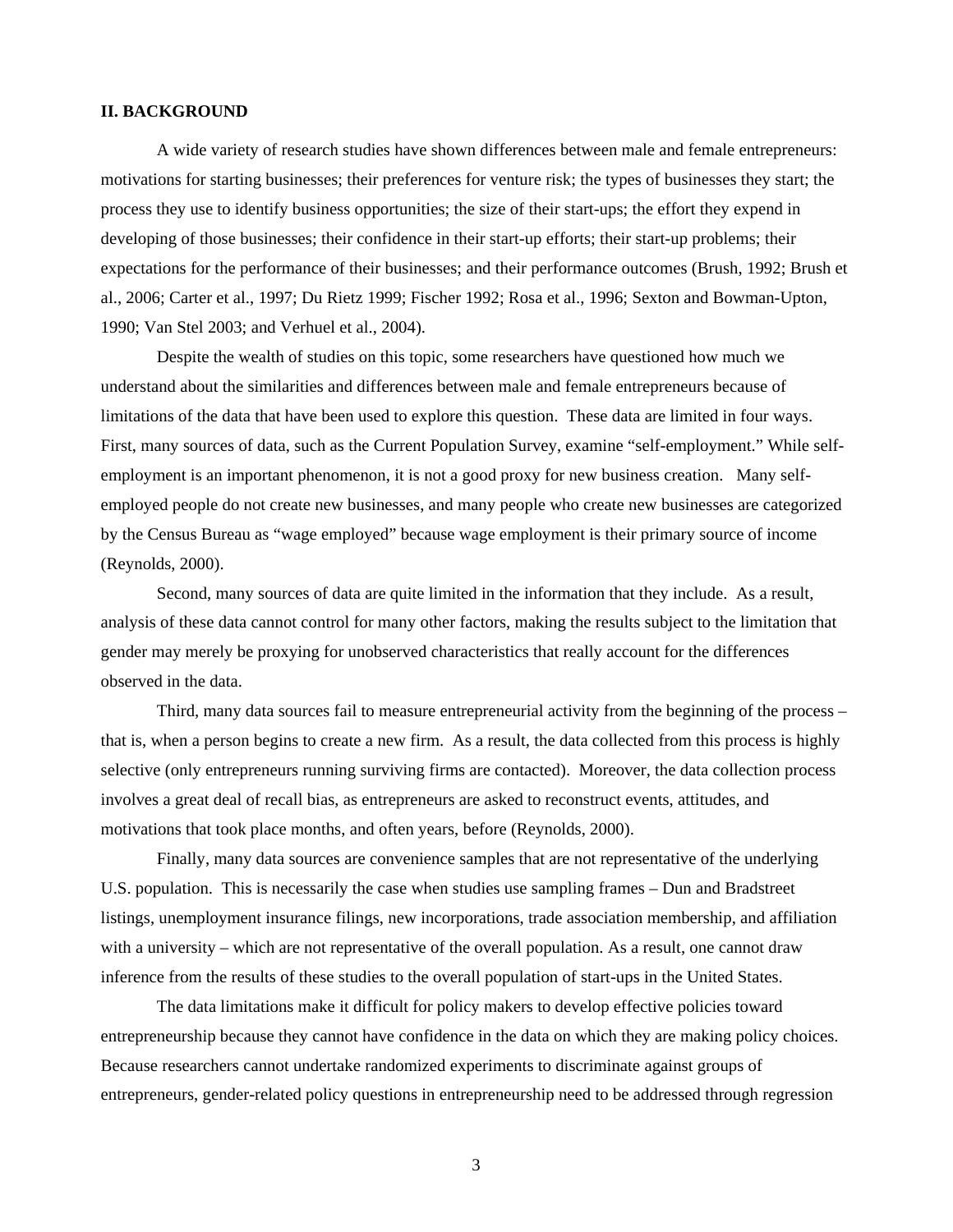analysis. Accurate regression analysis depends on the ability to measure and account for a variety of factors that could account for gender differences that policy intervention is designed to remedy (e.g., discrimination in capital markets). Given that the multitude of factors which needed to be ruled out are almost never randomly distributed across gender (e.g., motivations for starting a business, effort expended, expectations for performance or the types of businesses started), measuring gender differences in these alternative factors is essential to determining if discrimination adversely affects female entrepreneurs. Failure to measure them will likely lead to biased estimates, which could result in the over- or under-estimation of the need for policy intervention.

Moreover, even if the variety of factors that could account for the gender differences that the policy intervention is designed to address are controlled, accurate policy can be formulated on the basis of those findings only if the phenomenon of new business formation (and not something else, like self-employment) was examined in the studies, and only if the samples in the studies represent the population that the policy would effect, in this case the overall United States.

This study uses a new data set, called the Panel Study of Entrepreneurial Dynamics (PSED), to examine many of the differences between male and female entrepreneurs documented in the literature. The PSED examines new firm formation from the inception of the firm formation process for a sample of U.S. entrepreneurs that matches the distribution of the Current Population Survey in terms of gender, race, age, and income. Consequently, the PSED allows exploration of the difference between men and women in new business creation without being subject to many of the limitations (described above) that come from the examination of other data sets. As a result, this study permits examination of the differences between male and female entrepreneurs, which is necessary for policy makers to determine if policy intervention is needed, and, if so, what types of interventions (e.g., laws to prevent discrimination, education and support programs, and so on) should be used to alleviate the problems.

It is important to note that the PSED suffers from its own limitations. First, the PSED data are obtained through a survey, and the self-reported data are not verified through corroboration with another data source. Therefore, the answers given by respondents to the PSED may not be entirely accurate and might only reflect differences in the way in which male and female entrepreneurs answer questions.

 Second, the small sample size and short time horizon of the PSED might account for many of the null findings. Because many of the differences between male and female entrepreneurs discussed in the literature come from the examination of very large datasets, substantive differences between entrepreneurs of the two genders may not be statistically significant in the PSED because the sample size is very small. In addition, because the PSED begins with the examination of people in the process of starting a business and gathers data only over four years, it may not show differences that become visible only after the businesses age.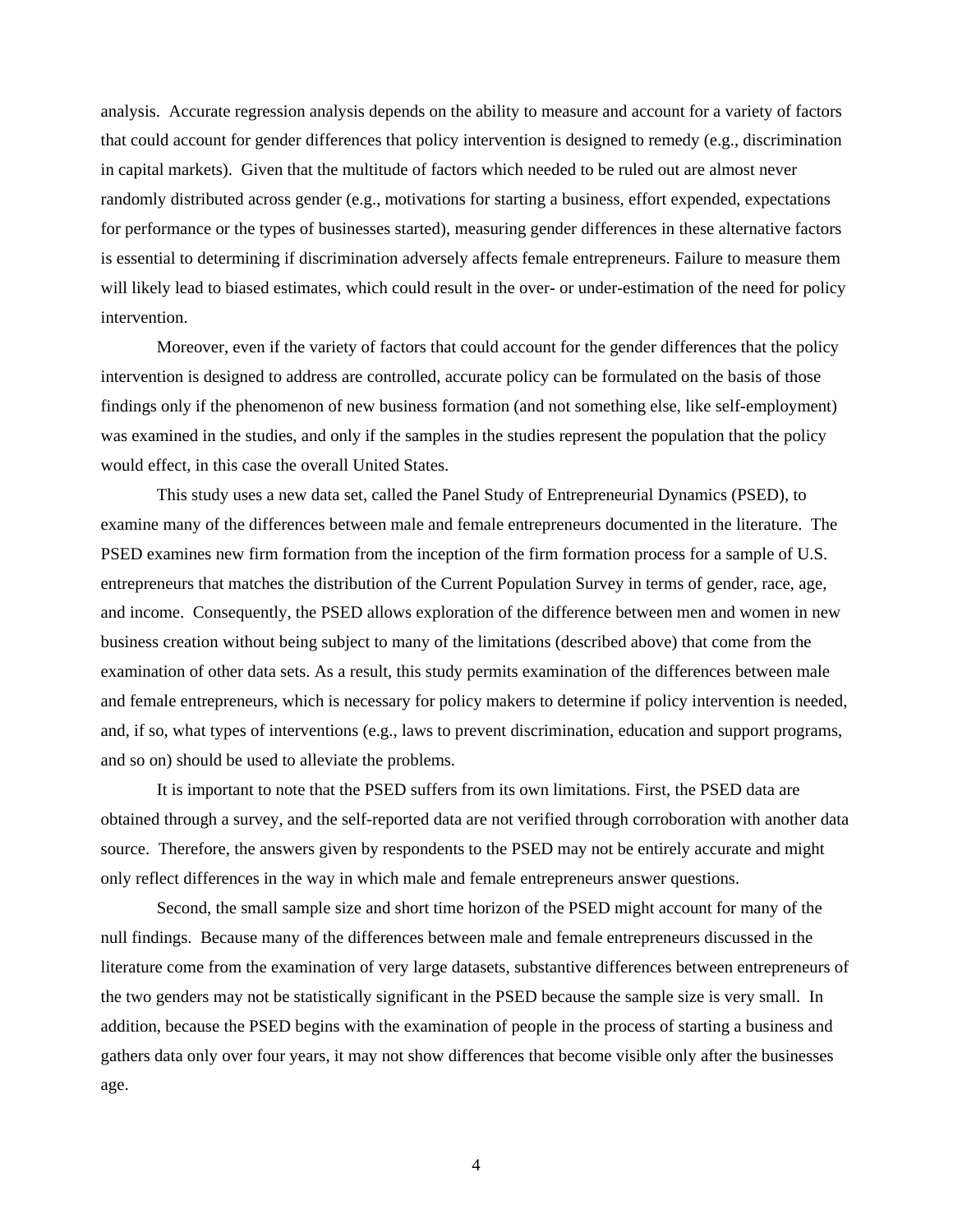Third, the PSED mixes entrepreneurs with people who say they are starting a business, but fail to do so within the study period. Only one-third of the PSED sample has a business that the respondent views as "up-and-running" at any time during the four-year observation period. This small proportion suggests that the majority of the sample consists of people who never actually get a new business started. The inclusion of these people in the sample might explain the divergence of the findings from those observed in other datasets that look only at employer firms or people for whom self-employment is their primary occupation.

Fourth, differential selection into starting a business might account for many of the patterns observed among male and female entrepreneurs because men are twice as likely as women to start businesses. Therefore, women entrepreneurs might not differ much from male entrepreneurs, because a more selected group of women start businesses. If women started businesses at the same rate as men, then more differences between male and female entrepreneurs might be observed.

In the next section, we briefly review the findings of previous researchers about gender differences on a variety of dimensions of entrepreneurial activity and use them to formulate hypotheses that we would expect to be supported in our investigation.

#### **III. PREVIOUS RESEARCH & HYPOTHESES**

Previous studies have shown that male and female entrepreneurs differ in terms of their business outcomes; the motivations they have for starting businesses; the effort that they put into the development of their businesses; the size of their start-ups; the types of businesses they start; the performance expectations they have for their businesses; their preferences for venture risk; the process through which they identify business opportunities; the confidence they have in their start-up efforts; and the start-up problems that they face (Brush, 1992; Brush et al., 2006; Carter et al., 1997; Du Rietz 1999; Fischer 1992; Rosa et al., 1996; Sexton and Bowman-Upton, 1990; Van Stel 2003; and Verhuel et al., 2004). We review each of these topics in turn, and then posit ten hypotheses for the current study.

#### **III.1 Firm Performance**

Studies have shown that the performance of female-led new ventures lags behind that of male-led new ventures. Sales growth, employment, employment growth, income, and venture survival are all lower for female-led ventures (Boden, 2000; Office of Advocacy, 2006; Robb and Wolken 2002; Srinivasan, et al., 1993). Women-owned businesses have lower sales and employ fewer people than men (Fischer et al., 1993). For instance, in 2002 women-owned employer firms generated an average of \$87,585 in sales and had an average of 7.79 employees, as compared to \$1,862,159 in sales and 12.04 employees for those owned by men (Office of Advocacy, 2006). Women-owned businesses are less profitable than those started by men. The average employer-firm owned by a woman generates only 78 percent of the profit of the comparable business owned by a man (Robb and Wolken, 2002). Moreover, 46 percent of self-employed women had an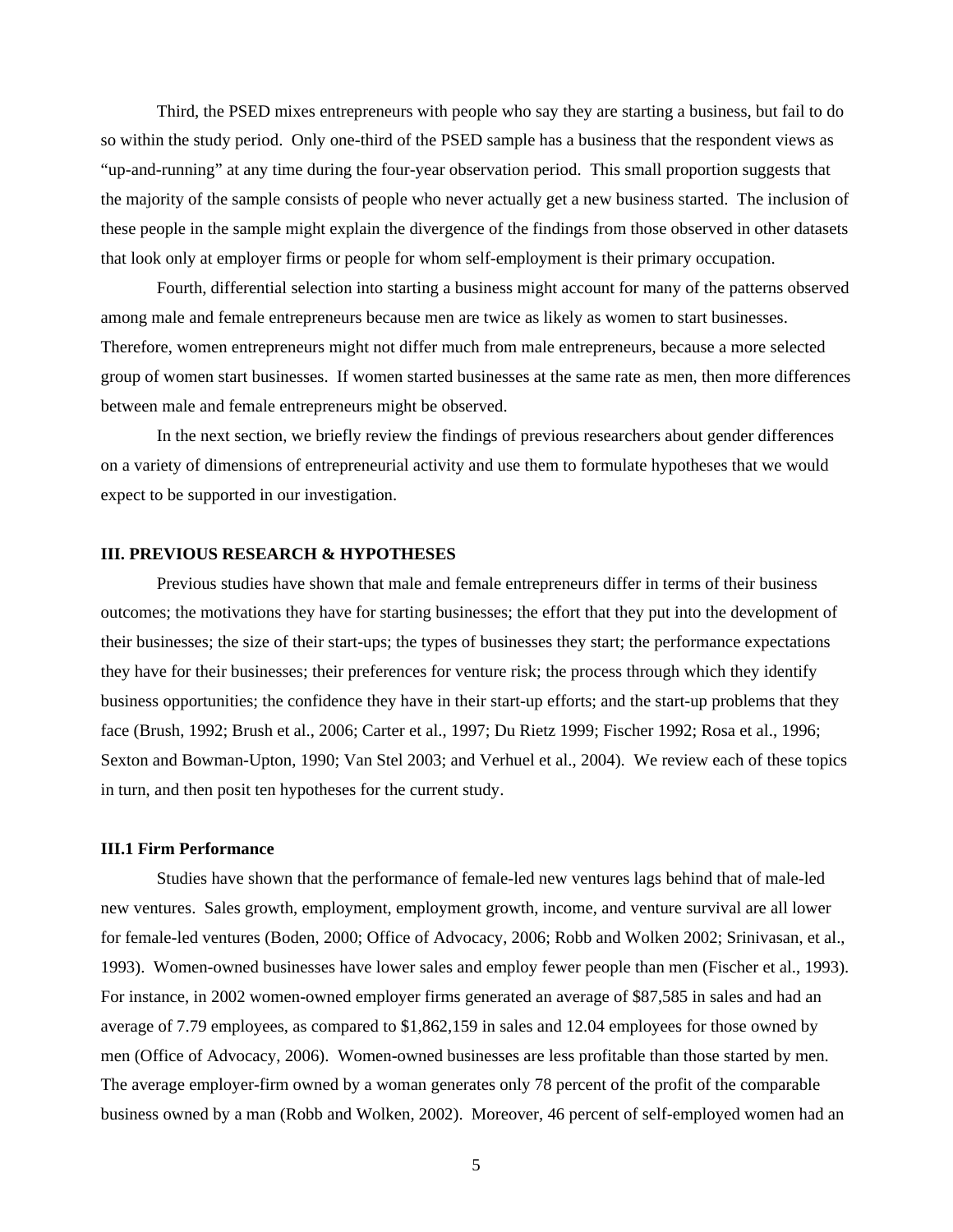income of less than \$15,000 in 1998, while only 21 percent of self-employed men earned this low level. In contrast, 16 percent of self-employed men earned more than \$95,000, as compared to 4 percent of women (Office of Advocacy, 2001). New ventures started by women are less likely to survive over time than new ventures started by men. The four-year survival rate of new women-owned employer firms is 8.6 percent lower than that of comparable new businesses founded by men (Boden, 2000; Srinivasan et al, 1993). Finally, research from Norway shows that new ventures started by women are slower to complete the organizing activities necessary to get their businesses "up-and-running" (Alsos and Ljunggren, 1998).

These observations lead to our first hypothesis:

*Hypothesis1: The performance of new ventures led by female entrepreneurs is lower than the performance of ventures led by male entrepreneurs.* 

#### **III.2 Motivations for Starting the Business**

People start businesses for a variety of different reasons; and these motivations vary by gender. First, women are more likely than men to start businesses to achieve a work-family balance (Brush et al., 2006). In surveys, women cite the desire for flexibility and work-family balance as a reason they started their businesses more often than men (Boden, 1999; Carter et al., 2003). Parenthood plays a significant role in women's desire to become self-employed (Birley 1989). Research shows that many women want to become self-employed to develop a more flexible work schedule that allows them to balance work and family demands (Boden 1996; Georgellis and Wall, 2004; Lombard 2001). They also pursue selfemployment because it allows them to work at home; and may ease the burden of finding childcare (Boden 1996; Connelly 1992; Presser and Baldwin, 1980). In fact, Boden (1996) uses data from the Current Population Survey to show that, there is a significant positive correlation for women between entrance into self-employment and becoming a parent.

Second, male entrepreneurs are much more likely than female entrepreneurs to say that the desire to make money or build a company were the reasons why they started their businesses. For instance, DeMartino and Barbato (2003) found that male entrepreneurs prefer careers that make money, while female entrepreneurs prefer careers that allow work-family balance. Women also place higher value on nonfinancial dimensions of employment than men do (Jurik, 1998). They are more likely than men to cite personal interests, a desire for self-fulfillment, and job satisfaction as their reasons for starting businesses (Georgellis and Wall, 2004; Jurik 1998). Women are also more likely than men to say that they started their businesses to be challenged personally and to achieve self-determination (Buttner and Moore, 1997).

Third, women are more likely than men to start businesses to gain the recognition of others (Fischer et al., 1993). Shane et al (1991) found that women in the United Kingdom and in Norway are more likely than men in those countries to start businesses to "achieve something and get recognition for it" (page 438).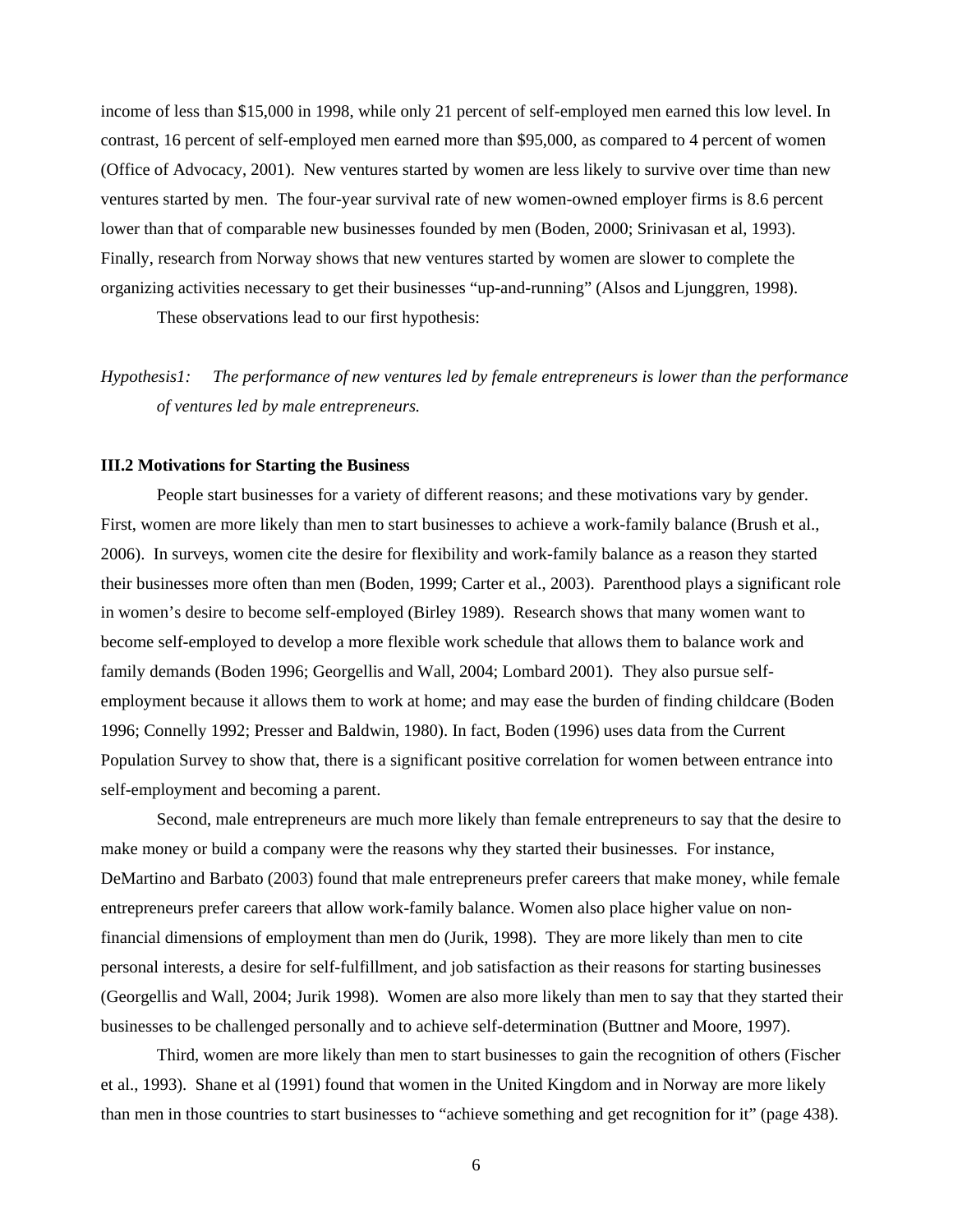These observations lead to our second hypothesis:

*Hypothesis 2: Male and female entrepreneurs start businesses for different reasons.* 

#### **III.3 Effort Expended on New Business Creation**

Researchers have found that female entrepreneurs, on average, work fewer hours than male entrepreneurs. In particular, studies have shown that women invest less time in the development of their new businesses than men (Verheul et al., 2004). They also indicate that self-employed women are less likely to work full-time than self-employed men (OECD, 1998).

Male entrepreneurs may work more hours than female entrepreneurs because they are more likely to have gone into business to earn money. Alternatively, they may face fewer competing demands for their time because women devote more hours to caring for children, older parents, and the household. Competing domestic demands may restrict the time and effort that women can devote to other things, such as venture formation, leading women to spend less time on their new ventures than their male counterparts.

This leads to our third hypothesis:

*Hypothesis 3: Male entrepreneurs spend more hours on the development of their ventures than female entrepreneurs.* 

#### **III.4 Venture Size**

Women start businesses that are smaller than those started by men. Studies of surviving businesses show that those that are women-owned are smaller than those that are men-owned (Kalleberg and Leicht, 1991). In addition, women start businesses with lower levels of initial employment and capitalization than men (Brush, 1992; Carter et al., 1997). The smaller scale of female-led start-ups is believed to be the result of a lack of access to larger-scale business opportunities and the financial resources necessary to develop them (Reynolds, forthcoming) and different goals and intentions for their businesses (Carter and Allen, 1997).

These observations lead to our fourth hypothesis:

*Hypothesis 4: Male entrepreneurs start businesses of larger magnitude than female entrepreneurs.* 

#### **III.5 Type of Business Started**

Male and female entrepreneurs do not start the same types of businesses. Female-led businesses are more likely to be found in personal services and retail trade and less likely to be found in manufacturing and high technology (Anna et al., 2000; Brush et al., 2006). In addition, women start businesses that are less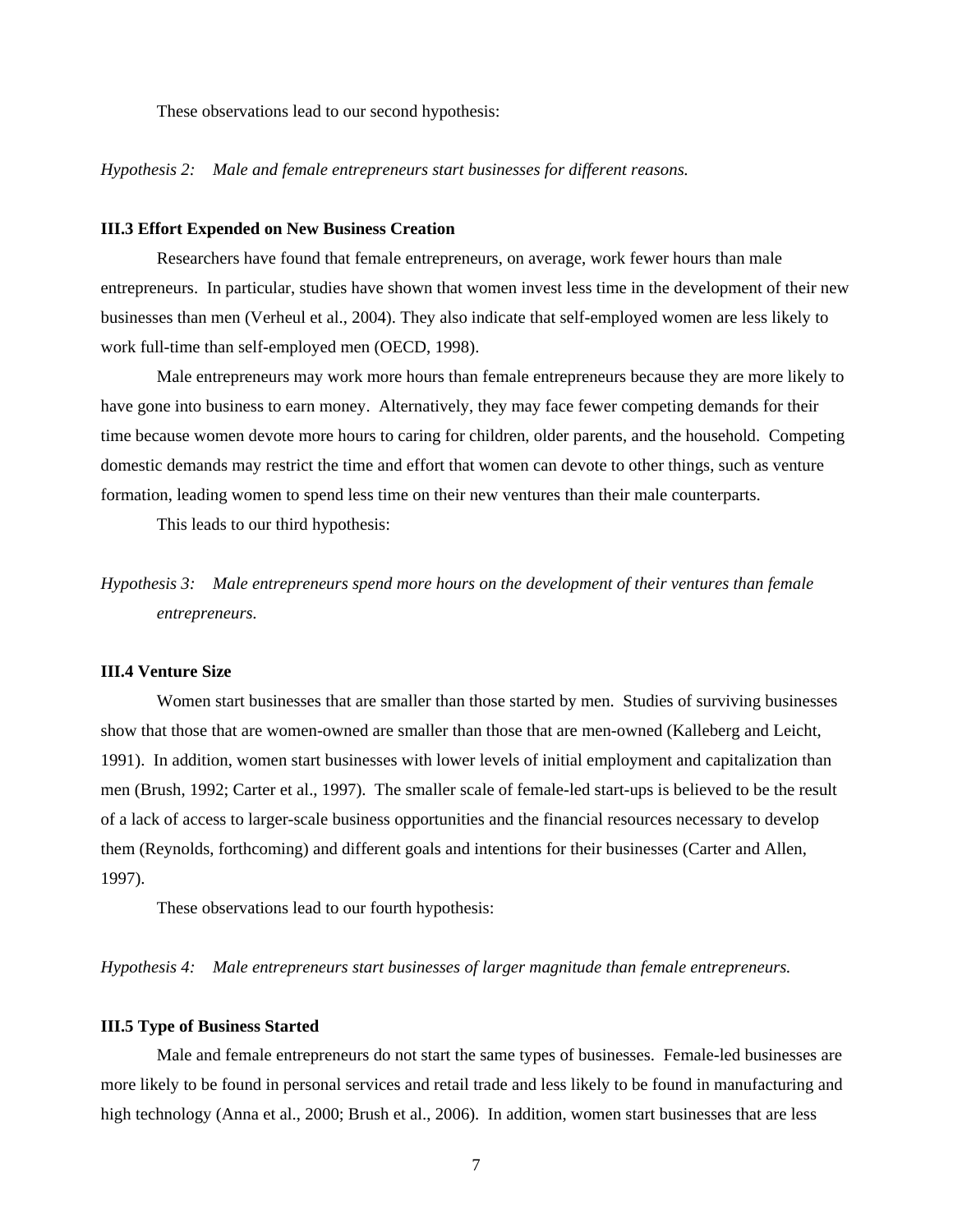growth-oriented and less driven by opportunity, and more oriented toward wage substitution (Minniti et al, 2005).

Some researchers argue that gender differences in the types of businesses that men and women found are the result of socialization and structural barriers. Women tend to work in certain occupations and industries because these occupations and industries are more socially acceptable for women, and because women face obstacles to working in other industries and occupations (Mirchandani, 1999). Because entrepreneurs tend to identify opportunities to start businesses that are similar in type and industry to those in which they previously worked, the tendency of women to work in certain types of businesses leads them to start those types of companies.

In addition, some businesses cannot be founded easily by people without the appropriate educational background. This is particularly the case for businesses that rely heavily on technology. Because women are less likely than men to study engineering or science (Brush et al., 2006), they often lack the education to start businesses that demand technical skills.

Furthermore, some businesses are inherently easier to start than others because they have lower barriers to entry. Women may be more likely to start businesses that face low barriers to entry because these businesses make lesser demands on human or financial capital than other businesses, and women may lack these types of capital.

These observations lead to the following hypothesis:

#### *Hypothesis 5: Male and female entrepreneurs start different types of businesses.*

#### **III.6 Expectations for Venture Performance**

Female entrepreneurs have lesser expectations for their businesses than male entrepreneurs. First, they expect to generate lower profits and employ fewer people than male entrepreneurs because they are less highly motivated to make money and more motivated to achieve other goals (Brush, 1992). Second, male entrepreneurs have greater confidence in their entrepreneurial abilities than female entrepreneurs. These differences in confidence lead male entrepreneurs to form greater expectations for their businesses. Third, female entrepreneurs tend to start types of businesses that have lower growth and income potential than male entrepreneurs. As a result, the expectations of female entrepreneurs, which are in line with the reality of the businesses that they start, are lower than those of male entrepreneurs. Fourth, female entrepreneurs are more likely to set limits beyond which they do not want to expand their businesses to ensure that they do not adversely affect their personal lives (Cliff, 1998). Fifth, female entrepreneurs start smaller scale businesses than male entrepreneurs; hence their initial expectations for their businesses tend to be lower (Anna et al, 2000).

These observations lead to our sixth hypothesis: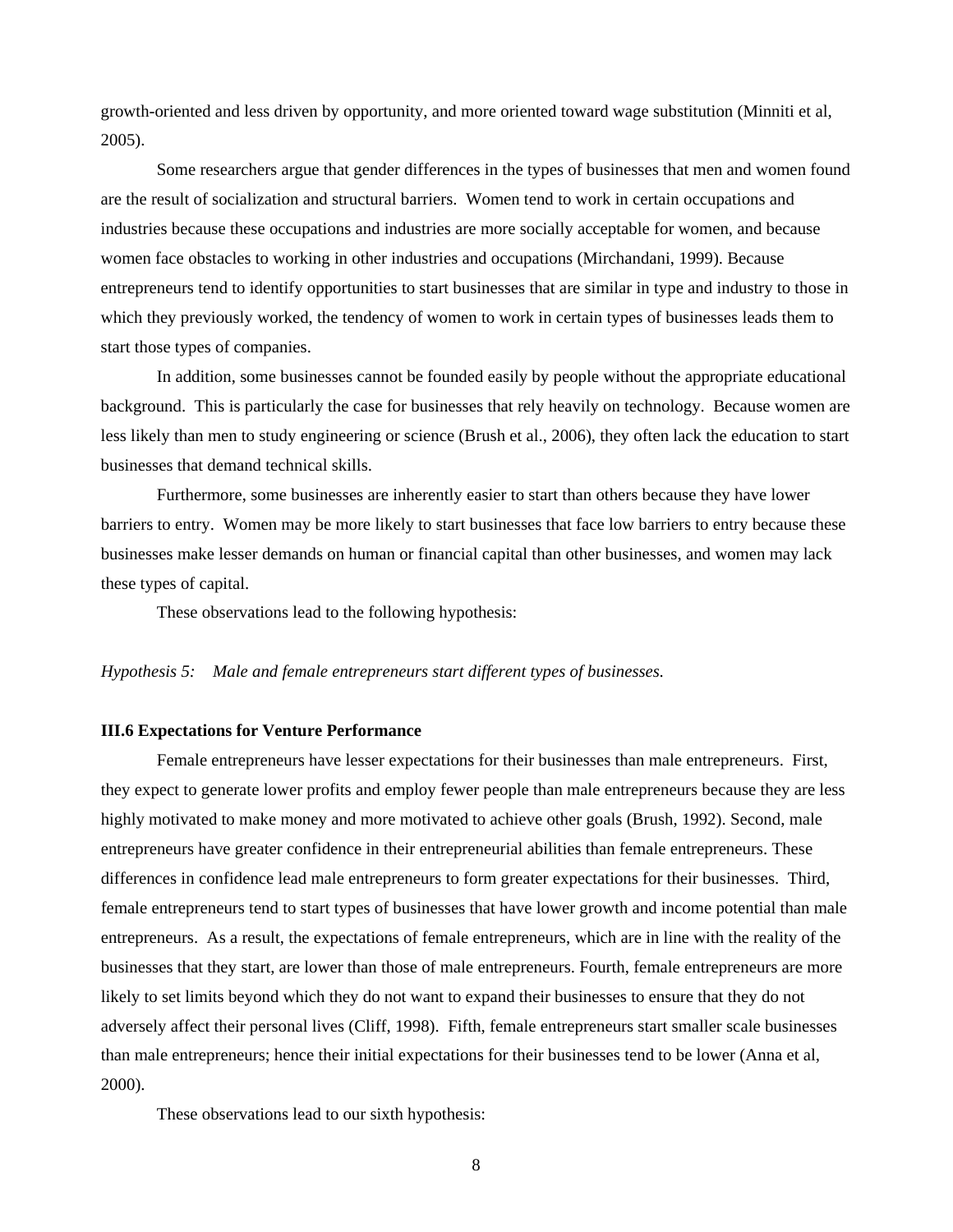*Hypothesis 6: Male entrepreneurs have greater performance expectations for their businesses than female entrepreneurs.* 

#### **III.7 Risk Preferences**

Research in sociology and psychology shows that women are more risk averse than men across a wide variety of settings (Arch, 1993; Byrnes et al., 1999). In particular, women display greater financial risk aversion than men (Jianakoplos and Bernasek 1998). Some studies suggest that this greater risk aversion carries over to female entrepreneurs. In fact, one study shows that a convenience sample of female entrepreneurs have lower risk propensity scores than male entrepreneurs on a psychological scale (Sexton and Bowman-Upton, 1990). The greater risk aversion of female entrepreneurs is thought to make them less willing to trade potential gain for risk, which leads them to prefer businesses with lower failure probabilities than those preferred by male entrepreneurs (Brush et al., 2006). As a result, male entrepreneurs pursue business opportunities that involve more risk than the opportunities pursued by female entrepreneurs (Baker et al., 2003). The greater risk aversion of female entrepreneurs also leads them to engage in greater amounts of risk minimizing activity. For instance, Mallette and McGuiness (2004) found that the female entrepreneurs focus more on minimizing risk than male entrepreneurs in the business organizing process.

These observations lead to our seventh hypothesis:

#### *Hypothesis 7: Male entrepreneurs prefer riskier ventures than female entrepreneurs.*

#### **III.8 Opportunity Identification**

Female entrepreneurs search for new business opportunities differently than male entrepreneurs for a variety of reasons. First, many opportunities are identified through information that is transferred through social networks. Women have different types of social networks than men (Renzulli et al., 2000). As a result, they have access to different sources of information about opportunities. For instance, male entrepreneurs are more likely than female entrepreneurs to identify opportunities through conversations with investors and bankers because, on average, they know more investors and bankers.

Second, learned behaviors and social norms lead men and women to develop different cognitive processing styles (Gatewood et al., 1995). As a result, on average, men and women gather information and solve problems differently (White et al., forthcoming) For instance, female entrepreneurs are thought to learn from a greater variety of sources than male entrepreneurs, while male entrepreneurs are thought to learn more from setbacks than female entrepreneurs (Barrett, 1995). In addition, the greater risk aversion of female entrepreneurs may lead them to search for more information that mitigates the potential risks about business opportunities than their male counterparts (Eckel and Grossman, 2003).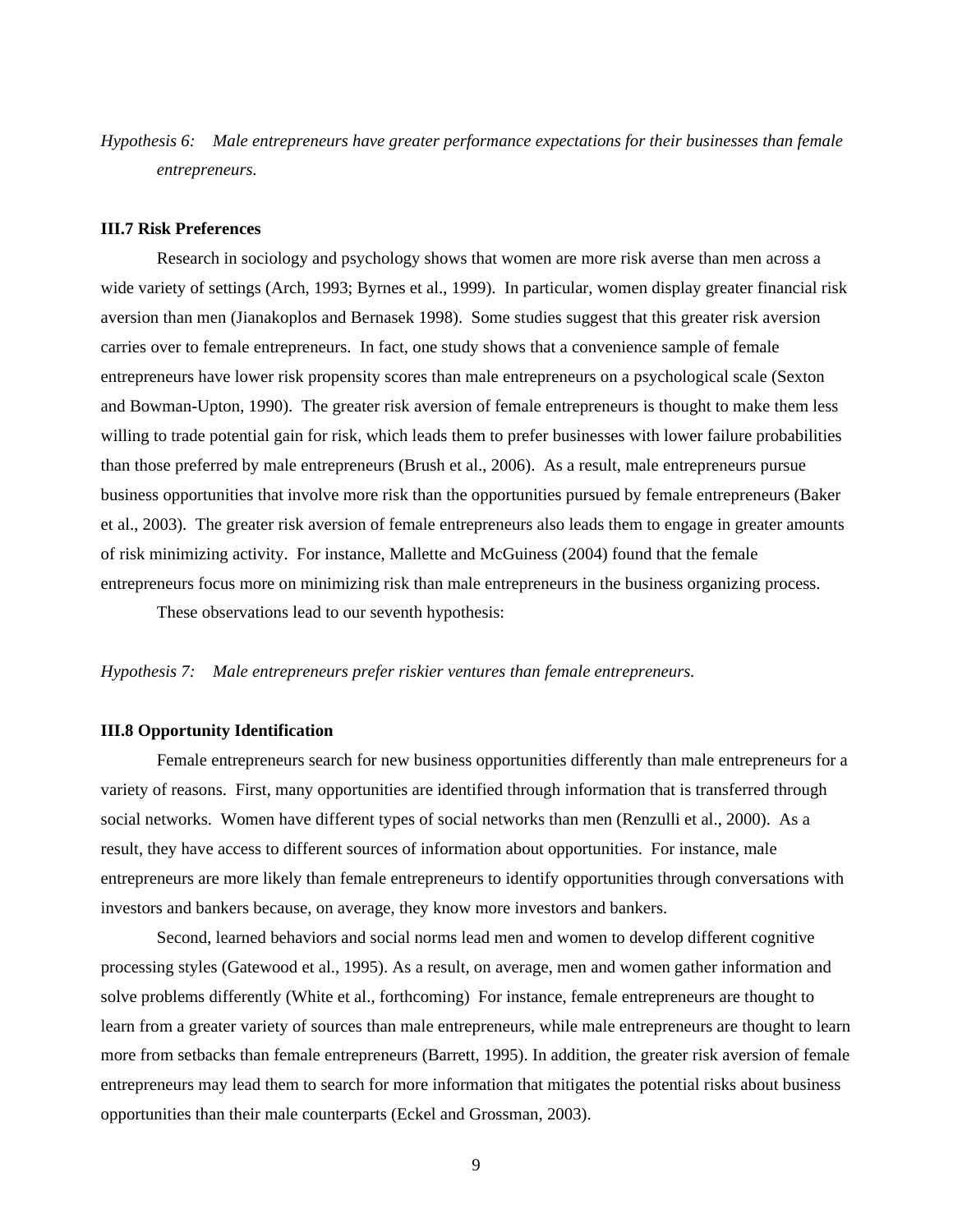These observations lead to the eighth hypothesis.

*Hypothesis 8: Male and female entrepreneurs identify business opportunities differently.* 

#### **III.9 Confidence in Organizing Abilities**

Because of how men and women are socialized, women have lower levels of career-related selfefficacy than men, particularly in careers that are seen as traditionally "male" (Brown, 2002). Because starting a business has been considered a traditionally "male" career, female entrepreneurs are thought to have less confidence in their entrepreneurial abilities than male entrepreneurs. As a result, they are less likely to believe that they can undertake the key tasks in organizing a new venture, such as obtaining start-up and working capital, and attracting customers.

This argument leads to our ninth hypothesis:

*Hypothesis 9*: *Male entrepreneurs have more confidence in their abilities to organize their new ventures than female entrepreneurs.*

#### **III.10 Start-up Problems**

Research suggests that social norms about the role of women in society, the shortage of female role models, and the greater household burdens faced by women lead female entrepreneurs to face more start-up problems, and for those problems to be of greater magnitude, than their male counterparts. For instance, attitudes toward the role of women make it more difficult for female entrepreneurs to be taken seriously as business people (Brush, 1992), and to gain support for their entrepreneurial activities from their spouses, family, and friends (Stoner et al., 1990). In addition, the relative shortage of female role models makes it more difficult for female entrepreneurs to obtain adequate mentorship for their start-up efforts. Furthermore, the greater household and childcare responsibilities of women lead them to have more trouble balancing business formation and family responsibilities (Stoner et al., 1990).

These observations lead to the tenth hypothesis:

*Hypothesis 10: Female entrepreneurs face more start-up problems than male entrepreneurs.* 

#### **IV. DATA & RESEARCH METHODOLOGY**

#### **IV.1 Sample**

We use data from the Panel Study of Entrepreneurial Dynamics (PSED) to conduct the analysis that is discussed in this report. The PSED is a multi-year effort to follow a representative sample of people who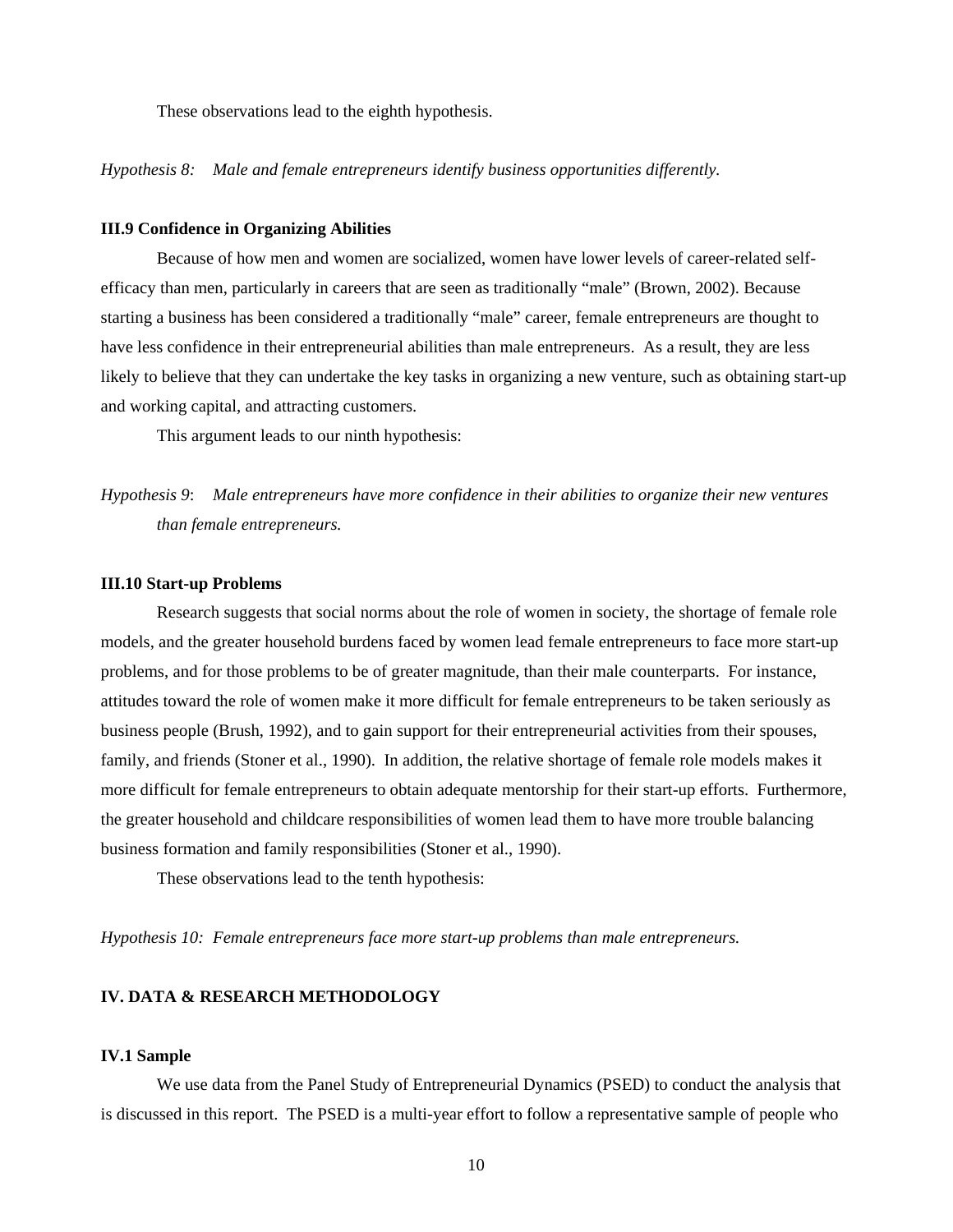were involved in the business formation process in 1998 and 1999 (Reynolds, 2000). To create a sample representative of people in the lower 48 states who were involved in the business formation process at this time, researchers contacted 64,622 U.S. households between July of 1998 and January of 2000 through random digit dialing (Reynolds and Curtin, 2004). They screened the first adult who agreed to participate, subject to quotas to ensure an equal number of men and women (Reynolds and Curtin, 2004).

In the screening process, three telephone attempts were made to contact blocks of 1,000 potential respondents over a three-day period, with the same number of people contacted on weekdays and weekends (Reynolds, 2000). People who were contacted were identified as being entrepreneurs if they answered 'yes" to the question: "Are you, alone or with others, now trying to start a new business?" The entrepreneurs were offered \$25 to participate in an hour-long telephone phone survey. Approximately 71 percent agreed to participate, and could be contacted (Reynolds and Curtin, 2004). However, 27 percent of the respondents were eliminated from the survey because the respondents indicated that their businesses already had positive cash flow for three consecutive months, which the PSED researchers considered to be "beyond the start-up phase" (Reynolds, 2000). Those respondents who completed the telephone survey were offered another \$25 if they would also complete a mail survey, which 72 percent did (Reynolds and Curtin, 2004; Reynolds, 2000). These respondents were also re-contacted 12, 24 and 36 months later for follow-up telephone and mail surveys.

The respondents were treated as key informants about their new ventures. Information was collected about a wide variety of topics, including demographic characteristics; background and experience; motivations, beliefs, and attitudes; perceptions of new ventures and the environment; new venture strategy; organizing activities; the achievement of milestones; financial investments made in the ventures; performance expectations; the use of assistance and educational programs; and a variety of other topics (Reynolds, 2000).

The sample included 830 people who indicated that they were in the process of starting a business in 1998 or 1999. However, the analysis reported here is limited to the 711 respondents that were in the process of starting a business that was independent of their employer's company. An additional 26 respondents indicated that the start-up effort was not active in the past 12 months and were dropped from the sample. As a result, the usable sample includes 685 new businesses, 481 of which completed the additional mail survey. Due to over-sampling of women, 349 of the entrepreneurs were female.

Because the research effort over-sampled women and minorities, and because some categories of respondents were less likely than others to be reached or to respond to the surveys, post-sampling stratification weights were used to match the data to the Current Population Survey on gender, age, education, and race (Reynolds and Curtin, 2004). In the analysis presented here, the weights were recentered on 1.0 for the usable subsample to avoid biases in the standard errors (Reynolds, 2000).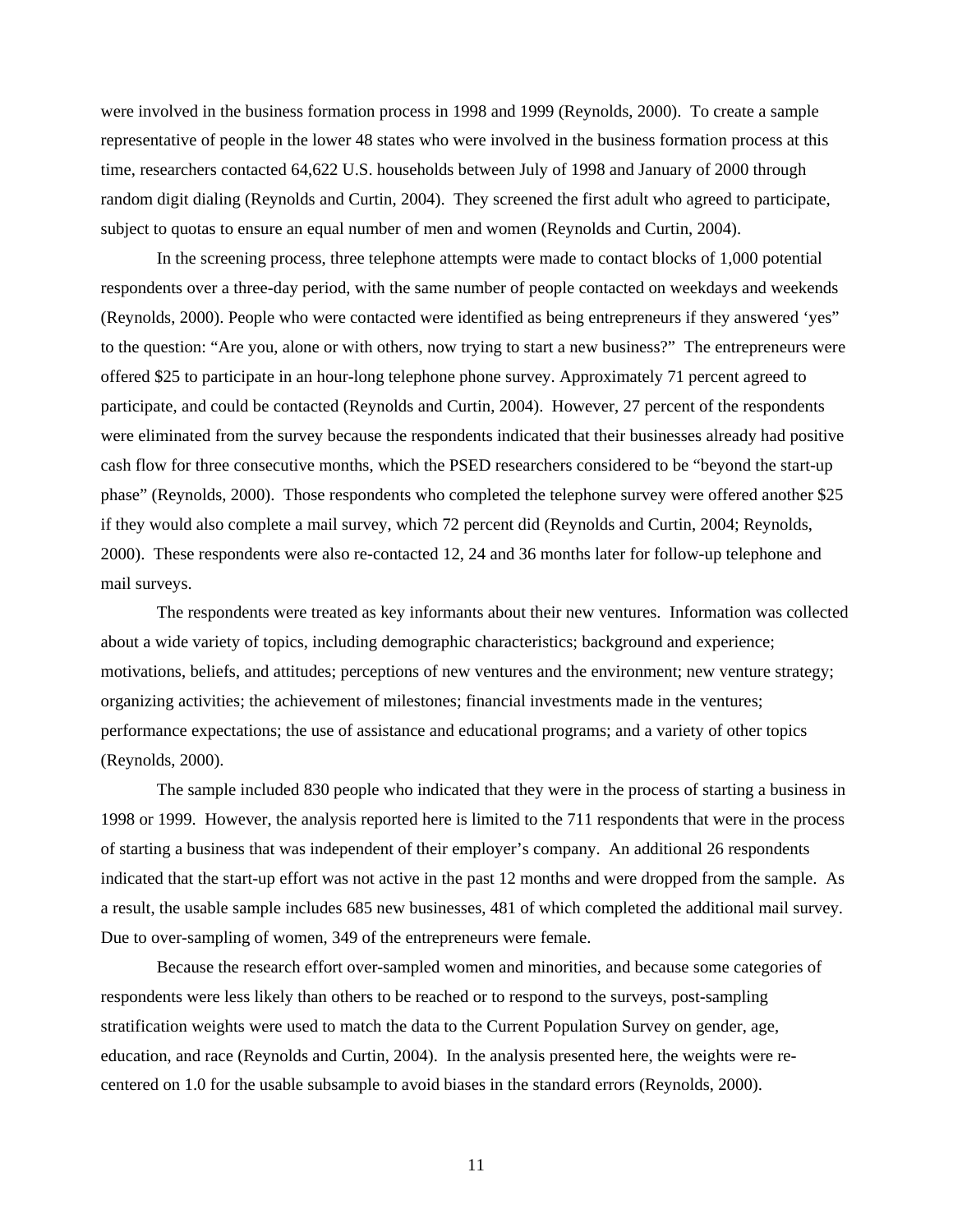#### **IV.2 Analysis**

The data were examined in two ways. First, descriptive statistics were examined to compare male and female entrepreneurs on a variety of dimensions that correspond to the arguments made in the literature. In addition, the differences in the variance in characteristics across male and female entrepreneurs were explored, both to explain those differences, and to ensure that subsequent regression analysis to examine these differences is done accurately. Second, the effect of gender on those dimensions for which bivariate analysis shows statistically significant and substantive differences were examined in a regression framework that controls for a variety of factors that might alternatively account for the differences between male and female entrepreneurs on these dimensions. Given the nature of the dependent variables, two types of regression models were used. For the continuous variables, we used ordinary least squares regression. For the dichotomous variables, we used logistic regression.

#### **IV.3 Variables**

The study involved the examination of the effect of gender on several different dependent variables and employed a variety of control variables. These variables are described below, with the dependent variables described first.

#### *IV.3.a Dependent Variables*

 We examined several different dependent variables to measure the factors posited in the ten hypothesis: performance outcomes; effort expended; motivations to start a business; venture size; the nature of the venture; expectations for income and employment; risk preferences; approach to opportunity identification; confidence in venture organizing; and start-up problems faced. We begin with performance outcomes.

#### *IV.3.b Performance Outcomes*

We examined seven different measures of performance: venture termination; becoming an employer firm; level of employment achieved; achievement of first sale; achievement of positive cash flow; count of organizing activities undertaken; and perception that the venture is "up and running." Because the PSED involves the collection of follow-up data on new ventures at three additional times after the initial interview, it is possible to look at performance outcomes that occurred over a four-year period.

We measured *venture termination* with a dummy variable of one if the effort to develop the venture was stopped by all parties working on it at any time in four years covered by survey. Specifically, termination will be identified as occurring when the respondent answers "no" to the PSED question: "Are you, or is anyone else, still actively pursuing the creation of this venture?"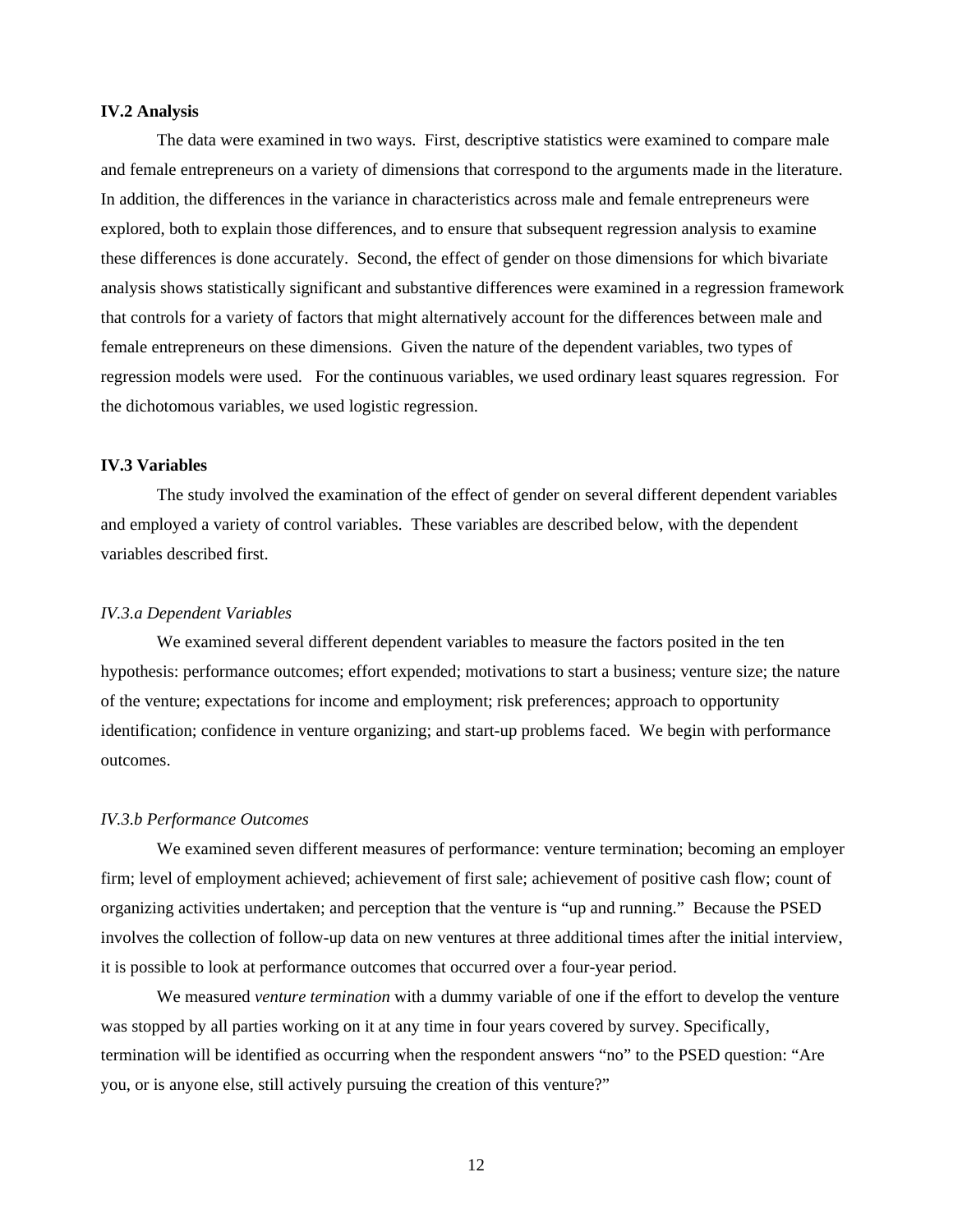The U.S. government measures new employer firms (which it defines as firms that have at least one employee, including the founders) based on unemployment insurance filings. Because many new ventures do not become employer firms, this status is an important milestone in the lives of new ventures. We measure *employer firm* with a dummy variable of one if the venture paid unemployment insurance taxes at any time in four years covered by survey.

We measure *employment* as the number of non-founder employees of the venture at the end of the four years covered by survey. If the venture is terminated, its employment is coded as "zero." If the venture is alive, but the respondent does not provide the number of employees in that year, we take the latest available employment provided by the respondent. We calculate part-time employment as one-half of full time employment. Because the employment number is skewed, in the analysis we also use the natural log of the employment plus one. For the same reason, we also operationalize employment with a dummy variable of one if the venture has any employees other than the founder and zero if it does not.

We measure *has revenues* with a dummy variable of one if the venture receives income from the sale of goods or services at any time in four years covered by survey. Specifically, having revenues is identified when the respondent answers the question: "Has the venture received any money, income, or fees from the sales of goods or services."

We measure *achieved positive cash flow* with a dummy variable of one if the venture had revenues which exceeded expenses in any month in the four years covered by survey. Specifically, positive cash flow is identified when the respondent answers "yes" to the question: "Do monthly revenues exceed monthly expenses?"

We measure *organizing activities completed* as the count of the following venture organizing activities completed by the end of the four years covered by survey: initiated marketing; completed product development; purchased raw materials; obtained equipment; identified a market opportunity; established a business bank account; established a business telephone line; invested money in the business; sought financing; obtained supplier credit; filed FICA; and paid federal taxes. Each of these activities is identified as occurring when the respondent answers "yes" to questions about them at each wave of the survey.

We measure **"***up-and-running***"** with a dummy variable of one if the respondent perceives the venture to be "up-and-running" at any time in the four years covered by survey. Specifically, we measure the perception that the business is "up-and-running" if the respondent indicates that the venture is an "operating business" when asked: "How would you describe the current status of the business?"

#### *IV.3.c Motivations for Starting the Business*

 We examined four different motivations for starting a business: to be in charge; to make money; to have more flexibility in one's personal life; and for social reasons. Based on a factor analysis of the items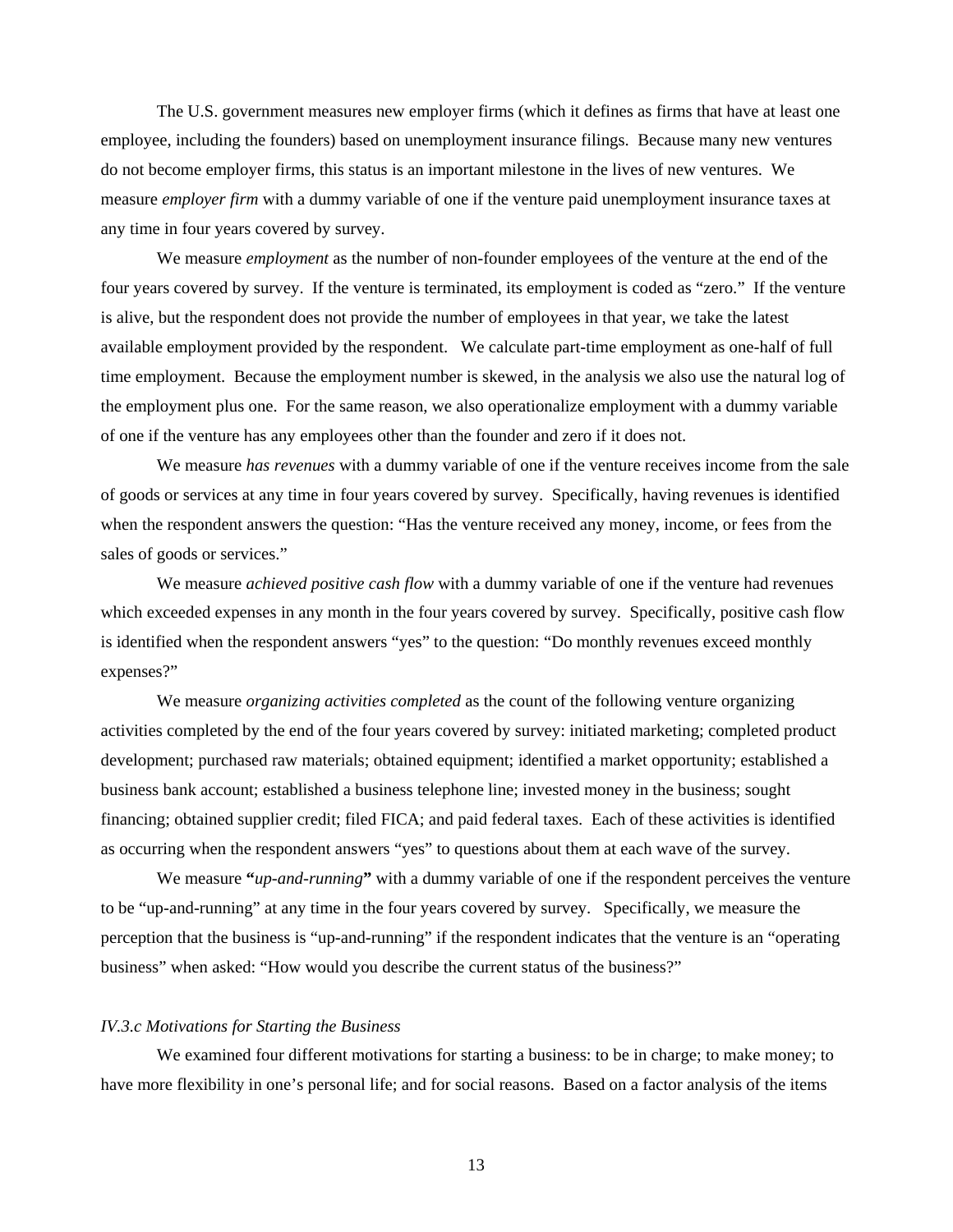making up the motivations section of the mail questionnaire, scales were constructed for four different motivations.

The first motivation was measured by a four-item scale (alpha = 0.76) entitled "*start a business to be innovative and learn.***"** It was composed of the following reasons the entrepreneur established a new business, which participants evaluated on a five point scale from "no extent" to "a very great extent": "to lead and motivate others;" "to have the power to influence an organization;" "to be innovative and at the forefront of technology;" "to develop an idea for a product."

The second motivation was measured by a three-item scale (alpha = 0.79) entitled "*start a business to earn money.*" It was composed of the following items measured on a five point scale from "no extent" to "a very great extent." The statement reads, I started this business "to build great wealth or a high income;" "to earn a larger personal income;" and "to build great wealth or a higher income."

The third motivation was measured by a four-item scale (alpha = 0.67) entitled "*start a business to have more independence and flexibility.*" It was composed of the following reasons the entrepreneur established a new business, measured on a five-point scale from "no extent" to "a very great extent": "to obtain flexibility for my personal and family life;" "to have freedom to adapt my own approach to work;" "to grow and learn as a person;" and "to challenge myself."

This motivation was also measured by a single item that asks the respondent to indicate on a fivepoint Likert scale from "completely untrue" to "completely true" their belief in the statement that "owning my own business is more important than spending time with my family."

The fourth motivation was measured by a three-item scale (alpha = 0.64) entitled "*start a business for recognition.*" It was composed of the following reasons the entrepreneur established a new business, measured on a five-point scale from "no extent" to "a very great extent;" "to continue a family tradition;" "to be respected by my friends;" and "to follow the example of a person I admire."

This motivation was also measured by a single item that asks the respondent to indicate, on a fivepoint Likert scale from "completely disagree" to "completely agree," the degree to which they believe that "most of the leaders in the community are people who own their own businesses."

#### *IV.3.d Effort Expended to Start the Business*

We examined four different measures of the effort expended by the entrepreneurs: the number of hours spent on the venture in its first year; the number of hours per day spent on the venture; the number of days that the entrepreneur had off during the previous month; and the number days the entrepreneur worked in the previous week.

We measured *first-year hours* as the number of hours that the respondent reported spending on the venture in its first year. Because this variable was skewed, we also examined the natural log of it in our analysis. We measured *hours per day* as the number of hours per work day that the entrepreneur reported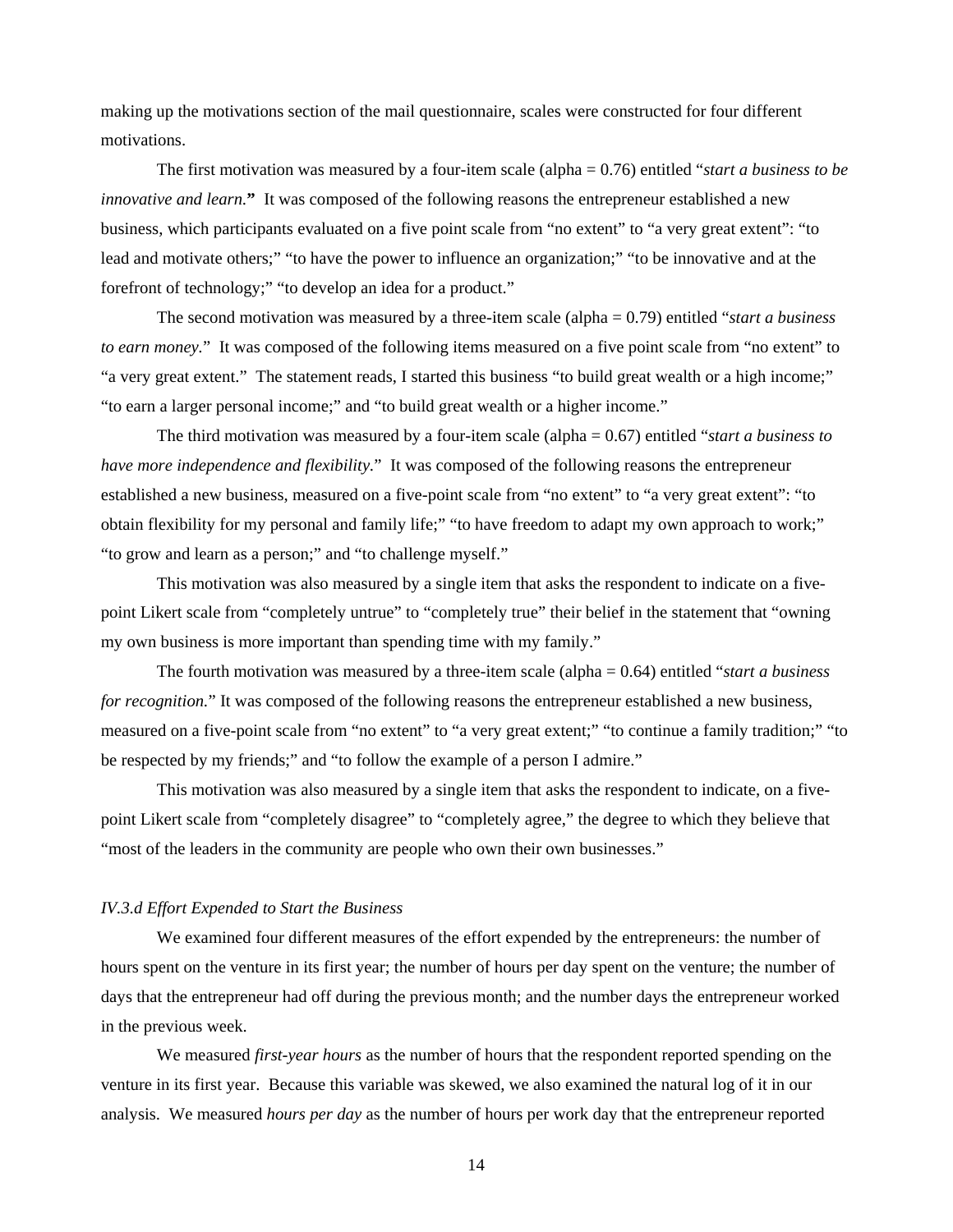spending on the venture. We measured *days off* as the number of days off from work in the previous month that the entrepreneur reported having worked. Finally, we measured *work days* as the number of days in the previous week that the respondent reported having worked.

#### *IV.3.e Venture Size*

We measured the magnitude of the ventures in three ways: by the amount of money that the founders invested in the business during the four years of its development; by the founders' estimates of the amount of time it would take for the venture to break even; and by the founders' estimates of amount of money needed for the venture to have positive cash flow.

We measured the *amount invested* as the dollar value of the money put into the venture by all founders at any time in the four years covered by survey. Because this variable was skewed, we also examined the natural log of it in the analysis.

We measured the *break even point* as the founder's estimate, made at the time of the initial interview, of the amount of money needed before monthly income is greater than monthly expenses. Because this variable was skewed, we also examined the natural log of it in the analysis.

We measured the *time to break even* as the founder's estimate, made at the time of the initial interview, of the amount of time in months that it was expected to take for the venture to pay back start-up costs. Because this variable was skewed, we also examined the log of it in the analysis.

#### *IV.3.f Type of Business Started*

We explored three dimensions of business type: the importance of technology to the business; the degree of competition expected; and the geographic localization of the business.

We examined two measures of the importance of technology. The first is a three item scale (alpha = 0.67) entitled "*the importance of technology.*" It is composed of the following items, measured on a fivepoint scale from "insignificant" to "critical": "importance to the start-up of having new product technology;" "the importance to the start-up of having new process technology;" and "the importance to the start-up of having a technology or science expert on the team." The second is a dummy variable that took the value of one if the respondent considered the business to be *"*high tech.*"* 

We examined four measures of the degree of competition expected by the entrepreneur. The first, *level of competition*, was a question that asked the respondent to indicate the level of competition (at the time of the first interview) that he or she expected the venture to face on a four-point Likert scale from "expect no competition" to "expect strong competition." The second, *sales by competitors* is the respondent's estimate (at the time of the first interview) of percentage of sales in the industry accounted for by the venture's three largest competitors. The third, *competitive advantage*, was a dummy variable of one if the respondent indicated (at the time of the first interview) that the venture had a competitive advantage. The fourth, *months*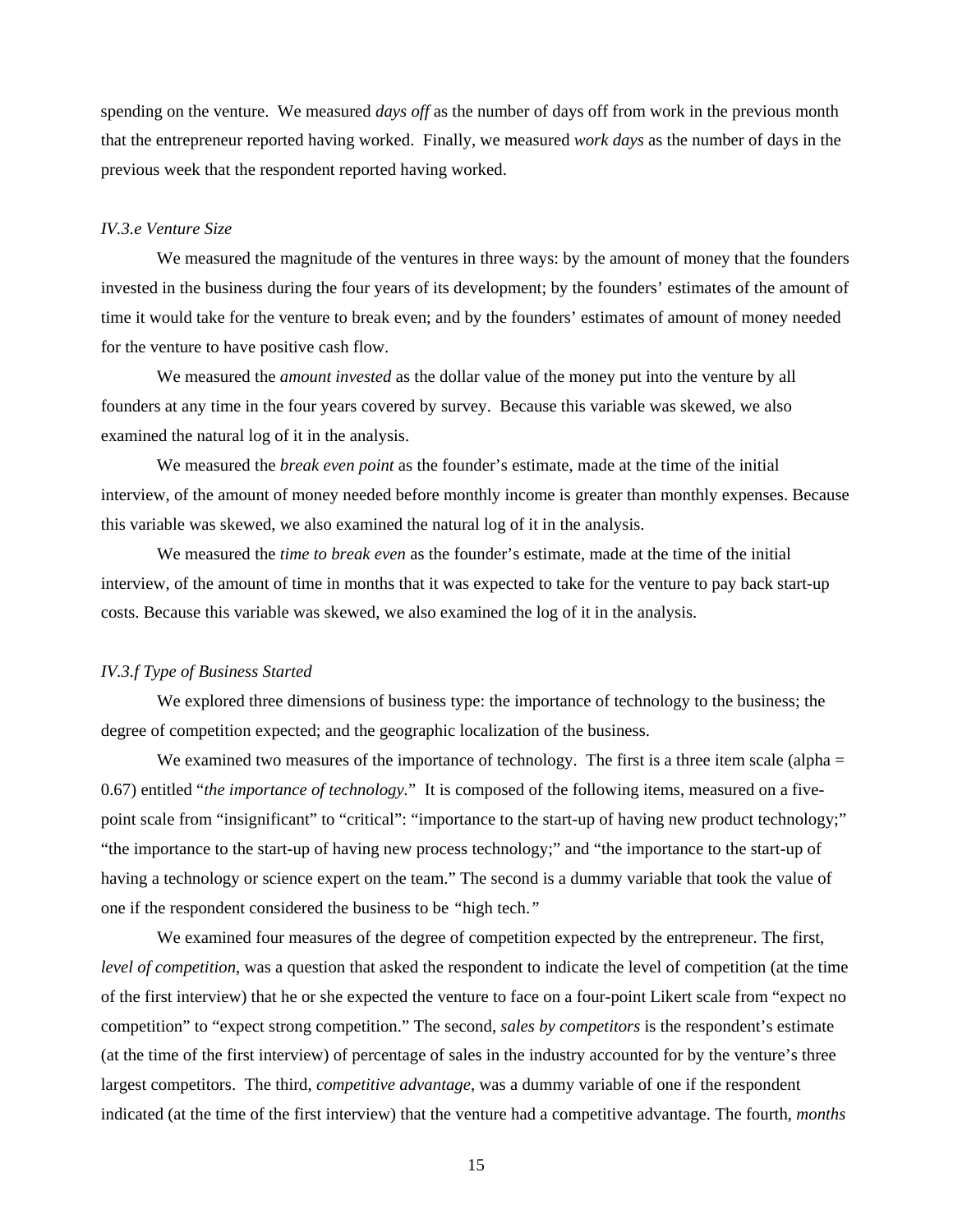*before losing competitive advantage* is the respondent's estimate (at the time of the first interview) of the number of months before venture will lose its competitive advantage. (If the respondent indicated an "indefinite advantage," the value of that advantage was set at 240 months.)

We examined four measures of the geographic localization of the business. The first, *percent local* is the respondent's estimate of the percentage of customers in the first "three-to-four years" that will be located "within 20 miles." The second, *percent non-local* is the respondent's estimate of the percentage of customers in the first "three-to-four" years that will be from *"*20-100 miles away*.*" The third, *percent national*, is the respondent's estimate of the percentage of customers in the first "three-to-four" years that will be from *"*more than 100 miles away, but in the U.S*.*" The fourth, *percent international*, is the respondent's estimate of the percentage of customers in the first three-to-four years" that will be from "outside the U.S."

#### *IV.3.g Expectations for Venture Performance*

We looked at two dimensions of expectations: employment expectations and income expectations. We examined two measures of employment expectations. The first, *expected first-year employment*, is the number of employees that the respondent indicated, at the time of the first interview, that he or she expects the venture to have at the end of its first full year of operation. Because this variable was skewed, we also predict the natural log of it in the analysis. The second, *expected fifth-year employment*, is the number of employees that the respondent indicated, at the time of the first interview, that he or she expects the venture to have at the end of its fifth full year of operation. Because this variable was skewed, we also predict the natural log of it in the analysis. We examined three measures of income expectations. The first, *expected first-year income*, is the dollar value of income that the respondent indicates, at the time of the first interview, that he or she expects the venture to have at the end of its first full year of operation. Because this variable was skewed, we also predict the log of it in the analysis. The second, *expected fifth-year income*, is the dollar value of income that the respondent indicates, at the time of the first interview, that he or she expects the venture to have at the end of its fifth full year of operation. Because this variable was skewed, we also predict the natural log of it in the regression analysis. The third, *odds primary income*, is the percentage odds, offered by the respondent, at the time of the first interview, that the venture will become the primary source of household income.

#### *IV.3.h Risk Preferences*

We examined three measures of risk preferences. The first measure, *low risk/return*, is a dummy variable of one, if the respondent would prefer to be the sole owner of "a business that would provide a good living, but with little risk of failure, and little likelihood of making you a millionaire" to "a business that was much more likely to make you a millionaire but had a much higher chance of going bankrupt." The second, *odds of operation*, is the respondent's estimate, at the time of the first interview, of the odds that his or her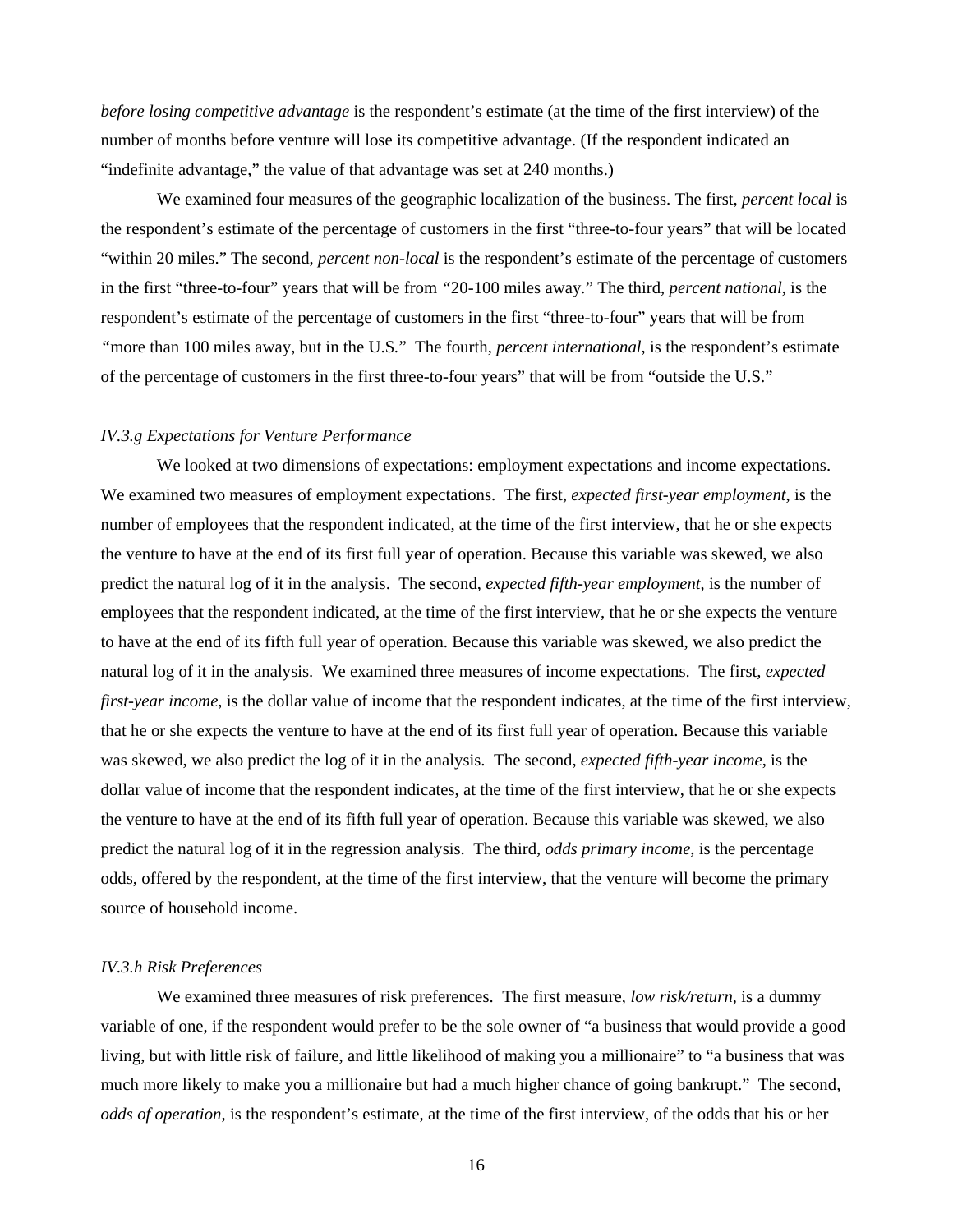venture will still be in operation in five years. The third, *percent alive*, is the respondent's estimate, at the time of the first interview, of the proportion of new ventures that will still be in operation in five years.

#### *IV.3.i Opportunity Identification*

We examined seven measures of opportunity identification, all of which were collected at the time of the first interview. The first measure is a scale (alpha = 0.65) entitled "*search for information,*" composed of the following four items, measured on a five-point scale from "completely disagree" to "completely agree": "I have engaged in a deliberate, systematic search for an idea for a new business;" "for me, identifying business opportunities has involved several learning steps over time, rather than a one-time thing;" "if this business idea is not successful, I am willing to try up to five other business ideas before I go to work for someone else;" "if this business idea is not successful, I am willing to try up to ten other business ideas before I go to work for someone else." The second measure is a scale (alpha = 0.66) entitled, "*opportunity depends on action,*" composed of three items, measured on a five-point scale from "completely disagree" to "completely agree": "If no action is taken to implement this business idea, an important location may not be available;" "if no action is taken to implement this business idea, the opportunity may not be available;" "if no action is taken to implement this business idea, important personal relationships may dissolve." The third measure, *amount of information*, is a single item that asks the respondent to indicate, on a four point Likert scale from "none" to "a great deal," the amount of new information acquired in recognizing the entrepreneur's business opportunity. The fourth measure, *number of ideas*, is a count of the number of ideas that the respondent considered in developing the venture. The maximum value that this item is allowed to take is nine. The fifth measure, *odds of upside*, is a three-point Likert scale item measured from "unimportant" to "very important" about the value of gathering information about the odds of a positive outcome when choosing between two businesses. The sixth measure, *odds of downside*, is a three-point Likert scale item measured from "unimportant" to "very important" about the value of gathering information about the odds of bankruptcy when choosing between two businesses. The seventh measure, *information on magnitude*, is a three-point Likert scale item measured from "unimportant" to "very important" about the value of gathering information on the exact amount of earnings generated by two successful businesses when choosing between them.

## *IV.3.j Confidence in Organizing Abilities*

We examined nine measures of confidence in organizing abilities, each capturing the entrepreneur's confidence in a different aspect of the start-up process. Each measure is a five-point Likert scale item measured from "very low certainty" to "very high certainty" of the entrepreneur's confidence that the outcome will occur, "considering the economic and community context of the new firm." The measures are: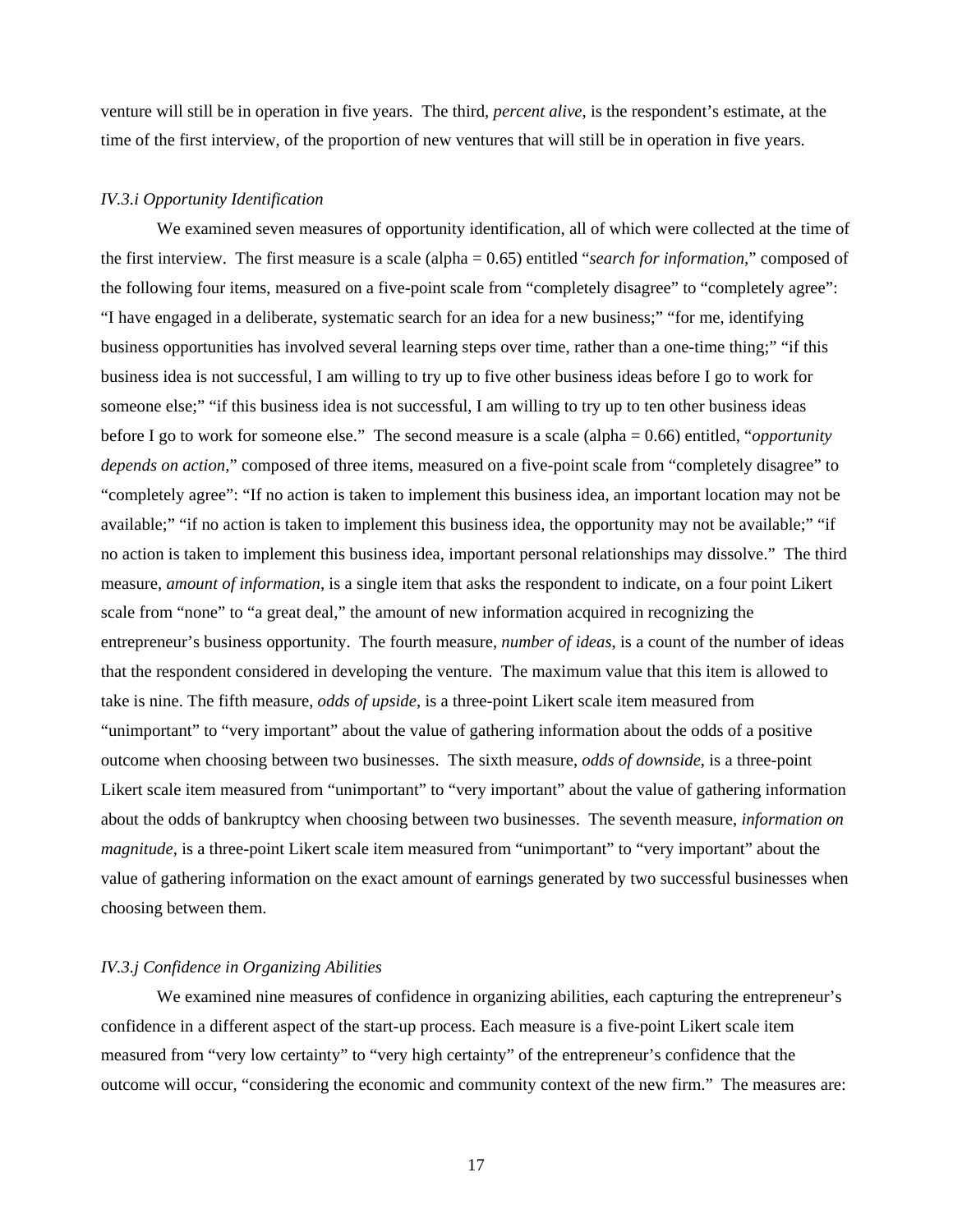*obtain working capital*, *obtain start-up capital, attract customers, deal with distributors*, *attract employees*, *obtain materials*, *compete*, *comply with laws*, and *keep up with technology*.

#### *IV.3.k Start-up Problems*

We examined five types of start-up problems faced by entrepreneurs, each measured with a fivepoint Likert scale item from "completely untrue" to "completely true": *balancing time* between business, personal and family life; *being taken seriously* as a business person; *receiving support* from one's spouse, family, and friends; *lack of mentors* who can provide advice; and *obtaining health insurance*.

#### *IV.3.l Predictor Variable*

We measured the *gender* of the lead entrepreneurs on the ventures, with a male-led venture receiving a "one" in a dummy variable.

#### *IV.3.m Control Variables*

We control for the following in the regression analysis:

- The founder's *industry experience*, with a count of the number of years that the founder previously worked in the same industry as the new business.
- The founder's *start-up experience,* with a count of the founder's prior start-ups.
- The largest number of people that the respondent had ever *supervised* in his or her career, with a count of that number.
- Experience *managing a business owned by others,* with a dummy variable of one if the respondent indicates that he or she is "managing a business owned by others, either as the senior executive or as a member of the senior management team."
- The *age* of the founder in years.
- The founder's *race*, with a series of dummy variables for Asian, Black, Hispanic, and White. (Asian is the omitted case.)
- The founder's *education*, with a series of five dummy variables for the maximum education of the respondent: did not graduate high school, graduated high school, some college, college graduate, post graduate studies. (Post graduate studies is the omitted case.)
- The founder's *marital status*, with a dummy variable of one if the respondent is married.
- The founder's *household size,* with a count of the number of people in the household.
- Whether the founder was a *homemaker,* using a dummy variable of one if the respondent indicates this in the affirmative.
- The natural log of the dollar value of *household net worth*.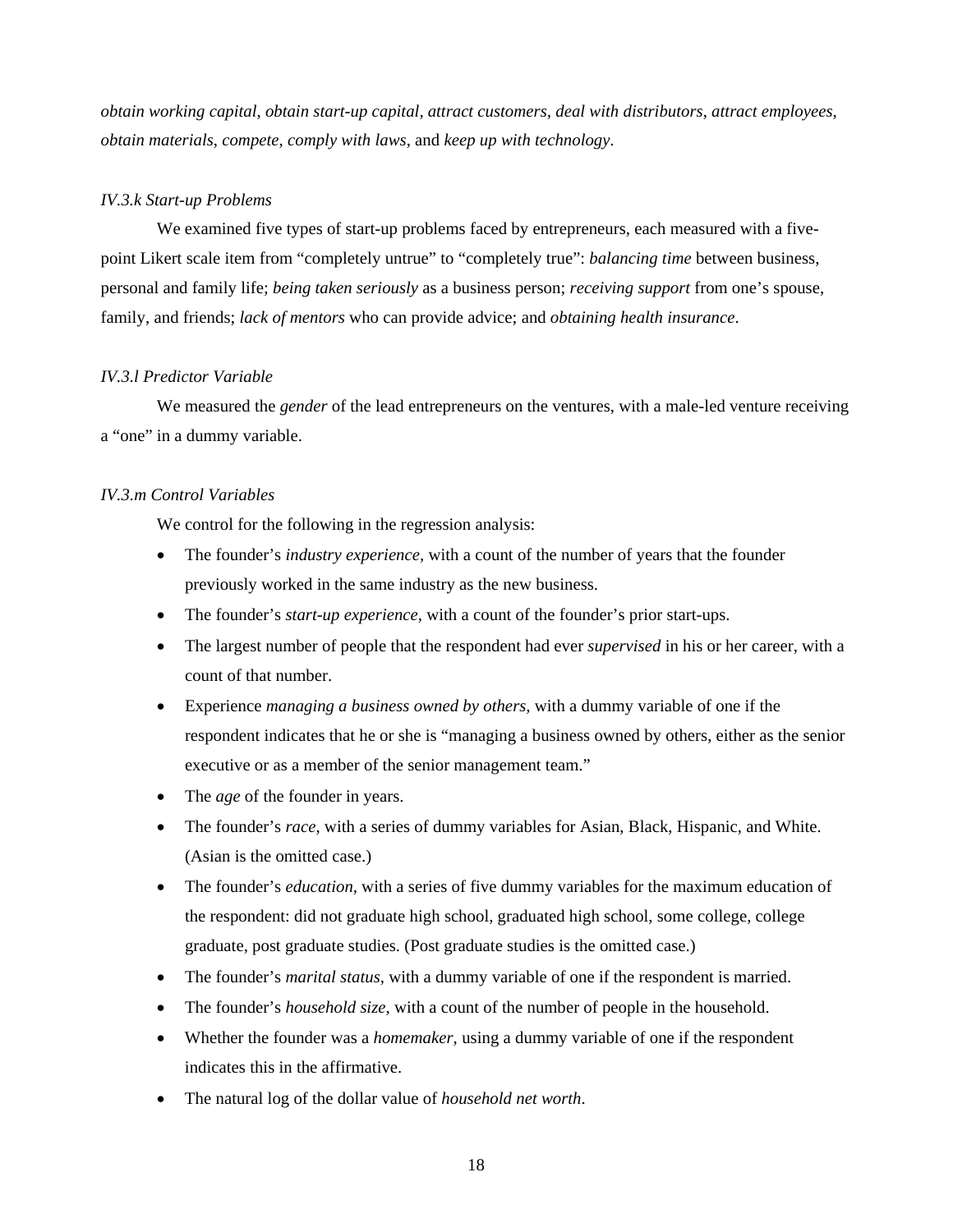- The *employment status* of the respondent at the time that he or she was surveyed in the first interview, with dummy variables for employed full time, employed part time, retired, and unemployed. (Employed full-time is the omitted case.)
- The founder's *residential tenure*, with a count of the number of months that the person has lived in the current county where they reside.
- The self-employment status of the founder's parents, with a dummy variable of one if the respondent's *parents were self-employed* or owned their own business.
- The *organizational form* of the new business (independent start-up, purchase, franchise, or company-sponsored), with a series of dummy variables. (Independent start-up is the omitted case.)
- Nine basic *industry sectors*: agriculture; construction; finance, insurance, and real estate; manufacturing; public sector; retail trade; services; transportation and communication; and wholesale trade, with a series of dummy variables. The public sector is the omitted case.

### **IV. RESULTS**

 We provide both bivariate and multivariate analysis of the data. We summarize the bivariate analysis first.

#### **IV.1 Means and Distributions**

In reporting the bivariate analysis of the PSED data, we first discuss the control variables and then discuss the dependent variables.

#### *IV.1.a Control Variables*

Table 1 shows the distribution of entrepreneurs on the control variables that were measured as continuous variables. The table shows that male entrepreneurs have started significantly more prior businesses and have supervised significantly more people in prior jobs. On the other hand, the households of female entrepreneurs are significantly larger than those of male entrepreneurs. These differences suggest the importance of accounting for household size, number of prior start-ups, and maximum number of employees supervised when examining the effect of gender on entrepreneurial activity. Uncontrolled, gender would capture some portion of the differences in these variables.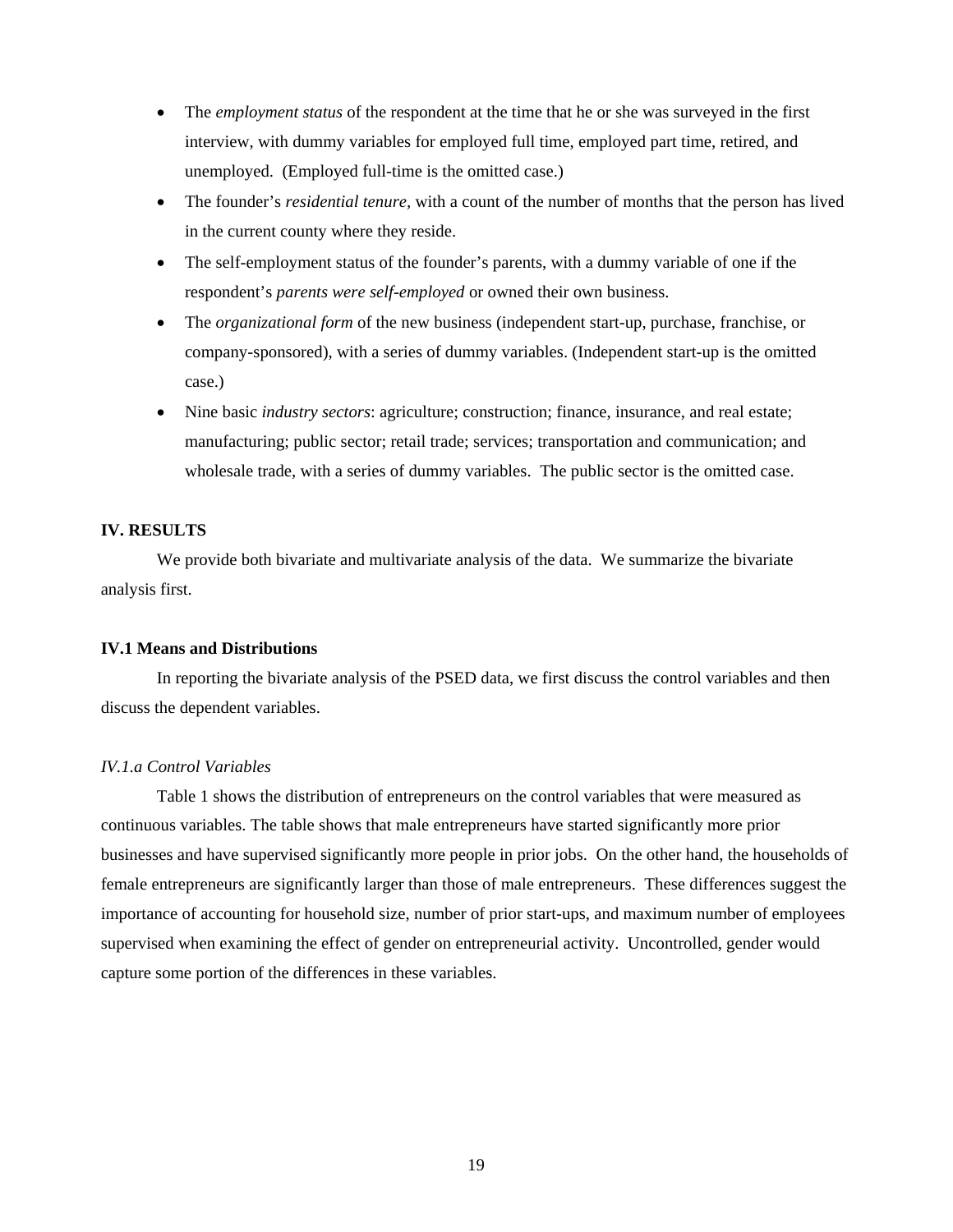|              | Category | N   | Mean      | Standard<br>Deviation | Median   | Minimum     | Maximum                                                                                                                                                     | 25th<br>Percentile | 50th<br>Percentile | 75th<br>Percentile | Significance |
|--------------|----------|-----|-----------|-----------------------|----------|-------------|-------------------------------------------------------------------------------------------------------------------------------------------------------------|--------------------|--------------------|--------------------|--------------|
| Age          | All      | 679 | 39.00     | 11.31                 | 38.00    | 18.00       | 74.00                                                                                                                                                       | 30.00              | 38.00              | 47.00              |              |
|              | Male     | 414 | 38.70     | 11.81                 | 37.00    | 18.00       | 74.00                                                                                                                                                       | 29.00              | 37.00              | 46.00              |              |
|              | Female   | 265 | 39.47     | 10.50                 | 39.00    | 19.00       | 74.00                                                                                                                                                       | 31.00              | 39.00              | 47.00              |              |
| Household    | All      | 684 | 3.19      | 1.60                  | 3.00     | 1.00        | 8.00                                                                                                                                                        | 2.00               | 3.00               | $4.00*$            |              |
| Size         | Male     | 416 | 3.08      | 1.59                  | 3.00     | 1.00        | 8.00                                                                                                                                                        | 2.00               | 3.00               | 4.00               |              |
|              | Female   | 267 | 3.35      | 1.62                  | 3.00     | 2.00        | 8.00                                                                                                                                                        | 2.00               | 3.00               | 4.00               |              |
| Industry     | All      | 685 | 13.35     | 16.51                 | 8.02     | 0.00        | 127.00                                                                                                                                                      | 1.00               | 8.02               | 20.00              |              |
| Experience   | Male     | 417 | 14.15     | 17.45                 | 9.08     | 0.00        | 127.00                                                                                                                                                      | 2.00               | 9.08               | 20.00              |              |
|              | Female   | 268 | 12.11     | 14.87                 | 8.00     | 0.00        | 98.00                                                                                                                                                       | 1.00               | 8.00               | 17.78              |              |
| Prior Start- | All      | 685 | 1.83      | 4.10                  | 1.00     | 0.00        | 49.00                                                                                                                                                       | 0.00               | 1.00               | $2.00*$            |              |
| ups          | Male     | 417 | 2.09      | 4.73                  | 1.00     | 0.00        | 49.00                                                                                                                                                       | 0.00               | 1.00               | 2.00               |              |
|              | Female   | 268 | 1.44      | 2.80                  | 1.00     | 0.00        | 30.00                                                                                                                                                       | 0.00               | 1.00               | 2.00               |              |
| Net Worth    | All      | 553 | \$145,215 | \$331,746             | \$45,000 | $-$380,000$ | \$2,599,999                                                                                                                                                 | \$13,000           | \$45,000           | \$150,000 NS       |              |
|              | Male     | 348 | \$146,089 | \$349,994             | \$45,663 | -\$380,000  | \$2,599,999                                                                                                                                                 | \$15,000           | \$45,663           | \$143,873          |              |
|              | Female   | 204 | \$143,726 | \$317,982             | \$40,000 | -\$175,000  | \$2,599,999                                                                                                                                                 | \$10,000           | \$40,000           | \$170,000          |              |
| Log of Net   | All      | 485 | 10.93     | 1.62                  | 10.92    | 0.00        | 14.77                                                                                                                                                       | 9.90               | 10.92              | 12.04 NS           |              |
| Worth        | Male     | 308 | 10.94     | 1.61                  | 10.83    | 0.00        | 14.77                                                                                                                                                       | 9.90               | 10.83              | 11.98              |              |
|              | Female   | 177 | 10.92     | 1.64                  | 10.96    | 5.30        | 14.77                                                                                                                                                       | 9.90               | 10.96              | 12.21              |              |
| Number       | All      | 573 | 47.81     | 176.59                | 12.00    | 0.00        | 3000.00                                                                                                                                                     | 6.00               | 12.00              | 30.00 *            |              |
| Supervised   | Male     | 347 | 59.32     | 203.73                | 15.00    | 0.00        | 3000.00                                                                                                                                                     | 6.00               | 15.00              | 40.00              |              |
|              | Female   | 226 | 30.09     | 122.06                | 10.00    | 0.00        | 2000.00                                                                                                                                                     | 5.00               | 10.00              | 20.00              |              |
| Residential  | All      | 670 | 197.46    | 169.95                | 144.00   | 2.00        | 768.00                                                                                                                                                      | 48.00              | 144.00             | 315.00             |              |
| Tenure       | Male     | 410 | 193.27    | 169.78                | 144.00   | 2.00        | 768.00                                                                                                                                                      | 48.00              | 144.00             | 312.00             |              |
|              | Female   | 260 | 204.07    | 170.34                | 156.00   | 2.00        | 720.00<br>Note: N= sample size, NS= Not significant; $t = p < 0.10$ ; $t = p < 0.05$ ; $t = p < 0.01$ ; $t = t = 0$ , 0.001; $t = 0.0001$ ; $t = 0.00001$ . | 60.00              | 156.00             | 324.00             |              |

| Table 1. The Continuous Control Variables. |
|--------------------------------------------|
|--------------------------------------------|

 Table 2 shows the distribution of entrepreneurs by education. There are no statistically significant differences in the educational backgrounds of the male and female entrepreneurs.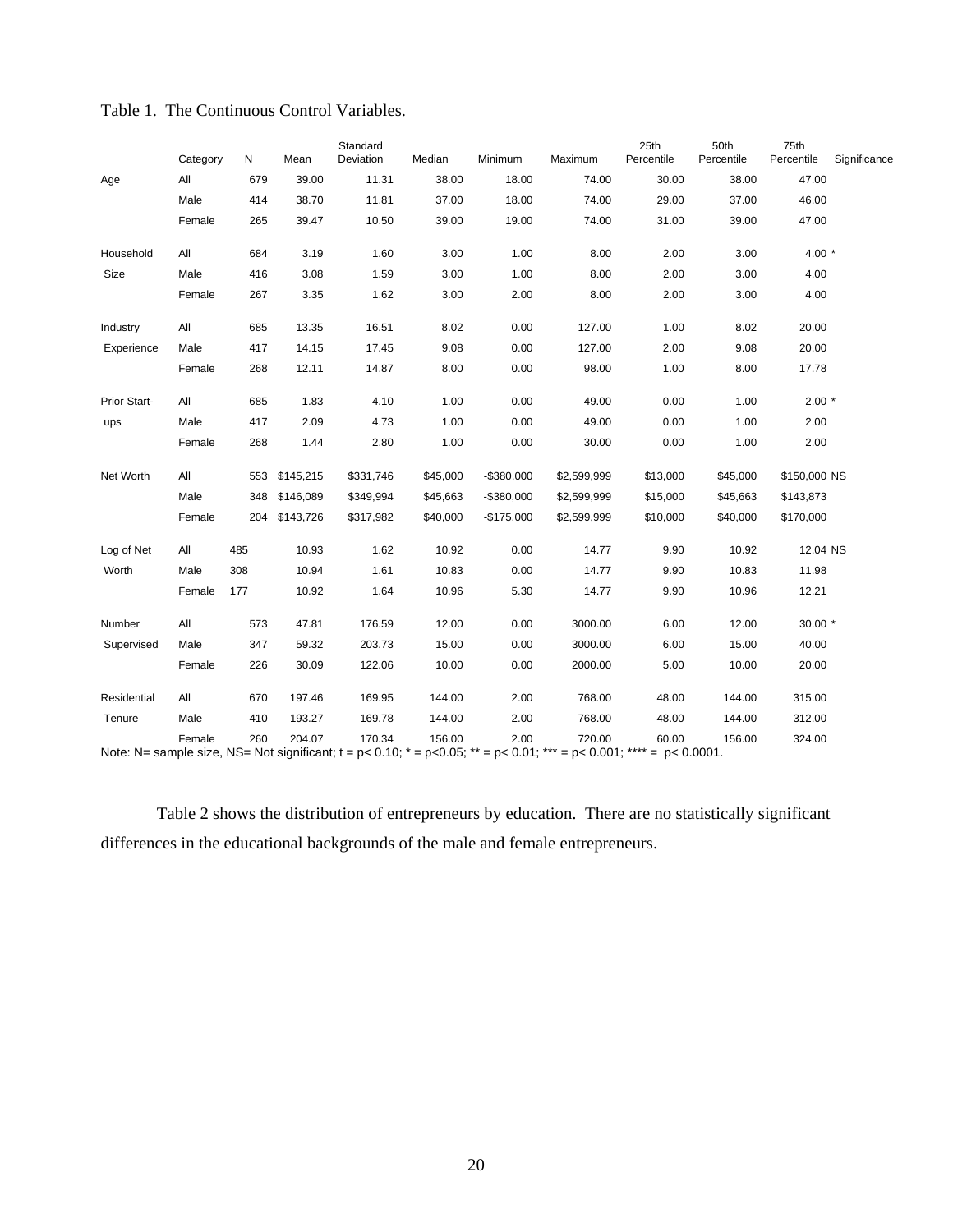|                    | Category                                                                                                           | N   | Percentage | Significance |
|--------------------|--------------------------------------------------------------------------------------------------------------------|-----|------------|--------------|
| No High School     | All                                                                                                                | 681 | 5.38       | NS.          |
|                    | Male                                                                                                               | 414 | 6.26       |              |
|                    | Female                                                                                                             | 267 | 4.01       |              |
| <b>High School</b> | All                                                                                                                | 681 | 22.02      | <b>NS</b>    |
|                    | Male                                                                                                               | 414 | 21.89      |              |
|                    | Female                                                                                                             | 267 | 22.23      |              |
| Post High School   | All                                                                                                                | 681 | 32.66      | <b>NS</b>    |
|                    | Male                                                                                                               | 414 | 31.13      |              |
|                    | Female                                                                                                             | 267 | 35.04      |              |
| College            | All                                                                                                                | 681 | 25.98      | <b>NS</b>    |
|                    | Male                                                                                                               | 414 | 26.22      |              |
|                    | Female                                                                                                             | 267 | 25.59      |              |
| Post College       | All                                                                                                                | 681 | 13.96      | <b>NS</b>    |
|                    | Male                                                                                                               | 414 | 14.49      |              |
|                    | Female                                                                                                             | 267 | 13.14      |              |
|                    | Note: NS= Not significant; $t = p < 0.10$ ; $* = p < 0.05$ ; $* = p < 0.01$ ; $* = p < 0.001$ ; $* = p < 0.0001$ . |     |            |              |

Table 2. Highest Level of Education of Male and Female Entrepreneurs.

 Table 3 shows the distribution of entrepreneurs by employment status prior to starting their businesses. The table shows that male entrepreneurs are significantly more likely than female entrepreneurs to have been employed full-time prior and significantly less likely to not have been employed, or employed part-time. These differences suggest the importance of accounting for employment status when examining the effect of gender on entrepreneurial activity. Uncontrolled, gender would capture some portion of the differences in employment status.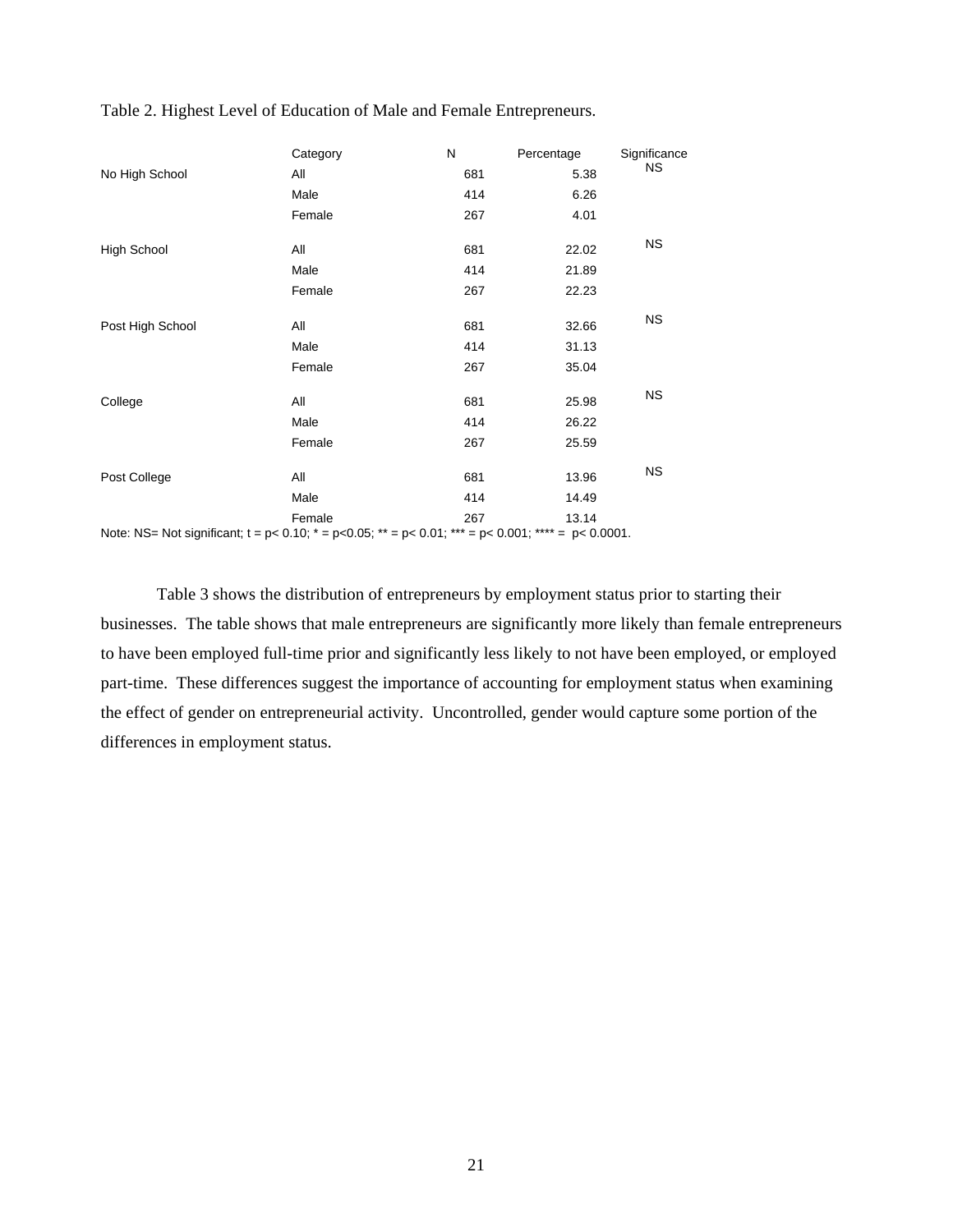|              | Category                                                                                                                | N   | Mean (%) | Standard Deviation (%) | Significance |
|--------------|-------------------------------------------------------------------------------------------------------------------------|-----|----------|------------------------|--------------|
| Full Time    | All                                                                                                                     | 684 | 70.74    | 45.55                  | $***$        |
|              | Male                                                                                                                    | 416 | 79.24    | 40.61                  |              |
|              | Female                                                                                                                  | 267 | 57.49    | 49.53                  |              |
| Part Time    | All                                                                                                                     | 684 | 14.74    | 35.47                  | ****         |
|              | Male                                                                                                                    | 416 | 10.26    | 30.38                  |              |
|              | Female                                                                                                                  | 267 | 21.71    | 41.31                  |              |
| Retired      | All                                                                                                                     | 684 | 2.72     | 16.28                  |              |
|              | Male                                                                                                                    | 416 | 2.93     | 16.90                  |              |
|              | Female                                                                                                                  | 267 | 2.38     | 15.28                  |              |
| Not Employed | All                                                                                                                     | 684 | 11.80    | 32.29                  | ****         |
|              | Male                                                                                                                    | 416 | 7.56     | 26.47                  |              |
|              | Female                                                                                                                  | 267 | 18.41    | 38.83                  |              |
|              | Note: NS= Not significant; $t = p < 0.10$ ; $* = p < 0.05$ ; $** = p < 0.01$ ; $*** = p < 0.001$ ; $*** = p < 0.0001$ . |     |          |                        |              |

Table 3. Employment Status of Male and Female Entrepreneurs Prior to Start-up.

 Table 4 shows the distribution of entrepreneurs by race. There are no statistically significant differences in the racial backgrounds of the male and female entrepreneurs.

|              | Category                                                                                                                     | N   | Mean (%) | Standard Deviation (%) | Significance |
|--------------|------------------------------------------------------------------------------------------------------------------------------|-----|----------|------------------------|--------------|
| White        | All                                                                                                                          | 685 | 69.70    | 46.70                  | NS.          |
|              | Male                                                                                                                         | 417 | 67.05    | 47.06                  |              |
|              | Female                                                                                                                       | 268 | 69.23    | 46.24                  |              |
| <b>Black</b> | All                                                                                                                          | 685 | 17.13    | 37.70                  | NS.          |
|              | Male                                                                                                                         | 417 | 16.29    | 36.97                  |              |
|              | Female                                                                                                                       | 268 | 18.43    | 38.84                  |              |
| Hispanic     | All                                                                                                                          | 685 | 10.43    | 30.59                  | NS.          |
|              | Male                                                                                                                         | 417 | 11.10    | 31.46                  |              |
|              | Female                                                                                                                       | 268 | 9.38     | 29.21                  |              |
| Asian        | All                                                                                                                          | 685 | 3.09     | 17.32                  | NS.          |
|              | Male                                                                                                                         | 417 | 3.99     | 19.59                  |              |
|              | Female                                                                                                                       | 268 | 1.70     | 12.94                  |              |
|              | Note: NS= Not significant; $t = p < 0.10$ ; $* = p < 0.05$ ; $* = p < 0.01$ ; $* = p < 0.001$ ; $* + \cdot * = p < 0.0001$ . |     |          |                        |              |

Table 4. Racial Distribution of the Male and Female Entrepreneurs.

Table 5 shows the distribution of industry sector in which the entrepreneurs started their businesses. The table shows that male entrepreneurs are significantly more likely than female entrepreneurs to start construction and manufacturing businesses, and significantly less likely than female entrepreneurs to start wholesale and retail trade businesses. These differences suggest the importance of accounting for industry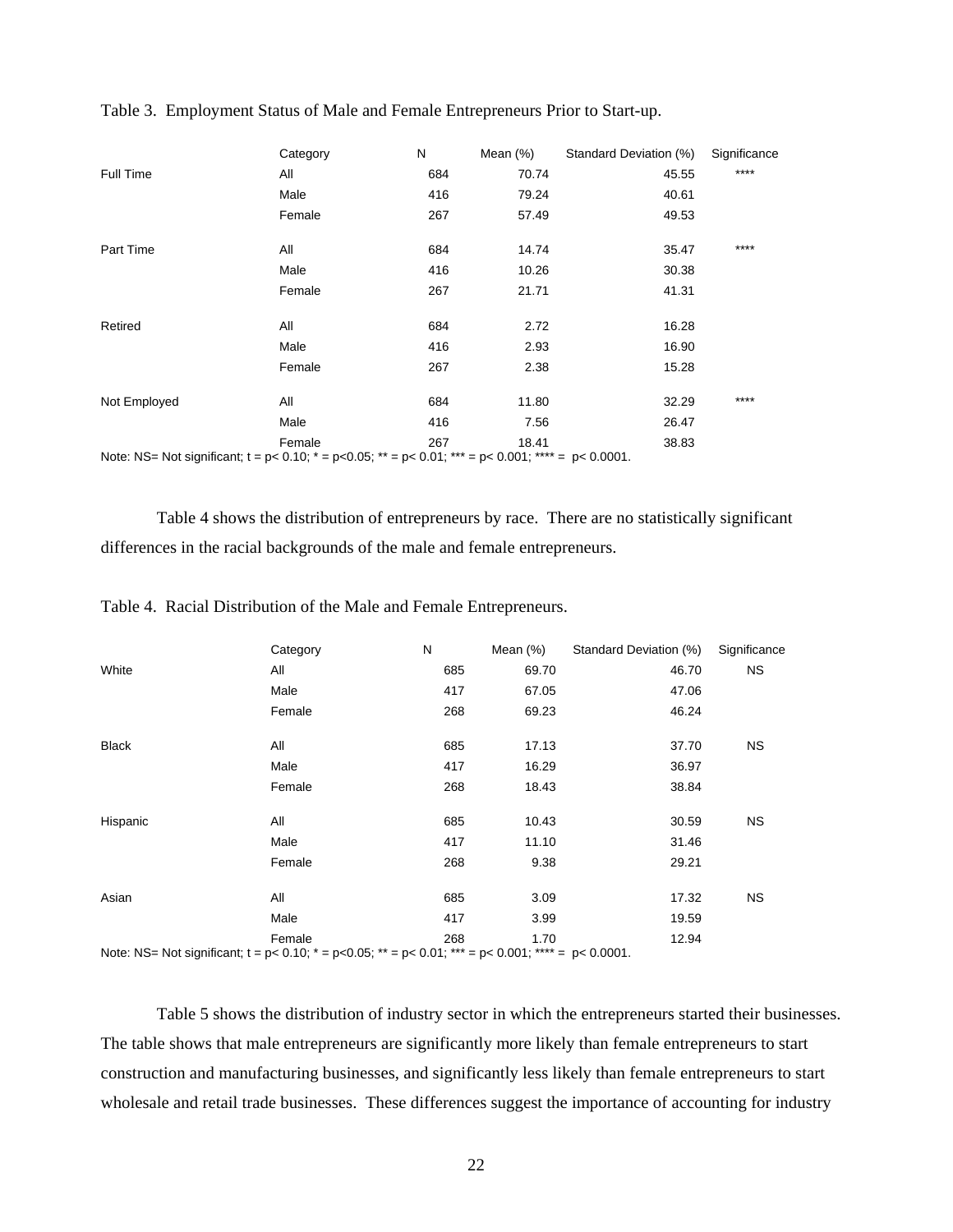sector when examining the effect of gender on entrepreneurial activity. Uncontrolled, gender would capture some portion of the differences in industry sector.

|                                                                                                                         | Category       | N   | Mean (%) | Standard Deviation (%) | Significance |
|-------------------------------------------------------------------------------------------------------------------------|----------------|-----|----------|------------------------|--------------|
| Agriculture                                                                                                             | All            | 674 | 3.74     | 18.98                  |              |
|                                                                                                                         | Male           | 410 | 3.83     | 19.22                  |              |
|                                                                                                                         | Female         | 263 | 3.59     | 18.64                  |              |
| Construction                                                                                                            | $\mathsf{All}$ | 674 | 4.87     | 21.54                  |              |
|                                                                                                                         | Male           | 410 | 6.61     | 24.87                  |              |
|                                                                                                                         | Female         | 263 | 2.16     | 14.56                  |              |
| Manufacturing                                                                                                           | All            | 674 | 5.20     | 22.22                  |              |
|                                                                                                                         | Male           | 410 | 6.71     | 25.05                  |              |
|                                                                                                                         | Female         | 263 | 2.84     | 16.67                  |              |
| Transportation and Communication                                                                                        | All            | 674 | 2.85     | 16.64                  |              |
|                                                                                                                         | Male           | 410 | 3.58     | 18.60                  |              |
|                                                                                                                         | Female         | 263 | 1.70     | 12.96                  |              |
| <b>Wholesale Trade</b>                                                                                                  | All            | 674 | 3.16     | 17.49                  | t            |
|                                                                                                                         | Male           | 410 | 2.28     | 14.95                  |              |
|                                                                                                                         | Female         | 263 | 4.52     | 20.81                  |              |
| <b>Retail Trade</b>                                                                                                     | All            | 674 | 26.14    | 43.97                  | $\star$      |
|                                                                                                                         | Male           | 410 | 23.46    | 42.43                  |              |
|                                                                                                                         | Female         | 263 | 30.33    | 46.05                  |              |
| Finance, Real Estate and Insurance                                                                                      | All            | 674 | 5.23     | 22.29                  |              |
|                                                                                                                         | Male           | 410 | 5.14     | 22.11                  |              |
|                                                                                                                         | Female         | 263 | 5.38     | 22.61                  |              |
| Services                                                                                                                | $\mathsf{All}$ | 674 | 48.34    | 50.01                  |              |
|                                                                                                                         | Male           | 410 | 47.78    | 50.01                  |              |
|                                                                                                                         | Female         | 263 | 49.20    | 50.09                  |              |
| Public Administration                                                                                                   | All            | 674 | 0.48     | 6.90                   |              |
|                                                                                                                         | Male           | 410 | 0.61     | 0.79                   |              |
|                                                                                                                         | Female         | 263 | 0.27     | 5.22                   |              |
| Note: NS= Not significant; $t = p < 0.10$ ; $* = p < 0.05$ ; $** = p < 0.01$ ; $*** = p < 0.001$ ; $*** = p < 0.0001$ . |                |     |          |                        |              |

|  |  |  | Table 5. Industry Sector of the Start-ups of Male and Female Entrepreneurs. |
|--|--|--|-----------------------------------------------------------------------------|
|  |  |  |                                                                             |

Table 6 shows the distribution of form of business entry. While there is no gender difference in the tendency to become an entrepreneur by starting an independent or a sponsored business, the table shows that male entrepreneurs are significantly more likely than female entrepreneurs to become entrepreneurs by purchasing an independent business, and significantly less likely than female entrepreneurs to become an entrepreneur by purchasing a franchise. These differences suggest the importance of accounting for form of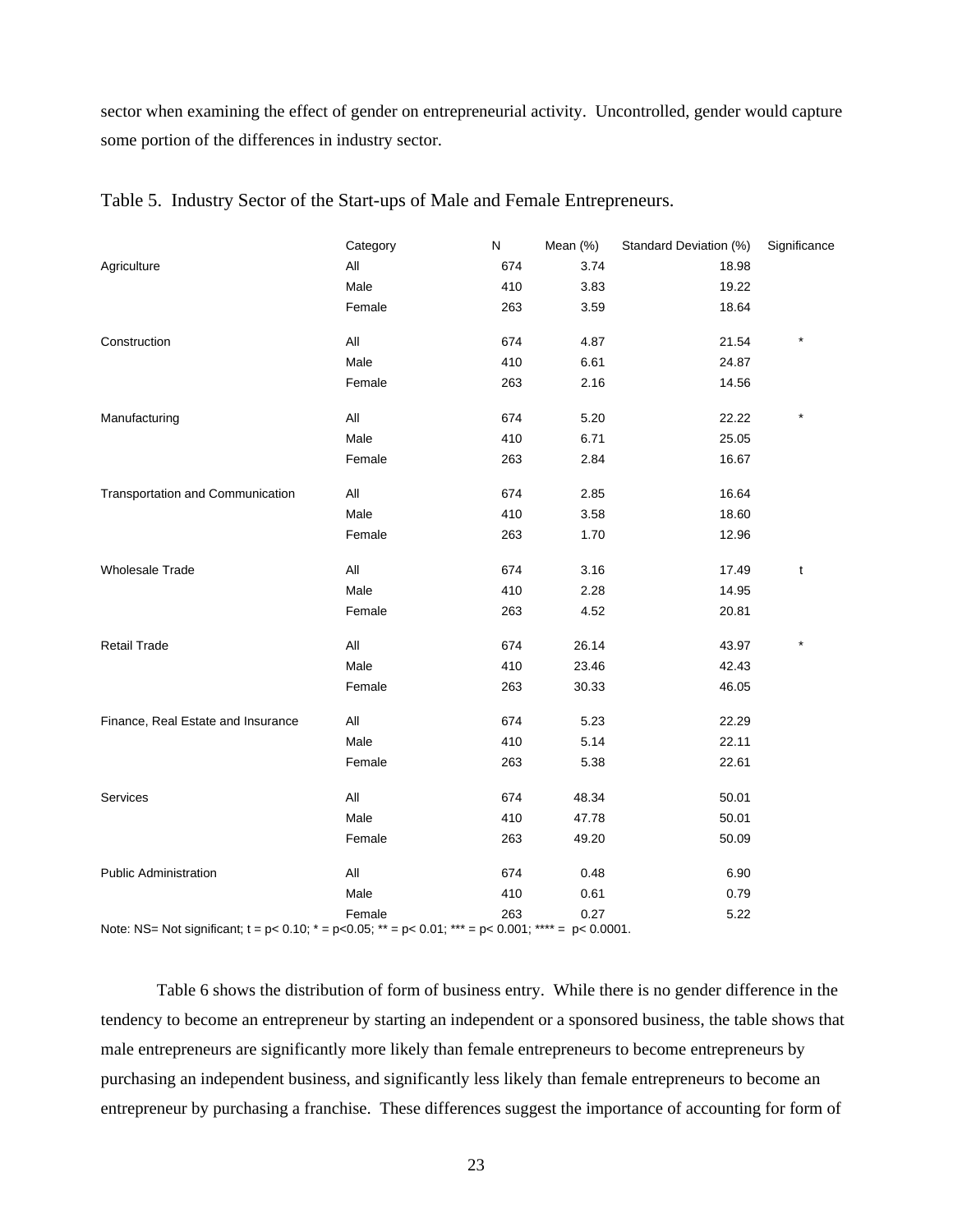business entry when examining the effect of gender on entrepreneurial activity. Uncontrolled, gender would capture some portion of the differences in form of business entry.

|                                                                                                                         | Category | N   | Mean (%) | Standard Deviation (%) | Significance |
|-------------------------------------------------------------------------------------------------------------------------|----------|-----|----------|------------------------|--------------|
| Independent Start-up                                                                                                    | All      | 683 | 87.37    | 33.24                  |              |
|                                                                                                                         | Male     | 416 | 88.70    | 31.69                  |              |
|                                                                                                                         | Female   | 267 | 85.30    | 35.48                  |              |
| Purchase                                                                                                                | All      | 683 | 2.44     | 15.43                  | t            |
|                                                                                                                         | Male     | 416 | 3.37     | 18.07                  |              |
|                                                                                                                         | Female   | 267 | 0.98     | 9.88                   |              |
| Franchise                                                                                                               | All      | 683 | 6.33     | 24.36                  | $***$        |
|                                                                                                                         | Male     | 416 | 4.28     | 20.26                  |              |
|                                                                                                                         | Female   | 267 | 9.52     | 29.40                  |              |
| <b>Sponsored Business</b>                                                                                               | All      | 683 | 3.86     | 19.29                  |              |
|                                                                                                                         | Male     | 416 | 3.65     | 18.77                  |              |
|                                                                                                                         | Female   | 267 | 4.20     | 20.10                  |              |
| Note: NS= Not significant; $t = p < 0.10$ ; $* = p < 0.05$ ; $** = p < 0.01$ ; $*** = p < 0.001$ ; $*** = p < 0.0001$ . |          |     |          |                        |              |

Table 6. Form of Entry of the Start-ups of Male and Female Entrepreneurs.

Table 7 summarizes the analysis for some of the other dichotomous variables (i.e., with "yes/no" answers): the percentage of the entrepreneurs that are married, homemakers, managing a business owned by others, and who have self-employed parents. The table shows that male entrepreneurs are significantly less likely than female entrepreneurs to be homemakers or to have self-employed parents. These differences suggest the importance of accounting for these factors when examining the effect of gender on entrepreneurial activity. Uncontrolled, gender would capture some portion of the differences in whether respondents were homemakers or had self-employed parents.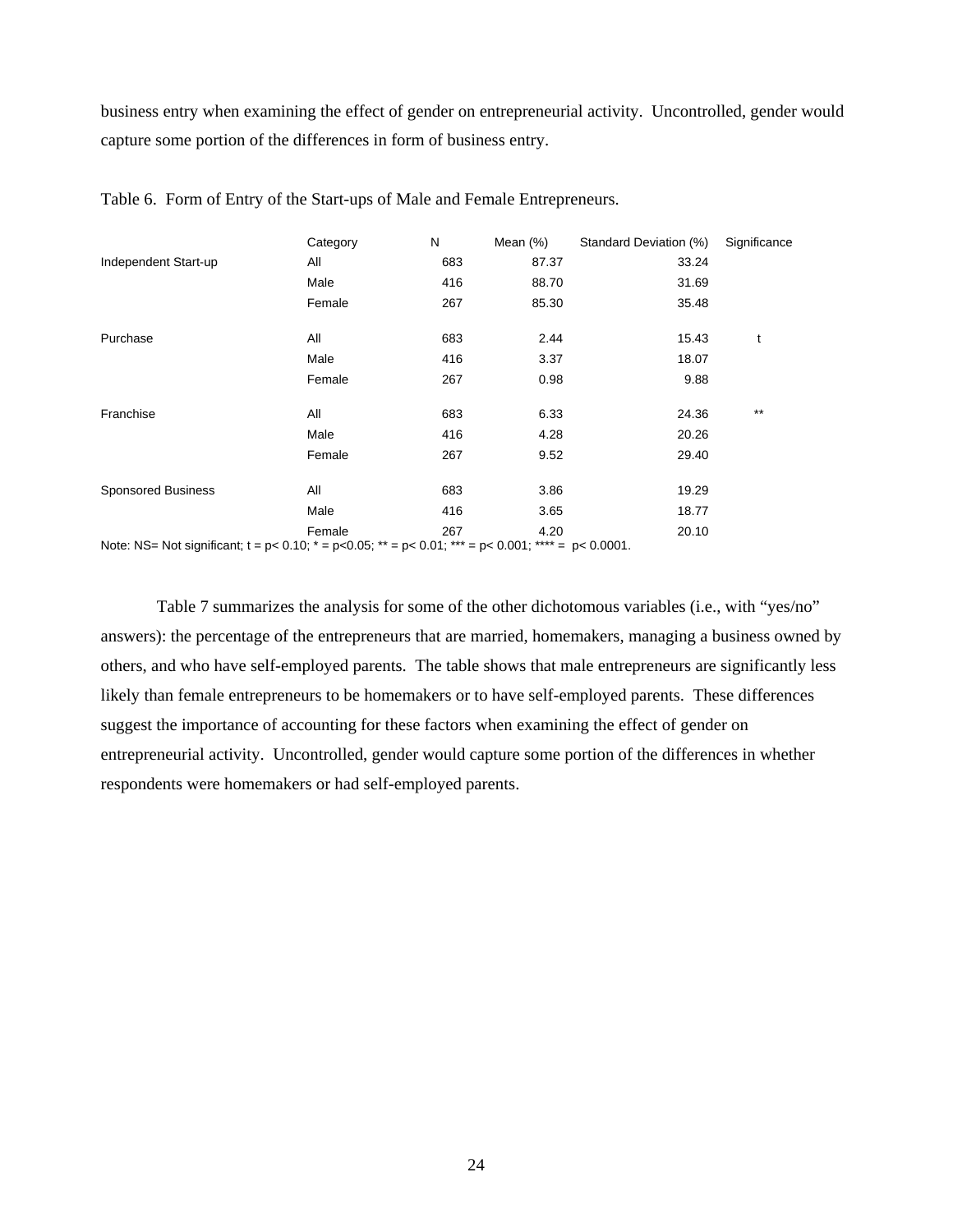## Table 7. Other Dichotomous Variables

|                                                                                                                    | Category | N   | Mean $(\%)$ | Standard Deviation (%) | Significance |
|--------------------------------------------------------------------------------------------------------------------|----------|-----|-------------|------------------------|--------------|
| Married                                                                                                            | All      | 681 | 58.00       | 49.30                  | NS.          |
|                                                                                                                    | Male     | 415 | 57.00       | 49.60                  |              |
|                                                                                                                    | Female   | 266 | 61.00       | 48.80                  |              |
| Homemaker                                                                                                          | All      | 676 | 37.00       | 48.30                  | ****         |
|                                                                                                                    | Male     | 415 | 23.00       | 41.90                  |              |
|                                                                                                                    | Female   | 261 | 59.00       | 49.20                  |              |
| Parents Self-employed                                                                                              | All      | 672 | 52.00       | 50.00                  | $\star$      |
|                                                                                                                    | Male     | 410 | 48.00       | 50.00                  |              |
|                                                                                                                    | Female   | 262 | 58.00       | 49.50                  |              |
| Managing a Business Others Own                                                                                     | All      | 679 | 14.00       | 34.90                  | <b>NS</b>    |
|                                                                                                                    | Male     | 415 | 14.00       | 35.10                  |              |
|                                                                                                                    | Female   | 263 | 14.00       | 34.70                  |              |
| Note: NS= Not significant; $t = p < 0.10$ ; $* = p < 0.05$ ; $* = p < 0.01$ ; $* = p < 0.001$ ; $* = p < 0.0001$ . |          |     |             |                        |              |

#### *IV.1.b Dependent Variables*

We now turn to the gender differences in the dependent variables, beginning with performance outcomes.

#### Performance Outcomes

Table 8 shows the gender differences in the dichotomous performance outcome variables. The table shows very little difference across gender, with the only statistically significant difference being in the percentage of businesses that became employer firms during the four years covered by the survey.

Nevertheless, this difference has important implications for policy makers. Most of the data that the government collects and examines to make policy on entrepreneurship is based on employer firms. As a result, the greater likelihood that male-led ventures will become employer firms has important implications for understanding potential selection bias in analysis of data on employer firms that is designed to develop policy about how to assist female entrepreneurs.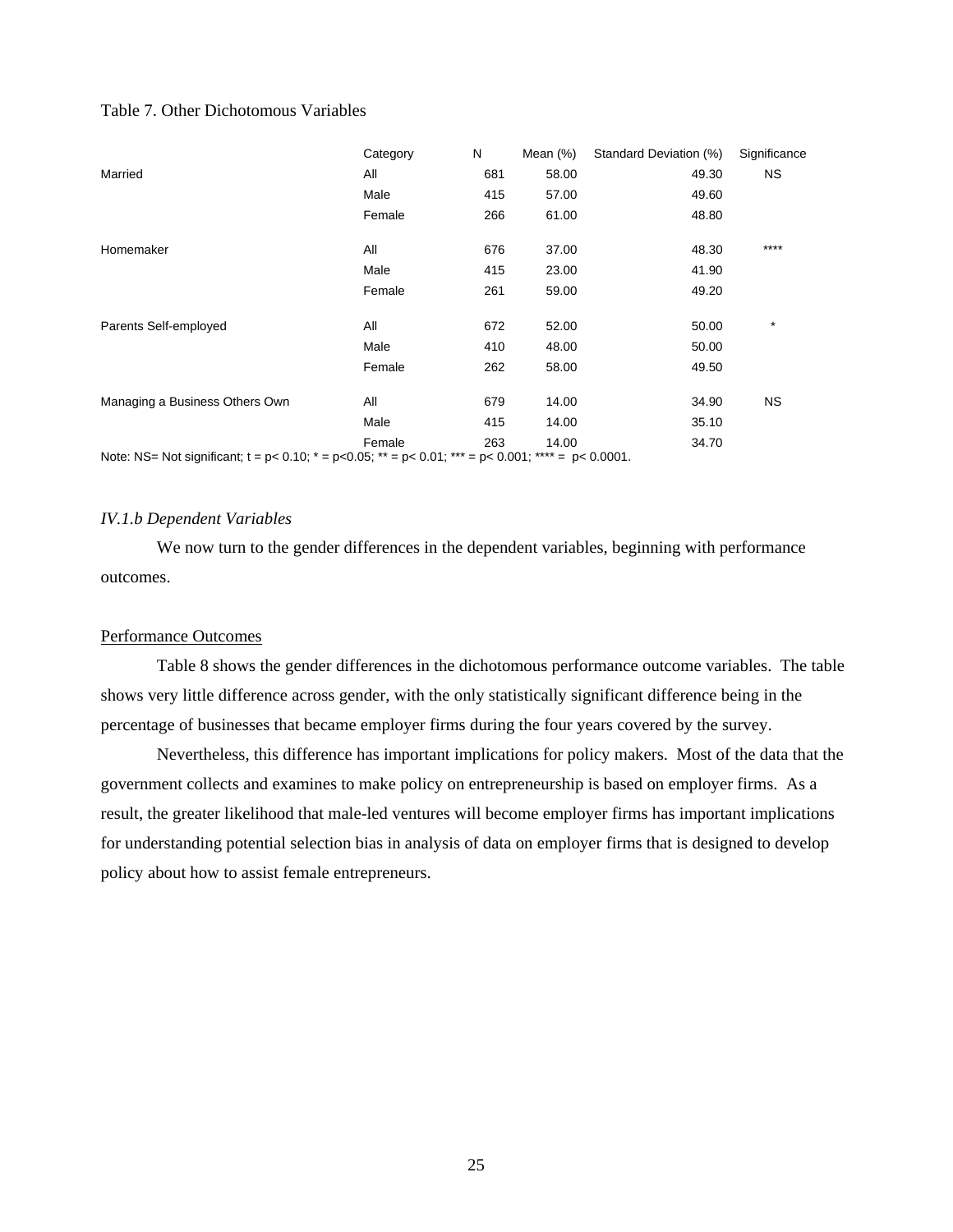|                                                                                                                         | Category | N   | Mean (%) | Standard Deviation (%) | Significance |
|-------------------------------------------------------------------------------------------------------------------------|----------|-----|----------|------------------------|--------------|
| Employer Firm                                                                                                           | All      | 685 | 18.76    | 39.07                  | $***$        |
|                                                                                                                         | Male     | 417 | 21.85    | 41.37                  |              |
|                                                                                                                         | Female   | 268 | 13.95    | 34.71                  |              |
| Terminated                                                                                                              | All      | 685 | 21.03    | 40.78                  | <b>NS</b>    |
|                                                                                                                         | Male     | 417 | 20.15    | 40.16                  |              |
|                                                                                                                         | Female   | 268 | 22.39    | 41.76                  |              |
| Has Revenues                                                                                                            | All      | 685 | 64.18    | 47.93                  | <b>NS</b>    |
|                                                                                                                         | Male     | 417 | 61.94    | 48.61                  |              |
|                                                                                                                         | Female   | 268 | 67.67    | 46.86                  |              |
| <b>Cash Flow Positive</b>                                                                                               | All      | 685 | 41.34    | 49.28                  | <b>NS</b>    |
|                                                                                                                         | Male     | 417 | 41.56    | 49.34                  |              |
|                                                                                                                         | Female   | 268 | 41.00    | 49.28                  |              |
| Up-and-Running                                                                                                          | All      | 685 | 33.58    | 47.26                  | <b>NS</b>    |
|                                                                                                                         | Male     | 417 | 32.88    | 47.04                  |              |
|                                                                                                                         | Female   | 268 | 34.66    | 47.68                  |              |
| Employees >1                                                                                                            | All      | 685 | 22.19    | 41.58                  | <b>NS</b>    |
|                                                                                                                         | Male     | 417 | 20.07    | 40.10                  |              |
|                                                                                                                         | Female   | 268 | 25.00    | 44.00                  |              |
| Note: NS= Not significant; $t = p < 0.10$ ; $* = p < 0.05$ ; $** = p < 0.01$ ; $*** = p < 0.001$ ; $*** = p < 0.0001$ . |          |     |          |                        |              |

Table 8. Gender Differences in Dichotomous Performance Outcome Variables.

Table 9 shows the continuous outcome variables. The overall lack of performance differences between male and female entrepreneurs on a variety of dimensions is also interesting, given the evidence in the literature documenting many of these differences. However, it is important to note that these are largely new businesses in process. Only one-third of the businesses are perceived by their founders to be "up-andrunning" at any time during the four-year observation period, and one-third of them have no revenues at any time during the four years that they are observed. Therefore, it is possible that gender differences in performance only appear as the businesses become further developed.

Selection effects may account for the higher number of employees working in male-led firms. Although there are no statistically significant differences between the male and female entrepreneurs in the PSED in terms of the number of employees, the employment numbers are highly skewed. Not only is the median number of employees in all firms zero, but the  $75<sup>th</sup>$  percentile of firms also has no employees.

However, the mean, standard deviation, and maximum number of employees are all higher for maleled firms. The top one percent of the male-led firms has an average of 147.6 employees, as compared to 58.25 employees in the top one percent of female-led firms. If larger firms tend to grow at a faster rate than smaller firms, as some research shows, then the gap between the top one percent of male- and female-led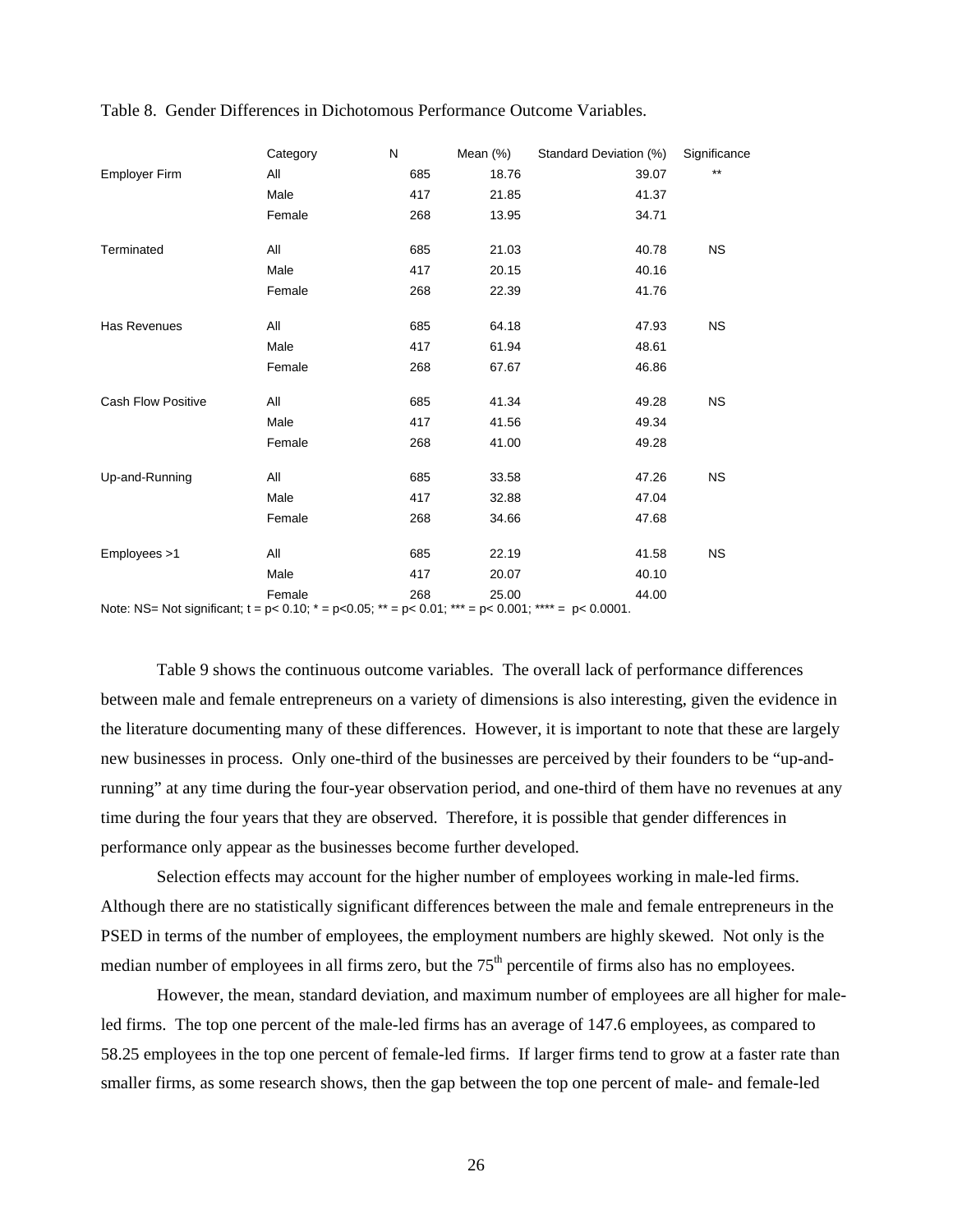firms will grow over time. As a result, as these firms mature, the employment gap between male- and female-led ventures might turn statistically significant.

|                                                                                                            | Category | N   | Mean | Standard<br>Deviation | Median | Minimum | Maximum | 25th<br>Percentile | 50th<br>Percentile | 75th<br>Percentile | Significance |
|------------------------------------------------------------------------------------------------------------|----------|-----|------|-----------------------|--------|---------|---------|--------------------|--------------------|--------------------|--------------|
| Organizing                                                                                                 | All      | 685 | 7.16 | 3.02                  | 7.00   | 0.00    | 12.00   | 5.00               | 7.00               | 10.00              | NS.          |
|                                                                                                            | Male     | 417 | 7.18 | 3.05                  | 7.00   | 0.00    | 12.00   | 5.00               | 7.00               | 10.00              |              |
|                                                                                                            | Female   | 268 | 7.14 | 2.99                  | 7.00   | 0.00    | 12.00   | 5.00               | 7.00               | 10.00              |              |
| Employment                                                                                                 | All      | 685 | 1.86 | 12.78                 | 0.00   | 0.00    | 200.00  | 0.00               | 0.00               | 0.00               | NS.          |
|                                                                                                            | Male     | 417 | 2.15 | 15.43                 | 0.00   | 0.00    | 200.00  | 0.00               | 0.00               | 0.00               |              |
|                                                                                                            | Female   | 268 | 1.42 | 6.86                  | 0.00   | 0.00    | 102.50  | 0.00               | 0.00               | 0.50               |              |
| Log                                                                                                        | All      | 685 | 0.31 | 0.74                  | 0.00   | 0.00    | 5.30    | 0.00               | 0.00               | 0.00               | NS.          |
| Employment                                                                                                 | Male     | 417 | 0.31 | 0.76                  | 0.00   | 0.00    | 5.30    | 0.00               | 0.00               | 0.00               |              |
|                                                                                                            | Female   | 268 | 0.32 | 0.72                  | 0.00   | 0.00    | 4.64    | 0.00               | 0.00               | 0.41               |              |
| Note: NS= Not significant; t = p< 0.10; $*$ = p<0.05; $**$ = p< 0.01; $***$ = p< 0.001; $***$ = p< 0.0001. |          |     |      |                       |        |         |         |                    |                    |                    |              |

| Table 9. Gender Differences in the Continuous Performance Outcome Variables. |  |  |  |
|------------------------------------------------------------------------------|--|--|--|
|                                                                              |  |  |  |

Motivations for Starting the Business

Table 10 shows the motivation variables. The table shows that there is no statistically significant difference between male and female entrepreneurs on the scale measuring the motivation to start a business to be innovative and learn, or on the scale measuring the motivation to start a business to gain the recognition of others. However, male entrepreneurs are more likely than female entrepreneurs to indicate that the leaders in their community are business owners, and that difference is statistically significant.

As the previous literature suggests, male entrepreneurs score higher on the scale measuring the motivation to start a business to make money, and this difference is statistically significant.

Finally, male entrepreneurs score lower than female entrepreneurs on the scale measuring the motivation to start a business to have more flexibility for personal and family life, and this difference is statistically significant. Moreover, male entrepreneurs are more likely than female entrepreneurs to indicate that starting a business is more important than spending time with their families, a difference that is statistically significant.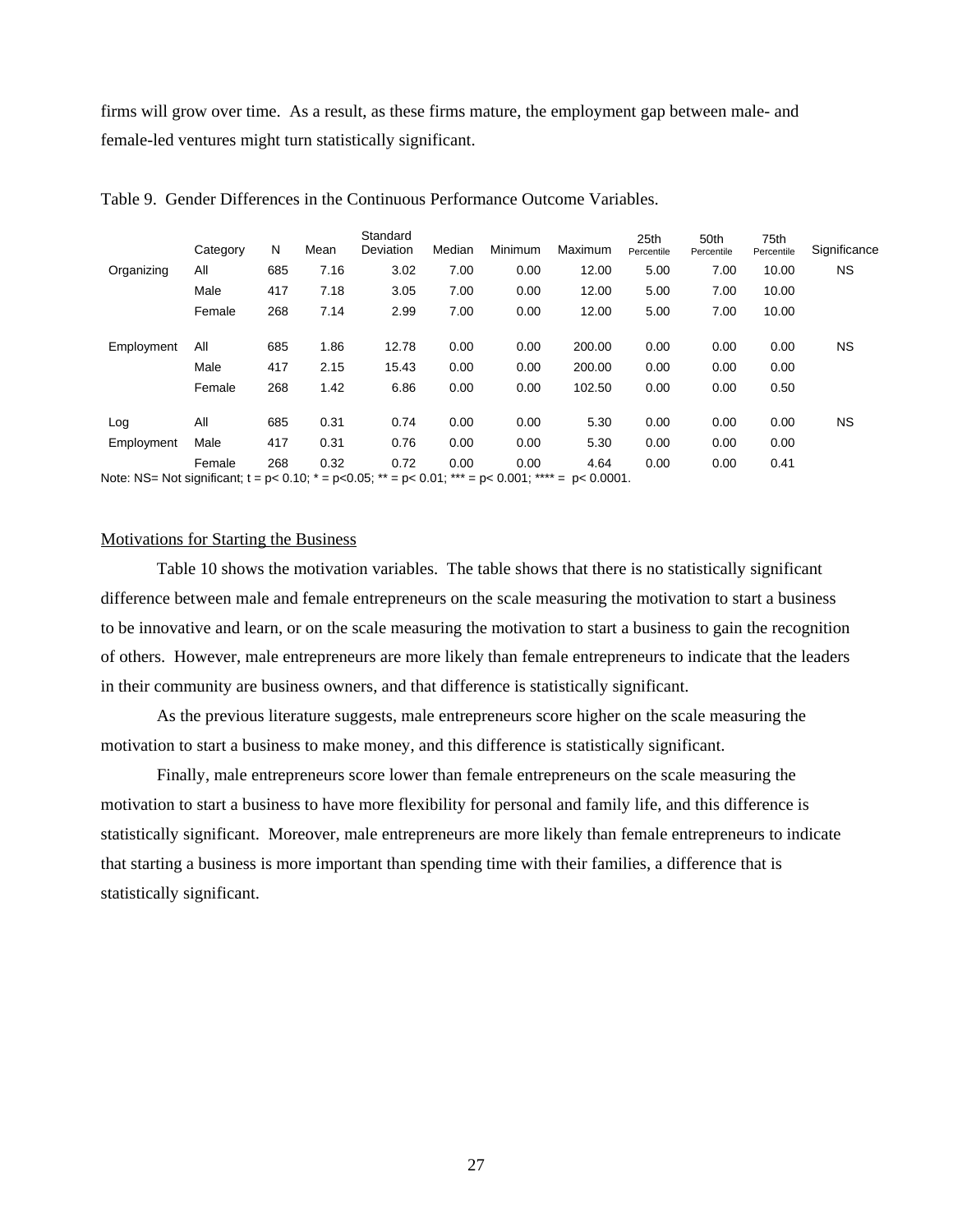|                                                                                                                             | Category | N   | Mean  | Standard<br>Deviation | Median | Minimum | Maximum | 25th<br>Percentile | 50th<br>Percentile | 75th<br>Percentile | Significance |
|-----------------------------------------------------------------------------------------------------------------------------|----------|-----|-------|-----------------------|--------|---------|---------|--------------------|--------------------|--------------------|--------------|
| Get Money                                                                                                                   | All      | 472 | 11.64 | 3.02                  | 12.00  | 3.00    | 15.00   | 10.00              | 12.00              | 14.00              |              |
|                                                                                                                             | Male     | 279 | 11.93 | 2.84                  | 12.00  | 3.00    | 15.00   | 11.00              | 12.00              | 14.00              |              |
|                                                                                                                             | Female   | 194 | 11.22 | 3.22                  | 12.00  | 3.00    | 15.00   | 9.00               | 12.00              | 14.00              |              |
| Have Flexibility                                                                                                            | All      | 472 | 16.71 | 2.89                  | 17.00  | 4.00    | 20.00   | 15.00              | 17.00              | 19.00              | t            |
|                                                                                                                             | Male     | 281 | 16.52 | 2.87                  | 17.00  | 4.00    | 20.00   | 15.00              | 17.00              | 19.00              |              |
|                                                                                                                             | Female   | 191 | 16.99 | 2.90                  | 18.00  | 5.00    | 20.00   | 15.00              | 18.00              | 19.00              |              |
| <b>Get Recognition</b>                                                                                                      | All      | 475 | 5.84  | 2.77                  | 5.00   | 3.00    | 15.00   | 3.00               | 5.00               | 8.00               | <b>NS</b>    |
|                                                                                                                             | Male     | 282 | 5.83  | 2.72                  | 5.00   | 3.00    | 14.00   | 3.00               | 5.00               | 8.00               |              |
|                                                                                                                             | Female   | 193 | 5.86  | 2.86                  | 5.00   | 3.00    | 15.00   | 3.00               | 5.00               | 8.00               |              |
| Be Innovative                                                                                                               | All      | 473 | 10.92 | 4.25                  | 12.00  | 4.00    | 20.00   | 7.00               | 11.00              | 14.00              | <b>NS</b>    |
|                                                                                                                             | Male     | 282 | 11.17 | 4.33                  | 11.00  | 4.00    | 20.00   | 8.00               | 11.00              | 14.00              |              |
|                                                                                                                             | Female   | 191 | 10.55 | 4.11                  | 12.00  | 4.00    | 20.00   | 7.00               | 11.00              | 13.00              |              |
| <b>Owning More</b>                                                                                                          | All      | 475 | 1.75  | 0.95                  | 1.00   | 1.00    | 5.00    | 1.00               | 1.00               | 2.00               | $***$        |
| Important                                                                                                                   | Male     | 281 | 1.85  | 0.98                  | 2.00   | 1.00    | 5.00    | 1.00               | 2.00               | 2.00               |              |
|                                                                                                                             | Female   | 193 | 1.60  | 0.88                  | 1.00   | 1.00    | 5.00    | 1.00               | 1.00               | 2.00               |              |
| Community                                                                                                                   | All      | 476 | 3.37  | 1.04                  | 3.00   | 1.00    | 5.00    | 3.00               | 3.00               | 4.00               | $\star$      |
| Leaders                                                                                                                     | Male     | 283 | 3.47  | 0.98                  | 4.00   | 1.00    | 5.00    | 3.00               | 4.00               | 4.00               |              |
|                                                                                                                             | Female   | 193 | 3.22  | 1.11                  | 3.00   | 1.00    | 5.00    | 2.00               | 3.00               | 4.00               |              |
| Note: NS= Not significant; $t = p < 0.10$ ; $* = p < 0.05$ ; $* = p < 0.01$ ; $* = p < 0.001$ ; $* + \cdots = p < 0.0001$ . |          |     |       |                       |        |         |         |                    |                    |                    |              |

Table 10. The Start-up Motivations of Male and Female Entrepreneurs.

#### Effort Expended to Develop the Business

Table 11 shows the effort variables. While there is no statistically significant difference between male and female entrepreneurs in terms of hours spent on their new ventures each work day, male entrepreneurs spend a little more than a third of a day more per week on their new ventures, and have one and a half fewer days off per month, differences which are both statistically significant. In addition, while the 242 more hours per year that male entrepreneurs spend on their new ventures is not statistically different from the amount spent by female entrepreneurs, this null finding appears to be the result of the skewed nature of this measure of effort. The natural log of this variable shows a statistically significant difference between male and female entrepreneurs.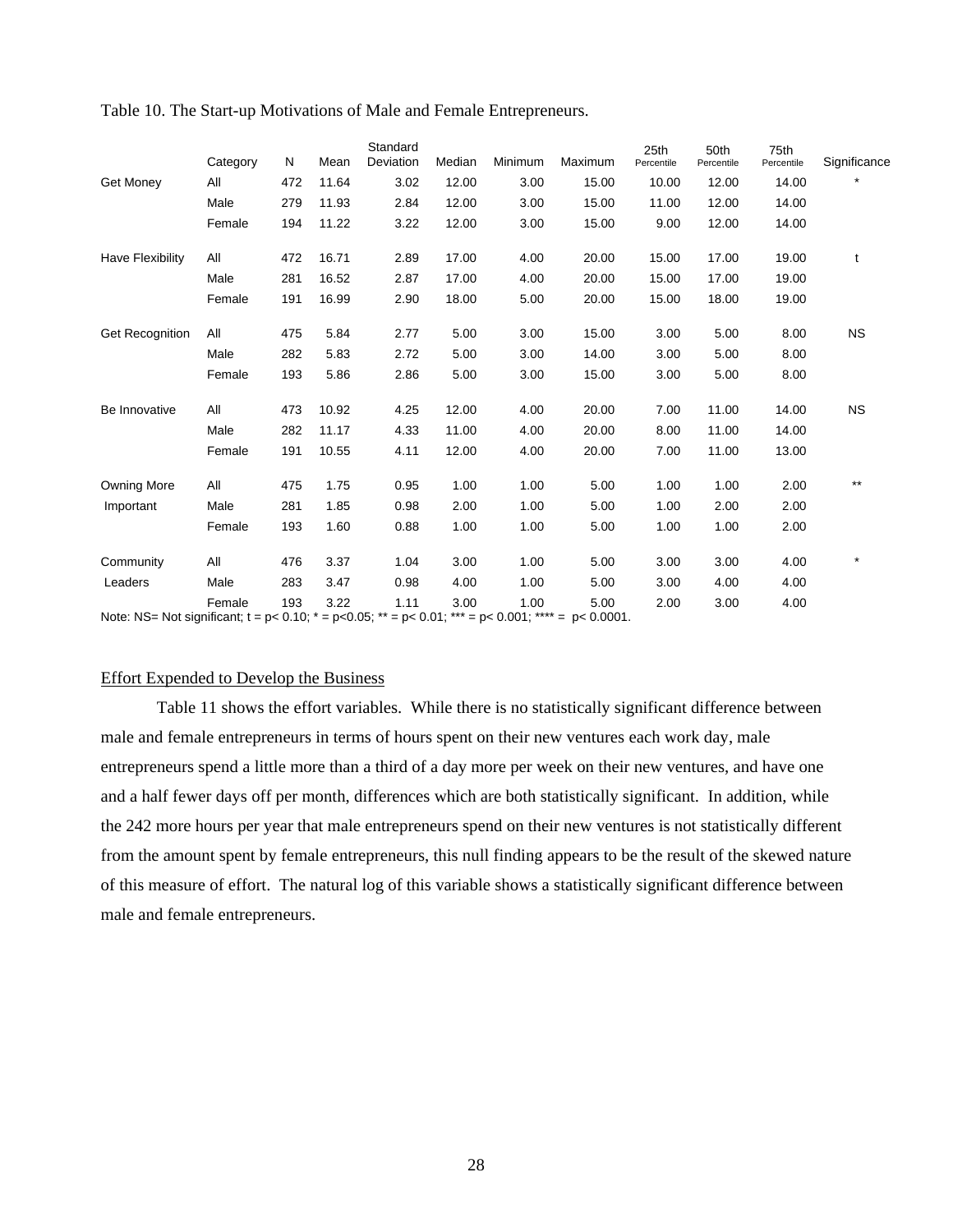|                                                                                                                    | Category | N   | Mean | Standard<br>Deviation | Median | Minimum | Maximum | $25^{\text{th}}$<br>Percentile | 50 <sup>th</sup><br>Percentile | $75^{\text{th}}$<br>Percentile | Significance |
|--------------------------------------------------------------------------------------------------------------------|----------|-----|------|-----------------------|--------|---------|---------|--------------------------------|--------------------------------|--------------------------------|--------------|
| Hours Per Day                                                                                                      | All      | 466 | 2.00 | 2.68                  | 1.00   | 0.00    | 15.00   | 0.00                           | 1.00                           | 3.00                           | ΝS           |
|                                                                                                                    | Male     | 276 | 2.08 | 2.83                  | 1.00   | 0.00    | 15.00   | 0.00                           | 1.00                           | 3.00                           |              |
|                                                                                                                    | Female   | 190 | 1.90 | 2.44                  | 1.00   | 0.00    | 12.00   | 0.00                           | 1.00                           | 3.00                           |              |
| <b>Hours Spent</b>                                                                                                 | All      | 650 | 1530 | 2506                  | 600    | 0.00    | 27000   | 150                            | 600                            | 2000                           | <b>NS</b>    |
| in 1st Yr.                                                                                                         | Male     | 396 | 1625 | 2402                  | 692    | 0.00    | 20480   | 200                            | 692                            | 2080                           |              |
|                                                                                                                    | Female   | 255 | 1383 | 2657                  | 480    | 0.00    | 27000   | 100                            | 480                            | 1632                           |              |
| Log Hours                                                                                                          | All      | 645 | 6.14 | 1.89                  | 6.40   | 0.00    | 10.20   | 5.02                           | 6.40                           | 7.60                           | $\star$      |
| Spent in 1st Yr.                                                                                                   | Male     | 392 | 6.29 | 1.87                  | 6.54   | 0.00    | 9.93    | 5.30                           | 6.54                           | 7.64                           |              |
|                                                                                                                    | Female   | 253 | 5.92 | 1.90                  | 6.18   | 0.00    | 10.20   | 4.62                           | 6.18                           | 7.40                           |              |
| <b>Work Days</b>                                                                                                   | All      | 464 | 5.12 | 1.49                  | 5.00   | 0.00    | 7.00    | 5.00                           | 5.00                           | 6.00                           | $***$        |
| Last Week                                                                                                          | Male     | 279 | 5.27 | 1.42                  | 5.00   | 0.00    | 7.00    | 5.00                           | 5.00                           | 6.00                           |              |
|                                                                                                                    | Female   | 186 | 4.89 | 1.58                  | 5.00   | 0.00    | 7.00    | 4.00                           | 5.00                           | 6.00                           |              |
| Days off                                                                                                           | All      | 431 | 7.04 | 5.30                  | 6.00   | 0.00    | 31.00   | 4.00                           | 6.00                           | 9.00                           | $***$        |
| Last Month                                                                                                         | Male     | 263 | 6.43 | 4.57                  | 5.00   | 0.00    | 30.00   | 4.00                           | 5.00                           | 8.00                           |              |
| Note: NS= Not significant; $t = p < 0.10$ ; $t = p < 0.05$ ; $t = p < 0.01$ ; $t = p < 0.001$ ; $t = p < 0.0001$ . | Female   | 168 | 8.00 | 6.17                  | 8.00   | 0.00    | 31.00   | 4.00                           | 8.00                           | 10.00                          |              |

Table 11. The Number of Hours Spent on the Start-up Process By Male and Female Entrepreneurs.

Venture Size

Table 12 shows the size variables. Before summarizing the comparison of the size of the ventures started by male and female entrepreneurs, two observations about the overall sample are important to make. First, as one might expect, the measures of venture size reported by the respondents are highly varied. For example, the amount of owner investment in the businesses ranges from a low of zero to a high of \$3.1 million, and the amount of money that the respondent estimates that it would take for the venture to become self-sustaining ranges from a low of zero to a high of \$50 million. The highly skewed nature of venture size suggests that examination of the median values, the distributions of the responses, and the natural log of the values might be more informative than examination of the raw numbers.

 Second, as one also might expect, the size of the typical venture is very small. The median amount of owner investment in the businesses is \$2,771 and even the  $75<sup>th</sup>$  percentile is only \$10,000. The median amount of money needed to make the businesses self-sustaining is only \$10,000, and the  $75<sup>th</sup>$  percentile is only \$40,000.

 The comparison of male and female entrepreneurs reveals no statistically significant difference in the expected amount of time that the respondent estimates that it will take for the venture to reach the break even point. Moreover, the distribution of responses on this measure is qualitatively the same for male and female entrepreneurs.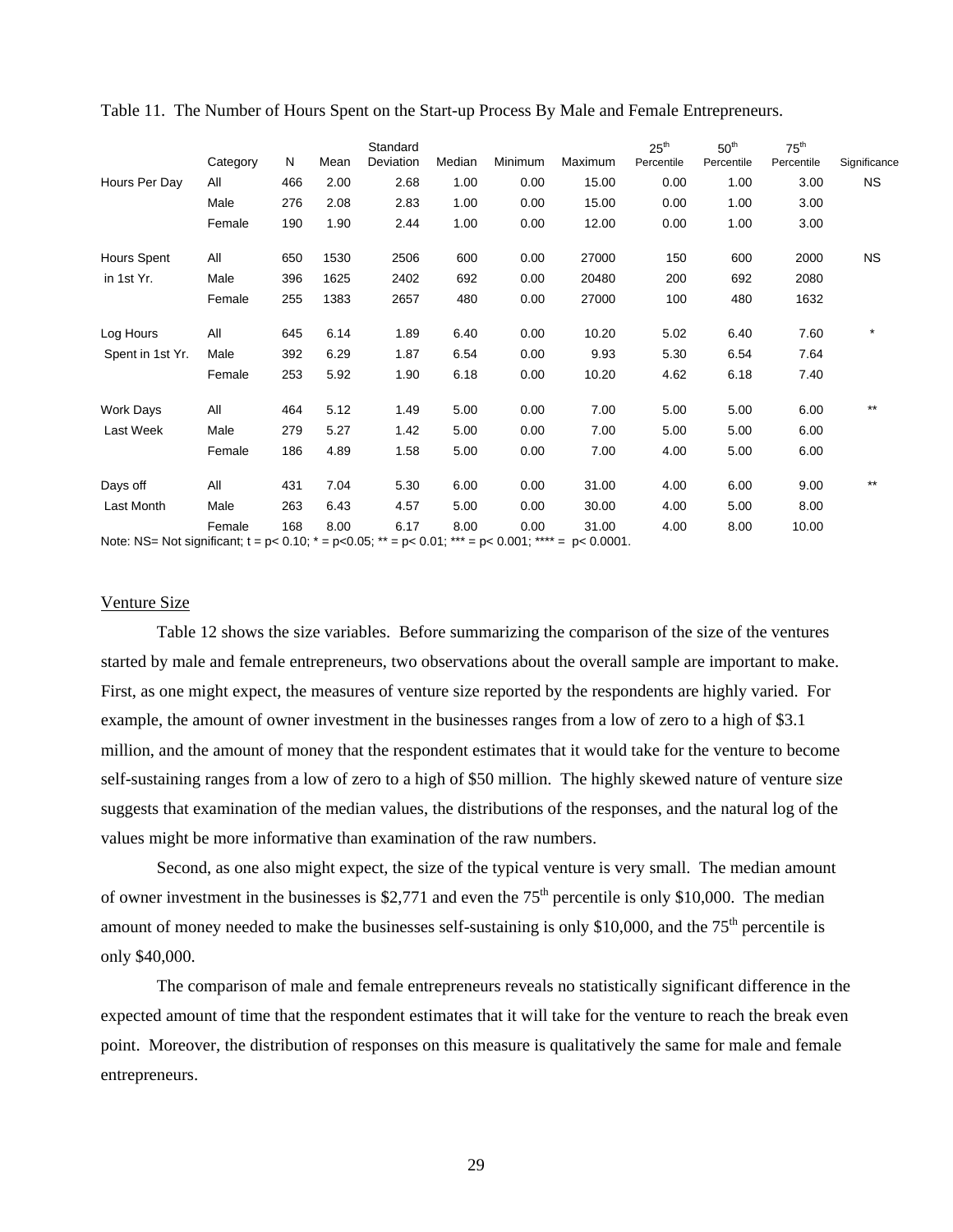There are, however, statistically significant differences in the size of the owner investment and the amount of money that it will take for the business to become self-sustaining. In both cases, the natural log of the responses is higher for the male entrepreneurs. In addition, the variance on both measures is much higher for the male entrepreneurs than for the female entrepreneurs, suggesting that the differences between the two genders on these items is driven by a small number of very large ventures that are concentrated among male entrepreneurs.

|                                                                                                                    | Category | N   | Mean      | Standard<br>Deviation | Median   | Minimum | Maximum      | $25^{\text{th}}$<br>Percentile | 50 <sup>th</sup><br>Percentile | $75^{\text{th}}$<br>Percentile | Significance |
|--------------------------------------------------------------------------------------------------------------------|----------|-----|-----------|-----------------------|----------|---------|--------------|--------------------------------|--------------------------------|--------------------------------|--------------|
| Owner Investment                                                                                                   | All      | 685 | \$23,274  | \$157,990             | \$2,771  | \$0     | \$3,105,000  | \$500                          | \$2,770                        | \$10,000                       | <b>NS</b>    |
|                                                                                                                    | Male     | 417 | \$28,803  | \$192,115             | \$3,037  | \$0     | \$3,105,000  | \$500                          | \$3,037                        | \$12,000                       |              |
|                                                                                                                    | Female   | 268 | \$14,666  | \$79,424              | \$2,000  | \$0     | \$1,065,000  | \$318                          | \$2,000                        | \$5,845                        |              |
| Log Owner                                                                                                          | All      | 579 | 8.28      | 1.83                  | 8.29     | 1.10    | 14.95        | 6.91                           | 8.29                           | 9.39                           | $***$        |
| Investment                                                                                                         | Male     | 360 | 8.46      | 1.85                  | 8.52     | 3.00    | 14.95        | 7.24                           | 8.52                           | 9.62                           |              |
|                                                                                                                    | Female   | 219 | 7.98      | 1.75                  | 8.01     | 1.10    | 13.88        | 6.91                           | 8.01                           | 8.99                           |              |
| <b>Break Even</b>                                                                                                  | All      | 481 | \$350,679 | \$2,957,306           | \$10,000 | \$0     | \$50,000,000 | \$3,300                        | \$10,000                       | \$40,000                       | t            |
| Amount                                                                                                             | Male     | 314 | \$511,062 | \$3,627,164           | \$10,193 | \$0     | \$50,000,000 | \$4,760                        | \$10,193                       | \$50,000                       |              |
|                                                                                                                    | Female   | 267 | \$39,932  | \$156,315             | \$5,000  | \$0     | \$1,500,000  | \$2,000                        | \$5,000                        | \$20,000                       |              |
| Log Break Even                                                                                                     | All      | 479 | 2.46      | 2.84                  | 9.21     | 0.00    | 17.73        | 8.10                           | 9.21                           | 10.60                          | $***$        |
| Amount                                                                                                             | Male     | 317 | 9.31      | 2.98                  | 9.23     | 0.00    | 17.73        | 8.47                           | 9.23                           | 10.82                          |              |
|                                                                                                                    | Female   | 162 | 8.51      | 2.48                  | 8.52     | 0.00    | 14.22        | 7.60                           | 8.52                           | 9.90                           |              |
| Time to Break Even                                                                                                 | All      | 594 | 17.62     | 19.33                 | 12.00    | 0.00    | 96.00        | 6.00                           | 12.00                          | 24.00                          | <b>NS</b>    |
|                                                                                                                    | Male     | 371 | 18.36     | 19.83                 | 12.00    | 0.00    | 96.00        | 6.00                           | 12.00                          | 24.00                          |              |
|                                                                                                                    | Female   | 268 | 16.39     | 18.44                 | 12.00    | 0.00    | 96.00        | 6.00                           | 12.00                          | 24.00                          |              |
| Log Time to Break                                                                                                  | All      | 594 | 2.46      | 1.00                  | 2.56     | 0.00    | 4.57         | 1.95                           | 2.56                           | 3.21                           | <b>NS</b>    |
| Even                                                                                                               | Male     | 371 | 2.50      | 1.00                  | 2.56     | 0.00    | 4.57         | 1.95                           | 2.56                           | 3.22                           |              |
| Note: NS= Not significant; $t = p < 0.10$ ; $* = p < 0.05$ ; $* = p < 0.01$ ; $* = p < 0.001$ ; $* = p < 0.0001$ . | Female   | 223 | 2.39      | 1.00                  | 2.56     | 0.00    | 4.57         | 1.95                           | 2.56                           | 3.22                           |              |

Table 12. The Size of New Ventures Started by Male and Female Entrepreneurs.

Type of Business Started

 Table 13 shows the type of start-up variables. There are statistically significant differences between male and female entrepreneurs on the two measures of the technological intensity of the new ventures. Male entrepreneurs score higher than female entrepreneurs on the scale measuring the importance of technology to the start-up. In addition, male entrepreneurs are 22 percent more likely (45 percent versus 23 percent) to consider their businesses "high tech." While the self-evaluations of the businesses as "high tech" may be biased upward, the gender gap in this measure suggests an underlying difference in the types of ventures founded by male and female entrepreneurs.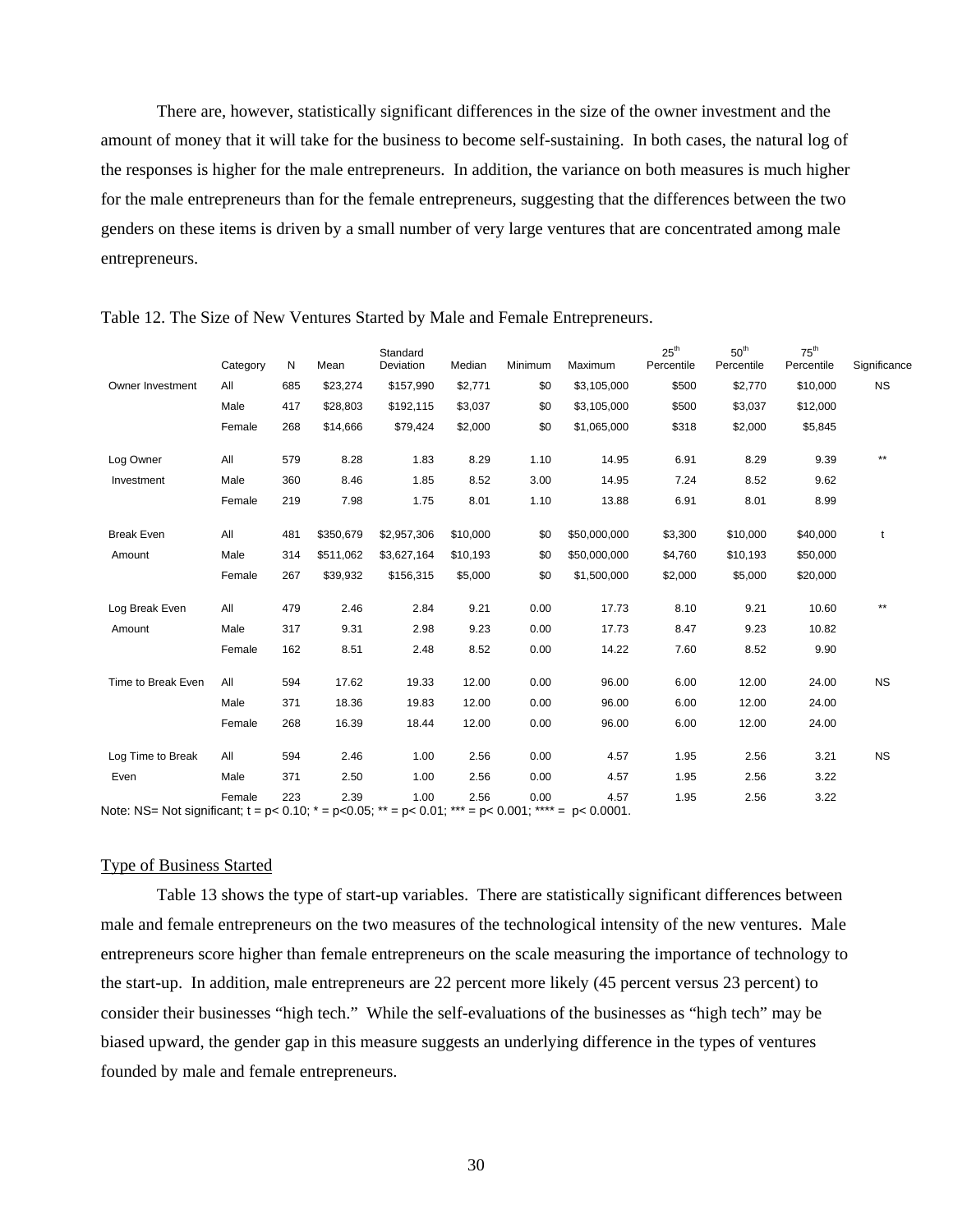There were no statistically significant differences between male and female entrepreneurs in terms of having a competitive advantage or in terms of the sales accounted for by the three largest firms in their industry. However, female entrepreneurs indicated that they would face a lower level of competition than male entrepreneurs, a difference that is statistically significant.

In addition, female entrepreneurs indicated that they would lose their competitive advantage more slowly than male entrepreneurs, a difference that is also statistically significant. Female entrepreneurs indicated that they would lose their competitive advantage in an average of 90.11 months, as compared to 56.90 months for males. The greater variance in the responses of the female entrepreneurs, and the much higher estimates of the respondents in the top  $75<sup>th</sup>$  percentile, combined with the same median value indicates that it is a difference in the respondents who believe that their venture will maintain a competitive advantage for a long time that accounts for this difference. Because the respondents who indicated that they would never lose their competitive advantage were recoded as having their competitive advantage for 240 months, it appears that it is these respondents who account for this difference between male and female entrepreneurs. (However, recoding the respondents who indicated that they would never lose their competitive advantage as having that advantage for 80 months reveals similar statistically significant differences between male and female entrepreneurs.)

Male entrepreneurs indicated that a lower percentage of their customers would be within 20 miles of their location three to four years after their businesses became operational and a higher percentage of their customers would be in the United States, but more than 100 miles from their location, or outside the United States, and these differences were statistically significant. There was no statistically significant difference between male and female entrepreneurs in terms of the proportion of customers that would be between 20 and 100 miles of their location three to four years after their businesses became operational.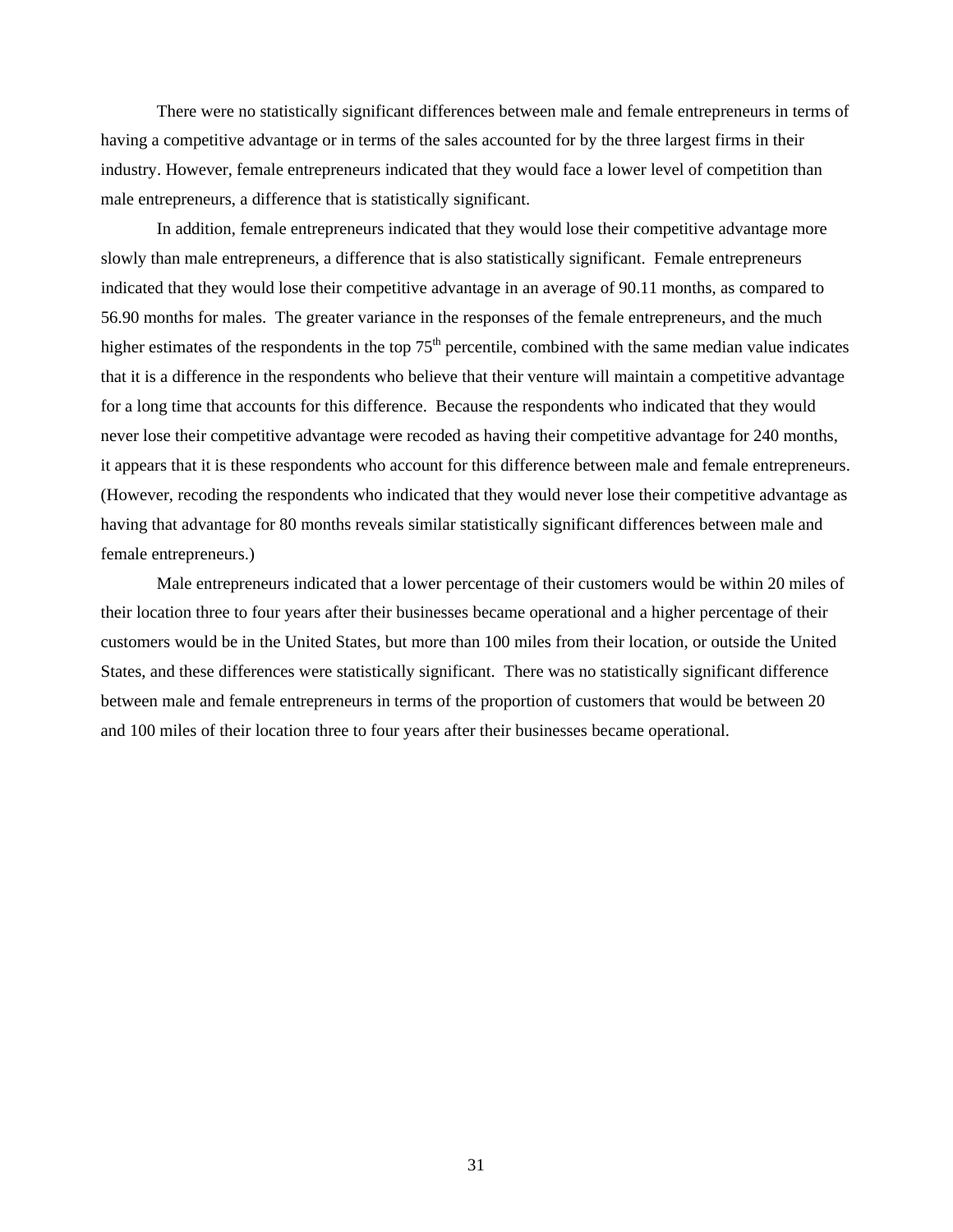|                                                                                                                    | Category | N   | Mean  | Standard<br>Deviation | Median | Minimum | Maximum | 25th<br>Percentile | $50^{\rm th}$<br>Percentile | $75^{\text{th}}$<br>Percentile | Significance |
|--------------------------------------------------------------------------------------------------------------------|----------|-----|-------|-----------------------|--------|---------|---------|--------------------|-----------------------------|--------------------------------|--------------|
| <b>Technology</b>                                                                                                  |          |     |       |                       |        |         |         |                    |                             |                                |              |
| <b>Technology Scale</b>                                                                                            | All      | 580 | 7.74  | 2.56                  | 8.00   | 3.00    | 12.00   | 6.00               | 8.00                        | 10.00                          |              |
|                                                                                                                    | Male     | 357 | 7.99  | 2.47                  | 9.00   | 3.00    | 12.00   | 6.00               | 9.00                        | 10.00                          |              |
|                                                                                                                    | Female   | 223 | 7.33  | 2.65                  | 8.00   | 3.00    | 12.00   | 5.00               | 8.00                        | 9.00                           |              |
| Hi-Tech                                                                                                            | All      | 665 | 36.0% | 48.0%                 |        |         |         |                    |                             |                                | ****         |
|                                                                                                                    | Male     | 409 | 45.0% | 50.0%                 |        |         |         |                    |                             |                                |              |
|                                                                                                                    | Female   | 256 | 23.0% | 42.0%                 |        |         |         |                    |                             |                                |              |
| <b>Competition Months</b>                                                                                          |          |     |       |                       |        |         |         |                    |                             |                                |              |
| Competitive                                                                                                        | All      | 592 | 69.65 | 102.24                | 12.00  | 0.00    | 240.00  | 3.00               | 12.00                       | 240.00                         | ****         |
| Advantage                                                                                                          | Male     | 365 | 56.90 | 93.98                 | 12.00  | 0.00    | 240.00  | 3.00               | 12.00                       | 24.00                          |              |
|                                                                                                                    | Female   | 228 | 90.11 | 111.45                | 12.00  | 0.00    | 240.00  | 4.00               | 12.00                       | 240.00                         |              |
| Unique Advantage                                                                                                   | All      | 676 | 81.0% | 40.0%                 |        |         |         |                    |                             |                                | <b>NS</b>    |
|                                                                                                                    | Male     | 415 | 82.0% | 38.0%                 |        |         |         |                    |                             |                                |              |
|                                                                                                                    | Female   | 262 | 78.0% | 42.0%                 |        |         |         |                    |                             |                                |              |
| Level of Competition                                                                                               | All      | 682 | 2.01  | 0.83                  | 2.00   | 0.00    | 3.00    | 1.00               | 2.00                        | 3.00                           |              |
|                                                                                                                    | Male     | 415 | 2.06  | 0.84                  | 2.00   | 0.00    | 3.00    | 1.00               | 2.00                        | 3.00                           |              |
|                                                                                                                    | Female   | 266 | 1.93  | 0.81                  | 2.00   | 0.00    | 3.00    | 1.00               | 2.00                        | 3.00                           |              |
| Sales Top 3                                                                                                        | All      | 389 | 46.04 | 38.83                 | 50.00  | 0.00    | 100.00  | 5.50               | 50.00                       | 80.00                          | <b>NS</b>    |
| Competitors                                                                                                        | Male     | 249 | 49.01 | 36.43                 | 50.00  | 0.00    | 100.00  | 10.00              | 50.00                       | 80.00                          |              |
|                                                                                                                    | Female   | 139 | 40.72 | 37.06                 | 36.00  | 0.00    | 100.00  | 0.00               | 36.00                       | 75.00                          |              |
|                                                                                                                    |          |     |       |                       |        |         |         |                    |                             |                                |              |
| <b>Locus of Customers</b>                                                                                          |          |     |       |                       |        |         |         |                    |                             |                                | ****         |
| Customer <20 Miles                                                                                                 | All      | 672 | 60.36 | 34.80                 | 70.00  | 0.00    | 100.00  | 25.00              | 70.00                       | 90.00                          |              |
|                                                                                                                    | Male     | 409 | 55.81 | 35.37                 | 60.00  | 0.00    | 100.00  | 20.00              | 60.00                       | 90.00                          |              |
|                                                                                                                    | Female   | 262 | 67.45 | 32.71                 | 75.00  | 0.00    | 100.00  | 50.00              | 75.00                       | 100.00                         |              |
| Customer 20-100                                                                                                    | All      | 540 | 26.91 | 23.53                 | 20.00  | 0.00    | 100.00  | 10.00              | 20.00                       | 35.00                          |              |
| Miles                                                                                                              | Male     | 342 | 26.10 | 23.34                 | 20.00  | 0.00    | 100.00  | 10.00              | 20.00                       | 30.00                          |              |
|                                                                                                                    | Female   | 262 | 28.31 | 23.83                 | 20.00  | 0.00    | 100.00  | 10.00              | 20.00                       | 40.00                          |              |
| Customer in US                                                                                                     | All      | 538 | 21.88 | 26.64                 | 10.00  | 0.00    | 100.00  | 0.00               | 10.00                       | 30.00                          |              |
| >100 Miles                                                                                                         | Male     | 343 | 25.46 | 31.36                 | 10.00  | 0.00    | 100.00  | 0.00               | 10.00                       | 43.00                          |              |
|                                                                                                                    | Female   | 195 | 15.58 | 25.21                 | 5.00   | 0.00    | 100.00  | 0.00               | 5.00                        | 20.00                          |              |
| <b>Customer Outside</b>                                                                                            | All      | 461 | 3.52  | 9.86                  | 0.00   | 0.00    | 70.00   | 0.00               | 0.00                        | 1.00                           | ***          |
| <b>U.S.</b>                                                                                                        | Male     | 279 | 4.54  | 11.45                 | 0.00   | 0.00    | 70.00   | 0.00               | 0.00                        | 2.00                           |              |
| Note: NS= Not significant; $t = p < 0.10$ ; $* = p < 0.05$ ; $* = p < 0.01$ ; $* = p < 0.001$ ; $* = p < 0.0001$ . | Female   | 182 | 1.95  | 6.46                  | 0.00   | 0.00    | 60.00   | 0.00               | 0.00                        | 0.00                           |              |

# Table 13. The Type of Ventures Founded by Male and Female Entrepreneurs.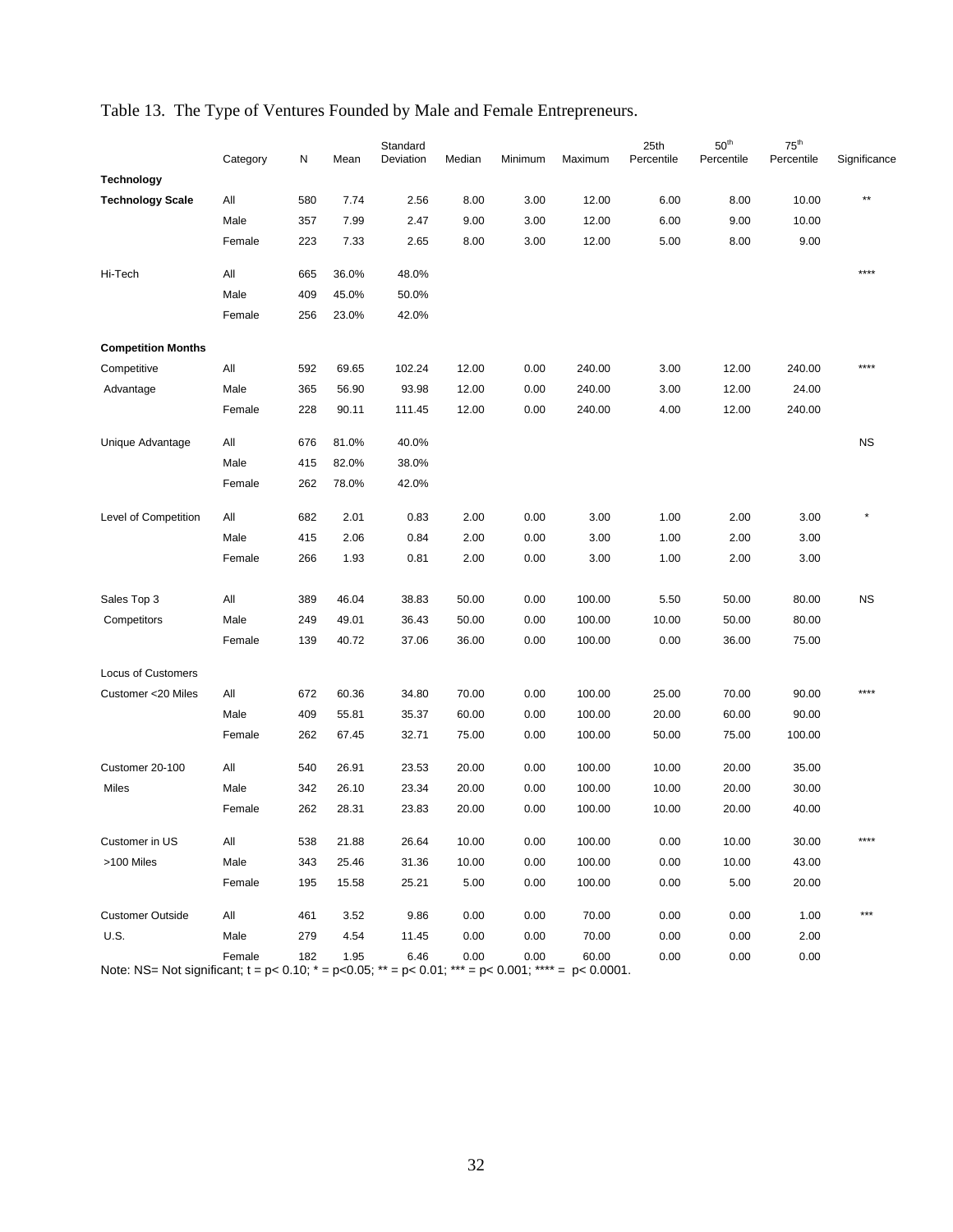#### Expectations for Venture Performance

 Table 14 shows the expectations variables. Before summarizing the comparison of the expectations of male and female entrepreneurs, three observations about the overall sample are important to make. First, the expectations of the typical entrepreneur are not very large. The median expected first-year income is \$30,000, and the median expected fifth-year income is only \$100,000. Similarly, the median expected firstyear employment is three people and the median expected fifth-year employment is six.

 Second, the expectations of the typical entrepreneur are highly over optimistic, which we can see by comparing the actual employment of the entrepreneurs to their expected employment. The sampled entrepreneurs had a median of zero employees at the end of the four-year observation period. This value is far below the median values expected at one and five years of three and six employees, respectively.

 Third, the expectations of the entrepreneurs vary a great deal. For instance, the expected fifth-year income of the respondents ranged from zero to \$80 million and the expected fifth-year employment ranged from zero to 3,500 employees. The extreme values on the expectations measures suggest the importance of examining the medians and the natural log of the values.

 Male entrepreneurs have consistently higher expectations for their businesses than female entrepreneurs, and these differences are statistically significant. They have higher first- and fifth-year income expectations, with medians of \$50,000 versus \$30,000 for the first year, and \$150,000 versus \$60,000 for the fifth year. They also have higher first- and fifth-year employment expectations, with medians of 3 employees versus 2 employees for the first-year, and 7.5 employees versus 5 employees for the fifth-year. Finally, male entrepreneurs offer higher odds that their ventures will be the primary source of household income, with a median of 80 percent for men versus 60 percent for women.

 The much higher ranges and standard deviations in the responses of male entrepreneurs on the first and fifth-year income variables and the first-year employment variables suggest that a small number of male entrepreneurs with very high expectations for their businesses account for these differences.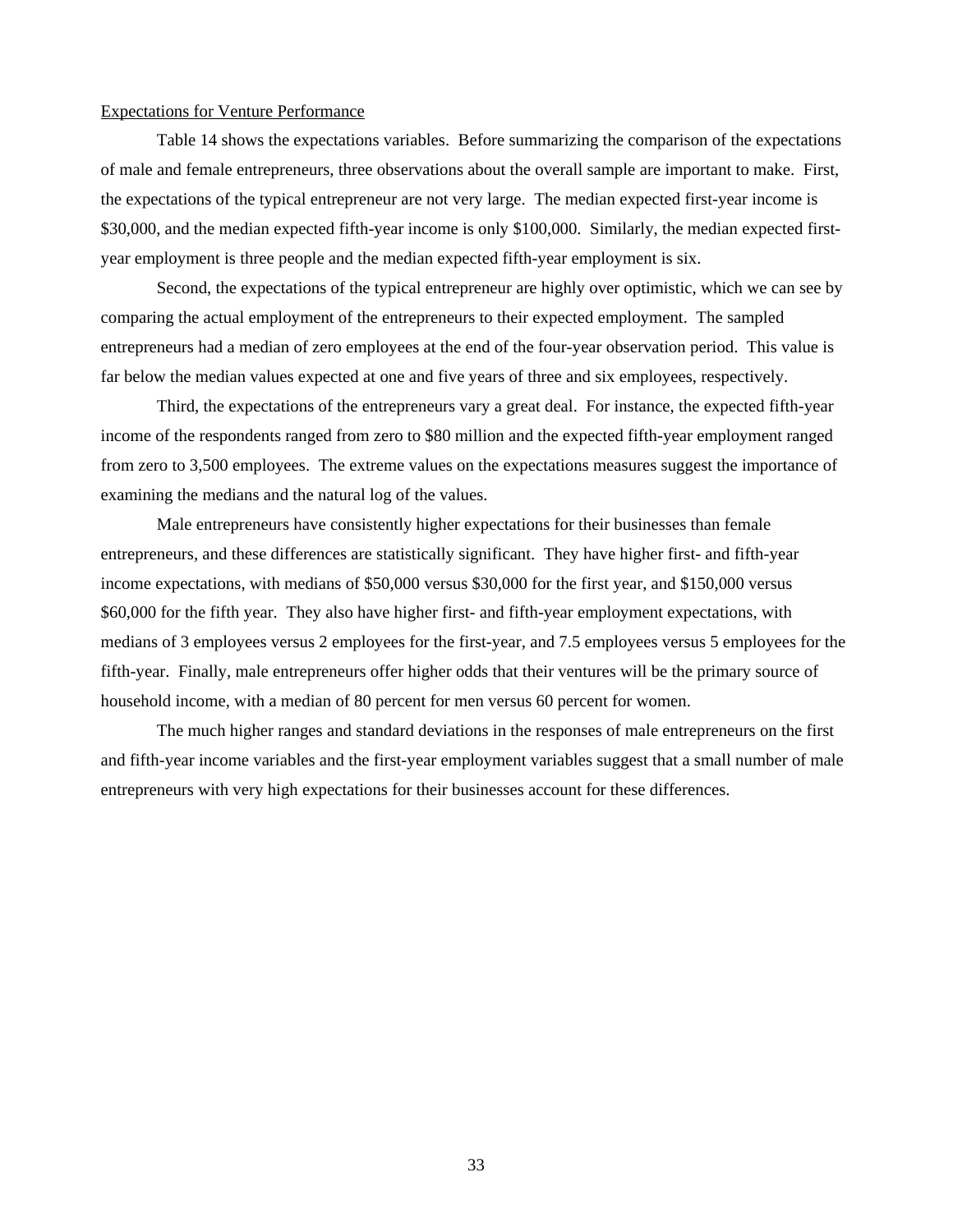|                                                                                                                          | Category | N   | Mean        | Standard<br>Deviation | Median    | Minimum    | Maximum      | $25^{\text{th}}$<br>Percentile | $50^{\text{th}}$<br>Percentile | $75^{\text{th}}$<br>Percentile | Significance |
|--------------------------------------------------------------------------------------------------------------------------|----------|-----|-------------|-----------------------|-----------|------------|--------------|--------------------------------|--------------------------------|--------------------------------|--------------|
| 1st Year                                                                                                                 | All      | 579 | \$386,658   | \$2,617,554           | \$30,000  | $-$25,000$ | \$45,000,000 | \$10,000                       | \$30,000                       | \$100,000                      |              |
| Income                                                                                                                   | Male     | 362 | \$570,061   | \$3,288,316           | \$50,000  | $-$25,000$ | \$45,000,000 | \$15,000                       | \$50,000                       | \$200,000                      |              |
|                                                                                                                          | Female   | 217 | \$80,311    | \$321,408             | \$20,000  | $-$7,000$  | \$3,000,000  | \$9,650                        | \$20,000                       | \$50,000                       |              |
| Ln First Year                                                                                                            | All      | 575 | 10.39       | 2.28                  | 10.31     | 0.00       | 17.62        | 9.39                           | 10.31                          | 11.51                          | ****         |
| Income                                                                                                                   | Male     | 359 | 10.76       | 2.44                  | 10.82     | 0.00       | 17.62        | 9.62                           | 10.82                          | 12.21                          |              |
|                                                                                                                          | Female   | 216 | 9.77        | 1.85                  | 9.90      | 0.00       | 4.91         | 9.21                           | 9.90                           | 10.82                          |              |
| 5th Year                                                                                                                 | All      | 565 | \$1,585,523 | \$7,345,665           | \$100,000 | \$0        | \$80,000,000 | \$45,000                       | \$100,000                      | \$400,000                      |              |
| Income                                                                                                                   | Male     | 357 | \$2,307,490 | \$8,993,402           | \$150,000 | \$0        | \$80,000,000 | \$52,000                       | \$150,000                      | \$750,000                      |              |
|                                                                                                                          | Female   | 208 | \$346,771   | \$2,343,566           | \$60,000  | \$0        | \$30,000,000 | \$28,800                       | \$60,000                       | \$125,000                      |              |
| Ln 5th Year                                                                                                              | All      | 565 | 11.73       | 2.23                  | 11.51     | 0.00       | 18.20        | 10.74                          | 11.51                          | 12.90                          | ****         |
| Income                                                                                                                   | Male     | 357 | 12.13       | 2.43                  | 11.92     | 0.00       | 18.20        | 10.98                          | 11.92                          | 13.53                          |              |
|                                                                                                                          | Female   | 208 | 11.04       | 1.61                  | 11.00     | 0.00       | 17.22        | 10.27                          | 11.00                          | 11.87                          |              |
| 1st Year                                                                                                                 | All      | 380 | 18.93       | 254.18                | 3.00      | 0.00       | 5000.00      | 0.50                           | 3.00                           | 6.00                           | <b>NS</b>    |
| Employment                                                                                                               | Male     | 254 | 25.93       | 310.92                | 3.00      | 0.00       | 5000.00      | 1.00                           | 3.00                           | 6.00                           |              |
|                                                                                                                          | Female   | 126 | 4.87        | 10.68                 | 2.00      | 0.00       | 75.00        | 0.50                           | 2.00                           | 5.00                           |              |
| Ln 1st Year                                                                                                              | All      | 384 | 1.35        | 1.05                  | 1.39      | 0.00       | 8.52         | 0.41                           | 1.39                           | 1.95                           |              |
| Employment                                                                                                               | Male     | 256 | 1.44        | 1.08                  | 1.39      | 0.00       | 8.52         | 0.69                           | 1.39                           | 1.95                           |              |
|                                                                                                                          | Female   | 127 | 1.17        | 0.95                  | 1.10      | 0.00       | 4.33         | 0.41                           | 1.10                           | 1.73                           |              |
| 5th Year                                                                                                                 | All      | 364 | 29.84       | 176.72                | 6.00      | 0.00       | 3500.00      | 3.00                           | 6.00                           | 15.00                          | <b>NS</b>    |
| Employment                                                                                                               | Male     | 242 | 22.58       | 56.98                 | 7.50      | 0.00       | 525.00       | 3.00                           | 7.00                           | 22.00                          |              |
|                                                                                                                          | Female   | 122 | 44.15       | 293.81                | 5.00      | 0.00       | 3500.00      | 2.00                           | 5.00                           | 11.00                          |              |
| Ln 5th Year                                                                                                              | All      | 367 | 2.16        | 1.21                  | 1.95      | 0.00       | 8.16         | 1.39                           | 1.95                           | 2.77                           |              |
| Employment                                                                                                               | Male     | 244 | 2.27        | 1.19                  | 2.14      | 0.00       | 6.27         | 1.39                           | 2.14                           | 3.14                           |              |
|                                                                                                                          | Female   | 124 | 1.94        | 1.21                  | 1.79      | 0.00       | 8.16         | 1.10                           | 1.79                           | 2.49                           |              |
| Odds                                                                                                                     | All      | 677 | 64.70       | 33.31                 | 70.00     | 0.00       | 100.00       | 50.00                          | 70.00                          | 100.00                         | ***          |
| Primary                                                                                                                  | Male     | 414 | 68.22       | 32.27                 | 80.00     | 0.00       | 100.00       | 50.00                          | 80.00                          | 100.00                         |              |
| Note: NS= Not significant; $t = p < 0.10$ ; $* = p < 0.05$ ; $* = p < 0.01$ ; $* * = p < 0.001$ ; $* * * = p < 0.0001$ . | Female   | 261 | 59.17       | 34.21                 | 60.00     | 0.00       | 100.00       | 30.00                          | 60.00                          | 100.00                         |              |

#### Table 14. The Income and Employment Expectations of Male and Female Entrepreneurs.

#### Risk Preferences

 Table 15 shows the risk preference variables. This table indicates that male entrepreneurs assess a significantly higher probability (61.24 percent versus 56.78 percent) that new businesses started today will be alive in five years. However, there is no statistically significant difference across genders in the odds given by the founder that his or her venture will be alive in five years. As a result, the gap in the odds of survival between own and other businesses offered by male entrepreneurs is smaller, on average, than that offered by female entrepreneurs, perhaps suggesting that male entrepreneurs prefer to start riskier businesses than female entrepreneurs.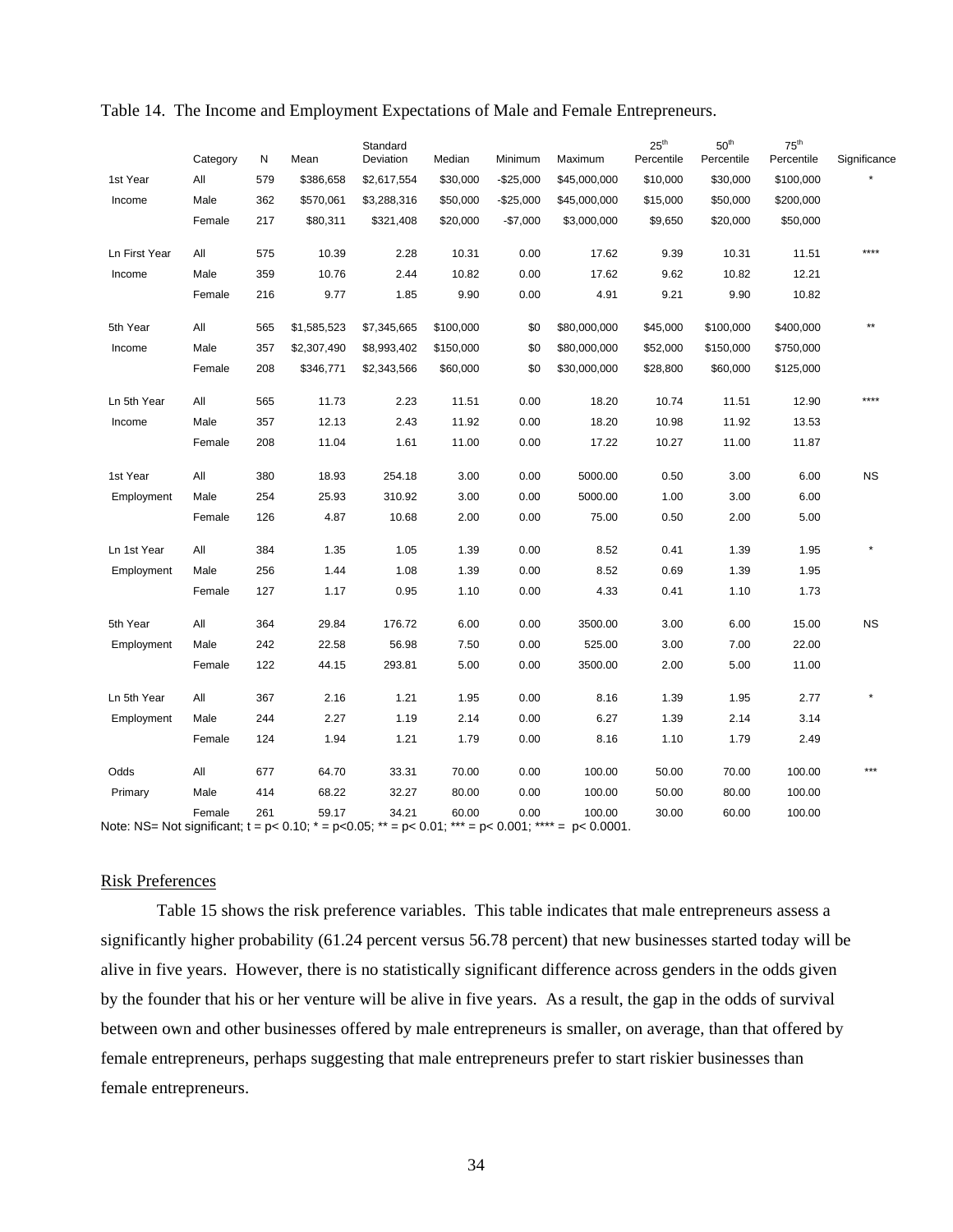In addition, when asked to choose between businesses with low or high risk-to-return ratios, female entrepreneurs were 18 percent more likely to chose the low risk-return businesses, a difference that is statistically significant.

|                                                                                                                    | Category | N. |           | Deviation |       |      | Mean Standard Median Minimum Maximum | 25 <sup>th</sup><br>Percentile Percentile Percentile | 50 <sup>th</sup> | $75^{\text{th}}$ | Significance |
|--------------------------------------------------------------------------------------------------------------------|----------|----|-----------|-----------|-------|------|--------------------------------------|------------------------------------------------------|------------------|------------------|--------------|
| Odds Alive in 5 Yrs.                                                                                               | All      |    | 665 81.37 | 25.03     | 92.00 | 0.00 | 100.00                               | 70.00                                                | 92.00            | 100.00           | NS.          |
|                                                                                                                    | Male     |    | 407 81.03 | 25.40     | 92.00 | 0.00 | 100.00                               | 70.00                                                | 92.00            | 100.00           |              |
|                                                                                                                    | Female   |    | 257 81.89 | 24.46     | 91.49 | 0.00 | 100.00                               | 70.00                                                | 91.00            | 100.00           |              |
| Prefer Low Risk/Return                                                                                             | All      |    | 478 81.0% | 39.0%     |       |      |                                      |                                                      |                  |                  | ****         |
|                                                                                                                    | Male     |    | 284 74.0% | 44.0%     |       |      |                                      |                                                      |                  |                  |              |
|                                                                                                                    | Female   |    | 194 92.0% | 28.0%     |       |      |                                      |                                                      |                  |                  |              |
| Pct. Starts Alive in 5Yrs. All                                                                                     |          |    | 439 59.50 | 21.85     | 60.00 | 0.00 | 100.00                               | 50.00                                                | 60.00            | 80.00            | $\star$      |
|                                                                                                                    | Male     |    | 267 61.24 | 21.59     | 61.00 | 0.00 | 98.00                                | 50.00                                                | 61.00            | 80.00            |              |
|                                                                                                                    | Female   |    | 172 56.78 | 22.06     | 60.00 | 0.00 | 100.00                               | 50.00                                                | 60.00            | 75.00            |              |
| Note: NS= Not significant; $t = p < 0.10$ ; $t = p < 0.05$ ; $t = p < 0.01$ ; $t = p < 0.001$ ; $t = p < 0.0001$ . |          |    |           |           |       |      |                                      |                                                      |                  |                  |              |

Table 15. The Risk Preferences of Male and Female Entrepreneurs.

Opportunity Identification

 Table 16 shows the opportunity identification variables. The table shows a wide range of differences in the nature of opportunity identification by male and female entrepreneurs. Male entrepreneurs score higher on the scale that indicates the use of search processes to identify opportunities and the scale that indicates that opportunities identification is dependent on action. Both of these differences are statistically significant. In addition, male entrepreneurs examine more ideas and gather more new information in the process of identifying their business ideas than female entrepreneurs, differences that are also statistically significant. Finally, although there is no statistically significant difference in the importance of gathering information on the odds of the downside outcome occurring when choosing between opportunities, male entrepreneurs are significantly more likely to consider it important to gather information on the odds of the upside and significantly less likely to consider it important to gather information on the amount of the upside when choosing between opportunities.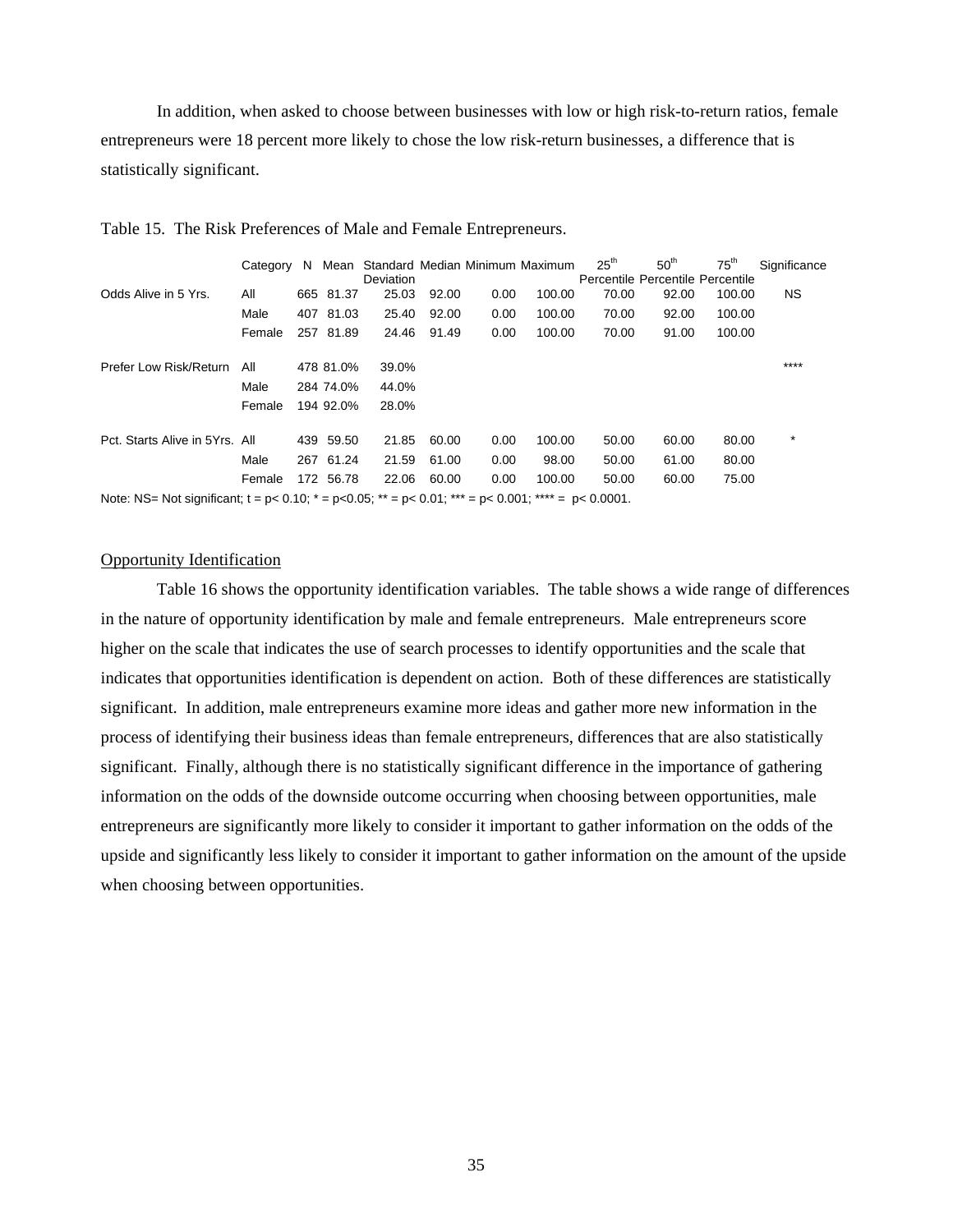|                                                                       | Category | N   | Mean  | Standard<br>Deviation | Median | Minimum                                              | Maximum                  | $25^{\text{th}}$<br>Percentile | $50^{\rm th}$<br>Percentile | 75 <sup>th</sup><br>Percentile | Significance |
|-----------------------------------------------------------------------|----------|-----|-------|-----------------------|--------|------------------------------------------------------|--------------------------|--------------------------------|-----------------------------|--------------------------------|--------------|
| Search Scale                                                          | All      | 471 | 11.68 | 3.39                  | 12.00  | 4.00                                                 | 20.00                    | 9.00                           | 12.00                       | 14.00                          |              |
|                                                                       | Male     | 281 | 11.96 | 3.29                  | 12.00  | 4.00                                                 | 20.00                    | 10.00                          | 12.00                       | 14.00                          |              |
|                                                                       | Female   | 189 | 11.26 | 3.51                  | 11.00  | 4.00                                                 | 20.00                    | 9.00                           | 11.00                       | 14.00                          |              |
| <b>Action Scale</b>                                                   | All      | 473 | 7.72  | 2.95                  | 8.00   | 3.00                                                 | 15.00                    | 5.00                           | 8.00                        | 10.00                          | ***          |
|                                                                       | Male     | 282 | 8.18  | 2.91                  | 8.00   | 3.00                                                 | 15.00                    | 6.00                           | 8.00                        | 10.00                          |              |
|                                                                       | Female   | 192 | 7.05  | 2.88                  | 7.00   | 3.00                                                 | 15.00                    | 5.00                           | 7.00                        | 9.00                           |              |
| Number of Ideas                                                       | All      | 455 | 3.27  | 2.08                  | 3.00   | 1.00                                                 | 9.00                     | 1.00                           | 3.00                        | 5.00                           | ****         |
|                                                                       | Male     | 274 | 3.62  | 2.21                  | 3.00   | 1.00                                                 | 9.00                     | 2.00                           | 3.00                        | 5.00                           |              |
|                                                                       | Female   | 181 | 2.74  | 1.75                  | 2.00   | 1.00                                                 | 9.00                     | 1.00                           | 2.00                        | 4.00                           |              |
| Amount New Info                                                       | All      | 476 | 1.90  | 0.86                  | 2.00   | 0.00                                                 | 3.00                     | 1.00                           | 2.00                        | 3.00                           | ***          |
|                                                                       | Male     | 183 | 2.00  | 0.73                  | 2.00   | 0.00                                                 | 3.00                     | 1.00                           | 2.00                        | 3.00                           |              |
|                                                                       | Female   | 193 | 1.75  | 0.85                  | 2.00   | 0.00                                                 | 3.00                     | 1.00                           | 2.00                        | 3.00                           |              |
| Odds of Upside                                                        | All      | 479 | 2.33  | 0.70                  | 2.00   | 1.00                                                 | 3.00                     | 2.00                           | 2.00                        | 3.00                           | t            |
|                                                                       | Male     | 284 | 2.38  | 0.69                  | 2.00   | 1.00                                                 | 3.00                     | 2.00                           | 2.00                        | 3.00                           |              |
|                                                                       | Female   | 195 | 2.27  | 0.73                  | 2.00   | 1.00                                                 | 3.00                     | 2.00                           | 2.00                        | 3.00                           |              |
| Amount of Upside                                                      | All      | 479 | 2.42  | 0.68                  | 3.00   | 2.00                                                 | 3.00                     | 2.00                           | 3.00                        | 3.00                           | $***$        |
|                                                                       | Male     | 284 | 2.35  | 0.73                  | 3.00   | 1.00                                                 | 3.00                     | 2.00                           | 3.00                        | 3.00                           |              |
|                                                                       | Female   | 195 | 2.53  | 0.59                  | 3.00   | 1.00                                                 | 3.00                     | 2.00                           | 3.00                        | 3.00                           |              |
| Odds of downside                                                      | All      | 479 | 2.63  | 0.63                  | 3.00   | 1.00                                                 | 3.00                     | 2.00                           | 3.00                        | 3.00                           | <b>NS</b>    |
|                                                                       | Male     | 284 | 2.60  | 0.65                  | 3.00   | 1.00                                                 | 3.00                     | 2.00                           | 3.00                        | 3.00                           |              |
| $N_{\text{data}} \setminus N_{\text{data}} \setminus N_{\text{data}}$ | Female   | 195 | 2.68  | 0.59                  | 3.00   | 1.00<br>$\sim$ . $\cap$ $\cap$ $\cap$ $\land$ . **** | 3.00<br>$n \cdot 0.0004$ | 2.00                           | 3.00                        | 3.00                           |              |

Table 16. Opportunity Identification by Male and Female Entrepreneurs.

Note: NS= Not significant;  $t = p < 0.10$ ;  $* = p < 0.05$ ;  $* = p < 0.01$ ;  $* = p < 0.001$ ;  $* = p < 0.0001$ .

#### Confidence in Venture Organizing Abilities

 Table 17 shows the confidence in venture organizing variables. The table indicates that of the nine different dimensions of the entrepreneur's confidence in his or her ability to organize the venture that were examined, there is only one on which a statistically significant difference between male and female entrepreneurs exists. Male entrepreneurs are significantly more likely than female entrepreneurs to have confidence in their ability to attract employees to their new venture. There is no difference across gender in the entrepreneurs' confidence in their ability to attract start-up or working capital, deal with distributors, attract customers, obtain raw materials, compete with other firms, comply with laws and regulations, or keep up with technology.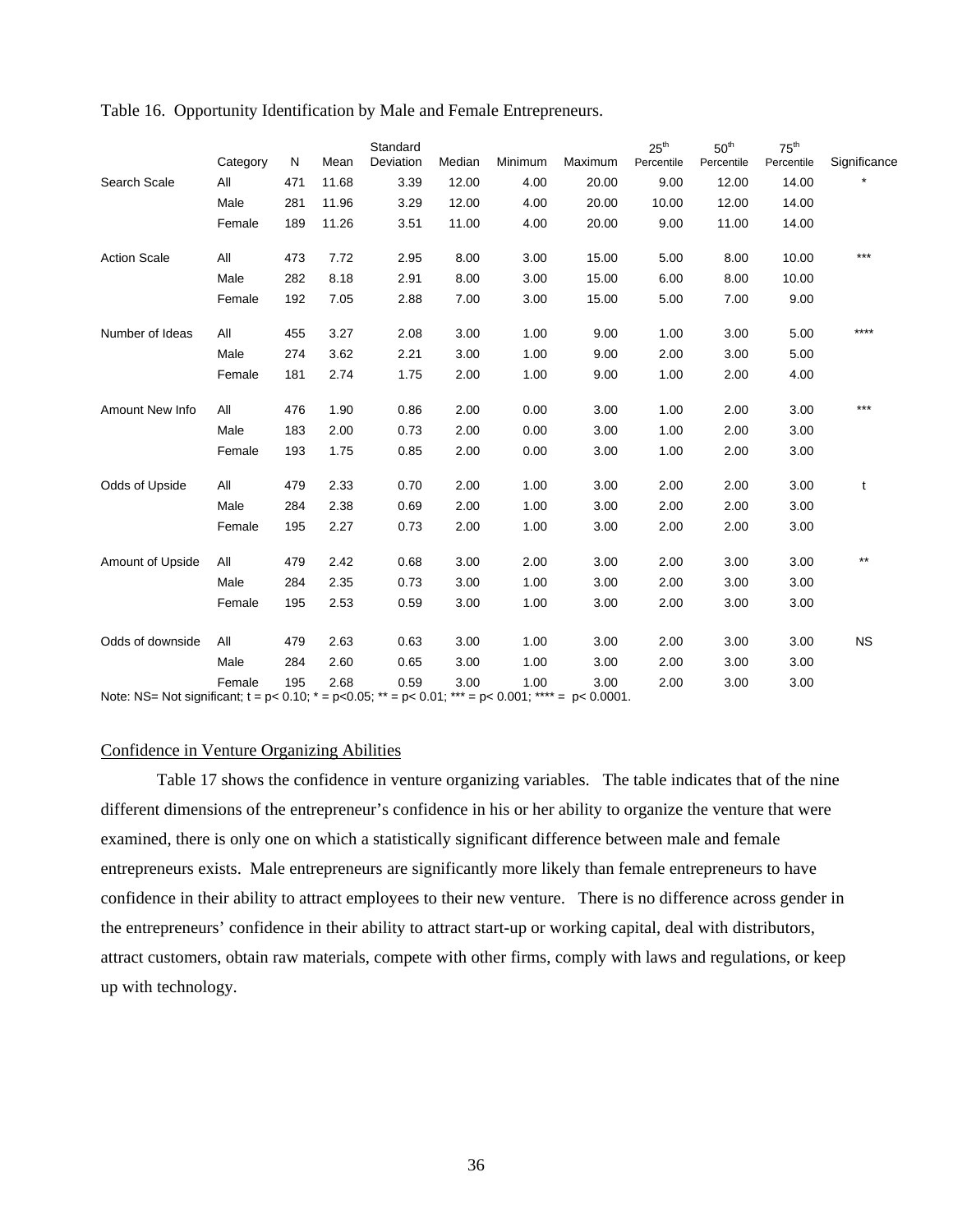|                                                                                                                    | Category | N   | Mean | Standard<br>Deviation | Median | Minimum | Maximum | $25^{\text{th}}$<br>Percentile | 50 <sup>th</sup><br>Percentile | $75^{\text{th}}$<br>Percentile | Significance |
|--------------------------------------------------------------------------------------------------------------------|----------|-----|------|-----------------------|--------|---------|---------|--------------------------------|--------------------------------|--------------------------------|--------------|
| Start-up Capital                                                                                                   | All      | 398 | 3.15 | 1.17                  | 3.00   | 1.00    | 5.00    | 2.00                           | 3.00                           | 4.00                           | <b>NS</b>    |
|                                                                                                                    | Male     | 251 | 3.14 | 1.20                  | 3.00   | 1.00    | 5.00    | 2.00                           | 3.00                           | 4.00                           |              |
|                                                                                                                    | Female   | 146 | 3.18 | 1.11                  | 3.00   | 1.00    | 5.00    | 3.00                           | 3.00                           | 4.00                           |              |
| <b>Working Capital</b>                                                                                             | All      | 416 | 3.29 | 1.07                  | 3.00   | 1.00    | 5.00    | 3.00                           | 3.00                           | 4.00                           | $_{\rm NS}$  |
|                                                                                                                    | Male     | 260 | 3.28 | 1.10                  | 3.00   | 1.00    | 5.00    | 2.00                           | 3.00                           | 4.00                           |              |
|                                                                                                                    | Female   | 156 | 3.30 | 1.03                  | 3.00   | 1.00    | 5.00    | 3.00                           | 3.00                           | 4.00                           |              |
| Deal with                                                                                                          | All      | 349 | 4.08 | 0.91                  | 4.00   | 1.00    | 5.00    | 4.00                           | 4.00                           | 5.00                           | NS           |
| <b>Distributors</b>                                                                                                | Male     | 217 | 4.11 | 0.92                  | 4.00   | 1.00    | 5.00    | 4.00                           | 4.00                           | 5.00                           |              |
|                                                                                                                    | Female   | 131 | 4.04 | 0.88                  | 4.00   | 1.00    | 5.00    | 4.00                           | 4.00                           | 5.00                           |              |
| Attract                                                                                                            | All      | 464 | 4.12 | 0.86                  | 4.00   | 1.00    | 5.00    | 4.00                           | 4.00                           | 5.00                           | <b>NS</b>    |
| <b>Customers</b>                                                                                                   | Male     | 276 | 4.11 | 0.87                  | 4.00   | 1.00    | 5.00    | 4.00                           | 4.00                           | 5.00                           |              |
|                                                                                                                    | Female   | 188 | 4.13 | 0.84                  | 4.00   | 1.00    | 5.00    | 4.00                           | 4.00                           | 5.00                           |              |
| Attract                                                                                                            | All      | 308 | 3.72 | 1.06                  | 4.00   | 1.00    | 5.00    | 3.00                           | 4.00                           | 5.00                           | $\star$      |
| Employees                                                                                                          | Male     | 197 | 3.81 | 1.03                  | 4.00   | 1.00    | 5.00    | 3.00                           | 4.00                           | 5.00                           |              |
|                                                                                                                    | Female   | 112 | 3.56 | 1.09                  | 4.00   | 1.00    | 5.00    | 3.00                           | 4.00                           | 4.00                           |              |
| Obtain Raw                                                                                                         | All      | 150 | 4.12 | 4.12                  | 4.00   | 1.00    | 5.00    | 4.00                           | 4.00                           | 5.00                           | NS           |
| <b>Materials</b>                                                                                                   | Male     | 85  | 4.06 | 0.99                  | 4.00   | 1.00    | 5.00    | 4.00                           | 4.00                           | 5.00                           |              |
|                                                                                                                    | Female   | 66  | 4.20 | 0.90                  | 4.00   | 1.00    | 5.00    | 4.00                           | 4.00                           | 5.00                           |              |
| Compete                                                                                                            | All      | 434 | 3.93 | 0.91                  | 4.00   | 1.00    | 5.00    | 3.00                           | 4.00                           | 5.00                           | <b>NS</b>    |
|                                                                                                                    | Male     | 262 | 3.97 | 0.91                  | 4.00   | 1.00    | 5.00    | 3.00                           | 4.00                           | 5.00                           |              |
|                                                                                                                    | Female   | 172 | 3.87 | 0.91                  | 4.00   | 1.00    | 5.00    | 3.00                           | 4.00                           | 5.00                           |              |
| Comply with                                                                                                        | All      | 433 | 4.39 | 0.82                  | 5.00   | 1.00    | 5.00    | 4.00                           | 5.00                           | 5.00                           | NS           |
| Laws                                                                                                               | Male     | 258 | 4.39 | 0.81                  | 5.00   | 1.00    | 5.00    | 4.00                           | 5.00                           | 5.00                           |              |
|                                                                                                                    | Female   | 175 | 4.38 | 0.82                  | 5.00   | 1.00    | 5.00    | 4.00                           | 5.00                           | 5.00                           |              |
| Keep up with                                                                                                       | All      | 383 | 4.20 | 0.96                  | 4.00   | 1.00    | 5.00    | 4.00                           | 4.00                           | 5.00                           | NS           |
| Technology                                                                                                         | Male     | 234 | 4.25 | 0.96                  | 5.00   | 1.00    | 5.00    | 4.00                           | 5.00                           | 5.00                           |              |
| Note: NS= Not significant; $t = p < 0.10$ ; $* = p < 0.05$ ; $* = p < 0.01$ ; $* = p < 0.001$ ; $* = p < 0.0001$ . | Female   | 149 | 4.11 | 0.95                  | 4.00   | 1.00    | 5.00    | 3.00                           | 4.00                           | 5.00                           |              |

#### Table 17. Confidence in Venture Organizing of Male and Female Entrepreneurs.

Start-up Problems

Table 18 shows the start-up problem variables. The table indicates that there are no statistically significant differences between male and female entrepreneurs in terms of balancing time between work and personal and family life, or in getting health insurance for the entrepreneur and his or her family. However, male entrepreneurs did indicate that they face greater problems than female entrepreneurs in being taken seriously as business people, receiving support for their entrepreneurial efforts from family and friends, and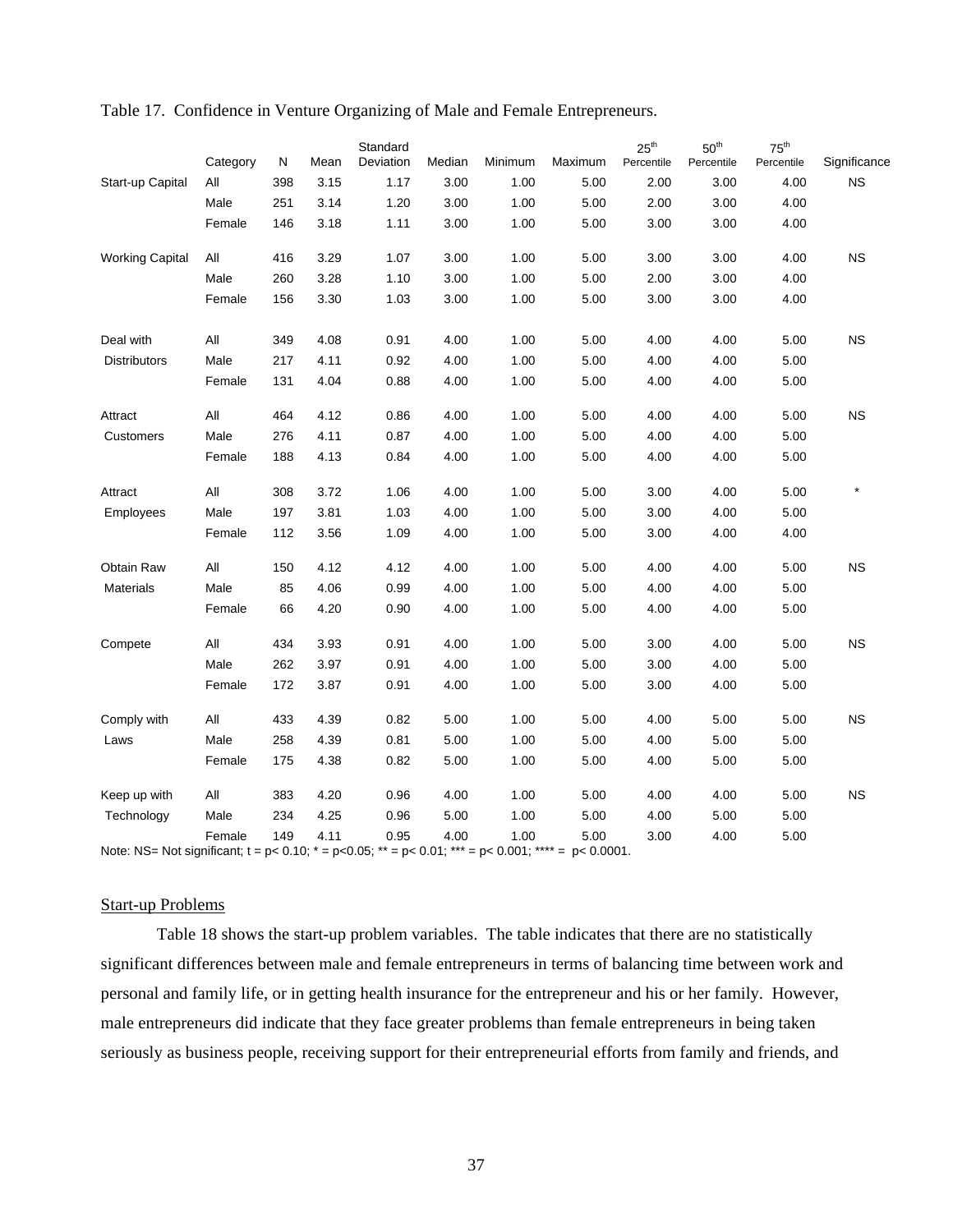with the lack of mentors to help them to develop their businesses.<sup>1</sup> All of these differences are statistically significant.

|                                                                                                                         | Category | N   | Mean | Standard<br>Deviation | Median | Minimum | Maximum | $25^{\text{th}}$<br>Percentile | 50 <sup>th</sup><br>Percentile | $75^{\text{th}}$<br>Percentile | Significance |
|-------------------------------------------------------------------------------------------------------------------------|----------|-----|------|-----------------------|--------|---------|---------|--------------------------------|--------------------------------|--------------------------------|--------------|
| <b>Balancing Time</b>                                                                                                   | All      | 475 | 3.69 | 1.14                  | 4.00   | 1.00    | 5.00    | 3.00                           | 4.00                           | 5.00                           | <b>NS</b>    |
|                                                                                                                         | Male     | 283 | 3.75 | 1.11                  | 4.00   | 1.00    | 5.00    | 3.00                           | 4.00                           | 5.00                           |              |
|                                                                                                                         | Female   | 192 | 3.61 | 1.18                  | 4.00   | 1.00    | 5.00    | 3.00                           | 4.00                           | 5.00                           |              |
| <b>Taken Seriously</b>                                                                                                  | All      | 476 | 3.06 | 1.19                  | 3.00   | 1.00    | 5.00    | 2.00                           | 3.00                           | 4.00                           | t            |
|                                                                                                                         | Male     | 283 | 3.14 | 1.19                  | 3.00   | 1.00    | 5.00    | 2.00                           | 3.00                           | 4.00                           |              |
|                                                                                                                         | Female   | 193 | 2.95 | 1.18                  | 3.00   | 1.00    | 5.00    | 2.00                           | 3.00                           | 4.00                           |              |
| <b>Receiving Support</b>                                                                                                | All      | 475 | 3.00 | 1.47                  | 3.00   | 1.00    | 5.00    | 2.00                           | 3.00                           | 4.00                           | t            |
|                                                                                                                         | Male     | 283 | 3.11 | 1.43                  | 3.00   | 1.00    | 5.00    | 2.00                           | 3.00                           | 4.00                           |              |
|                                                                                                                         | Female   | 192 | 2.85 | 1.51                  | 3.00   | 1.00    | 5.00    | 1.00                           | 3.00                           | 4.00                           |              |
| Lack of Mentors                                                                                                         | All      | 475 | 3.14 | 1.26                  | 3.00   | 1.00    | 5.00    | 2.00                           | 3.00                           | 4.00                           | $***$        |
|                                                                                                                         | Male     | 283 | 3.32 | 1.24                  | 4.00   | 1.00    | 5.00    | 2.00                           | 4.00                           | 4.00                           |              |
|                                                                                                                         | Female   | 193 | 2.88 | 1.24                  | 3.00   | 1.00    | 5.00    | 2.00                           | 3.00                           | 4.00                           |              |
| <b>Health Insurance</b>                                                                                                 | All      | 467 | 3.25 | 1.35                  | 3.00   | 1.00    | 5.00    | 2.00                           | 3.00                           | 4.00                           | <b>NS</b>    |
|                                                                                                                         | Male     | 281 | 3.19 | 1.35                  | 3.00   | 1.00    | 5.00    | 2.00                           | 3.00                           | 4.00                           |              |
| Note: NS= Not significant; $t = p < 0.10$ ; $* = p < 0.05$ ; $** = p < 0.01$ ; $*** = p < 0.001$ ; $*** = p < 0.0001$ . | Female   | 186 | 3.09 | 1.36                  | 3.00   | 1.00    | 5.00    | 2.00                           | 3.00                           | 4.00                           |              |

Table 18. The Start-up Problems of Male and Female Entrepreneurs.

#### **IV.2 Regression Analysis**

 The significant differences between male and female entrepreneurs reported in the previous section might represent actual gender differences or they might be an artifact of other differences that are correlated with gender. To increase our confidence that these differences represent gender effects rather than other factors, we examine regressions to predict the measures of entrepreneurial activity for which significant differences were found, in which we control for these other factors. We begin with performance outcomes.

#### *IV.2.a Performance Outcomes*

In the bivariate analysis, we found one statistically significant difference between male and female entrepreneurs in performance outcomes – the greater likelihood of male-led new ventures to become employer firms during the four-year observation period of the study. Table 19 shows the effects of gender on the likelihood that a new venture becomes an employer firm in a logistic regression that includes the control variables. The table shows that the effect of gender on the tendency of a venture to become an employer firm

 $\overline{a}$ 

<sup>&</sup>lt;sup>1</sup> Note that these are perceived problems.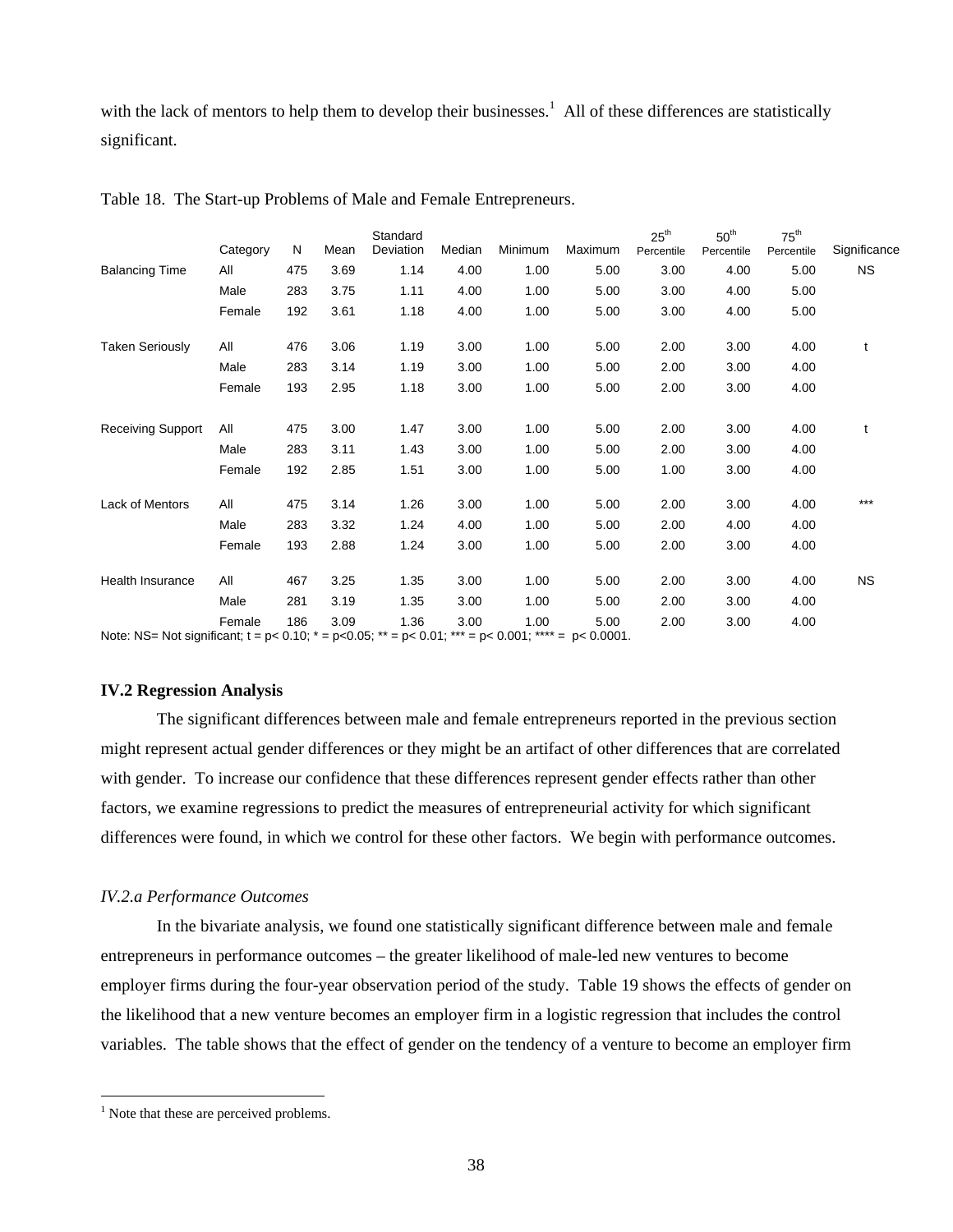no longer exists after the control variables are included. Thus, we infer that the uncontrolled gender effect was an artifact of the correlation between gender and at least one of the control variables.

Table 19. Multiple Regression to Predict the Effect of Gender on the Likelihood of Becoming an Employer Firm.

|                                           | Business files for unemployment<br>insurance within 4 years |       |
|-------------------------------------------|-------------------------------------------------------------|-------|
| Variable                                  | Exp(B)                                                      |       |
| Male                                      | 1.326                                                       |       |
| Age                                       | 1.008                                                       |       |
| Married                                   | 1.060                                                       |       |
| Number of Household Members               | 1.253                                                       |       |
| Log of Household Net Worth                | 1.023                                                       |       |
| White                                     | 0.363                                                       |       |
| <b>Black</b>                              | 0.125                                                       |       |
| Hispanic                                  | 0.698                                                       |       |
| Working Part Time Before Start            | 0.859                                                       |       |
| <b>Retired Before Start</b>               | 1.568                                                       |       |
| Not Employed Before Start                 | 0.716                                                       |       |
| Homemaker                                 | 0.815                                                       |       |
| Managing Business Owned by Others         | 1.629                                                       |       |
| Largest Number of People Supervised       | 1.000                                                       |       |
| Number of Prior Start-ups                 | 1.083                                                       |       |
| Years of Industry Experience              | 1.026                                                       |       |
| <b>County Residential Tenure (Months)</b> | 0.999                                                       |       |
| Parents Self-Employed/ Business Owners    | 0.642                                                       | $***$ |
| <b>Purchased Business</b>                 | 2.408                                                       |       |
| Franchise                                 | 0.911                                                       |       |
| <b>Sponsored Business</b>                 | 2.135                                                       |       |
| <b>High School Dropout</b>                | 0.111                                                       |       |
| <b>High School Graduate</b>               | 0.566                                                       |       |
| Post High School Education                | 0.819                                                       | t     |
| College Graduate                          | 0.799                                                       |       |
| <b>Sector Dummies</b>                     | Yes                                                         | Sig.  |
| Constant                                  | Yes                                                         | Sig.  |
| N                                         | 385                                                         |       |
| Adjusted R-square/ Cox & Snell R-Square   | 0.196                                                       |       |
| F-Value/ Chi-Square                       | 85.588                                                      | $***$ |

Note: NS= Not significant; Sig. = significant at the p< 0.05 level;  $t = p < 0.10$ ;  $* = p < 0.05$ ;  $** = p < 0.01$ ;  $*** = p < 0.001$ ;  $*** = p < 0.0001$ .

# *IV.2.b Motivations for Starting the Business*

In the bivariate analysis, we found four statistically significant differences between male and female entrepreneurs in the motivations that they had for starting their businesses: the scale that measured the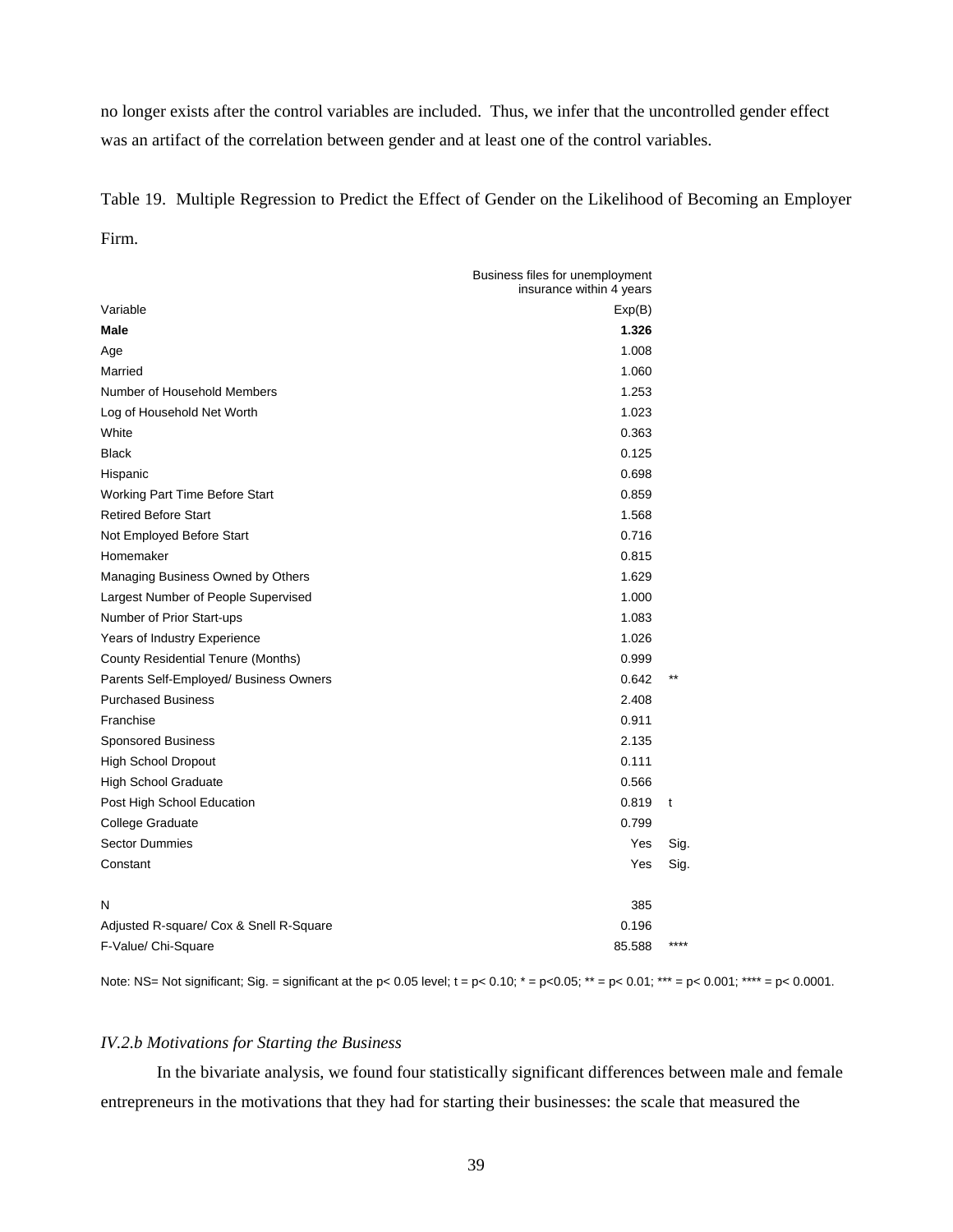entrepreneur's motivation to make money; the scale that measured the entrepreneur's motivation for a flexible work arrangement; a single item that measured the importance of owning a business relative to spending time with one's family; and a single item that measured the belief that business owners are community leaders.

Table 20 shows the effects of gender on these four motivations in regressions that include the control variables. While the effect of gender on the scale measuring the motivation for flexible work arrangements is no longer statistically significant once the control variables are included in the regression analysis, the three other measures are robust to their inclusion. Being male has a statistically significant positive effect on the motivation to start a business to make money (beta =  $0.165$ , p< 0.01). It also has a statistically significant positive effect on the belief that owning a business is more important than spending time with one's family (beta  $= 0.118$ , p $< 0.10$ ). Finally, it has a statistically significant positive effect on the belief that business owners are community leaders (beta =  $0.163$ , p <  $0.05$ ).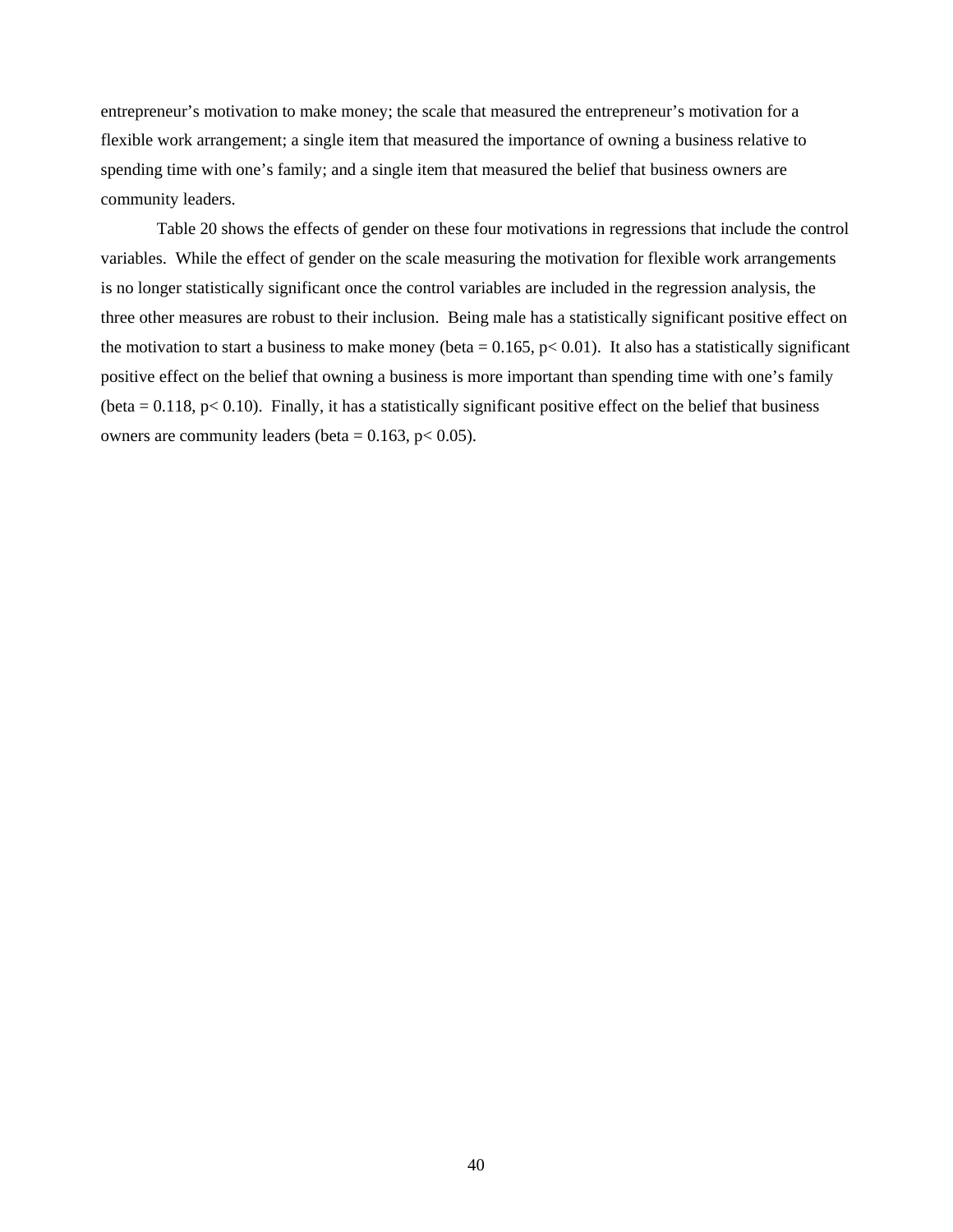#### Table 20. Multiple Regression to Predict the Effect of Gender on Entrepreneurial Motivations.

|                                           |                  |                  |                 |             | Owning               |            |                  |           |
|-------------------------------------------|------------------|------------------|-----------------|-------------|----------------------|------------|------------------|-----------|
|                                           |                  |                  |                 |             | <b>Business More</b> |            | Community        |           |
|                                           |                  |                  | For flexibility |             | Important than       |            | leaders own      |           |
|                                           |                  |                  | and             |             | <b>Time With</b>     |            | their own        |           |
|                                           | To make money    |                  | independence    |             | Family               |            | businesses       |           |
| Variable                                  | <b>Beta</b>      | t-value          | Beta            | t-value     | Beta                 | t-value    | <b>Beta</b>      | t-value   |
| <b>Male</b>                               | 0.165            | $2.606**$        | 0.034           | 0.508       | 0.118                | 1.856t     | 0.163            | $2.474*$  |
| Age                                       | $-0.246 - 3.661$ | ****             | $-0.174$        | $-2.446$ ** | 0.158                | $2.309*$   | 0.021            | 0.300     |
| Married                                   | 0.052            | 0.797            | 0.017           | 0.244       | $-0.117$             | $-1.784$ t | $-0.067$         | $-0.986$  |
| Number of Household Members               | 0.053            | 0.816t           | $-0.090$        | $-0.132$    | $-0.032$             | $-0.482$   | 0.103            | 1.518     |
| Log of Household Net Worth                |                  | $-0.071 - 1.066$ | $-0.109$        | $-1.560$    | 0.036                | 0.530      | 0.081            | 1.168     |
| White                                     |                  | $-0.137 - 0.779$ | $-0.034$        | $-0.180$    | $-0.105$             | $-0.590$   | 0.025            | 0.132     |
| <b>Black</b>                              |                  | $-0.035 - 0.235$ | 0.017           | 0.104       | $-0.035$             | $-0.228$   | $-0.030$         | $-0.191$  |
| Hispanic                                  |                  | $-0.058 - 0.450$ | $-0.050$        | $-0.370$    | $-0.104$             | $-0.819$   | 0.104            | 0.770     |
| <b>Working Part Time Before Start</b>     | 0.028            | 0.456            | 0.011           | 0.164       | 0.008                | 0.133      | 0.021            | 0.318     |
| <b>Retired Before Start</b>               | 0.021            | 0.340            | $-0.001$        | $-0.021$    | $-0.060$             | $-0.959$   | $-0.040$         | $-0.613$  |
| Not Employed Before Start                 | 0.089            | 1.486            | 0.045           | 0.716       | 0.041                | 0.686      | 0.073            | 1.165     |
| Homemaker                                 | 0.003            | 0.051            | 0.129           | 1.900 t     | $-0.118$             | $-1.810$ t | $-0.061$         | $-0.905$  |
| Managing Business Owned by Others         | 0.093            | 1.571            | 0.115           | 1.861t      | 0.079                | 1.330      | -0.044           | $-0.708$  |
| Largest Number of People Supervised       | $-0.005$         | $-0.079$         | 0.010           | 0.153       | $-0.104$             | $-1.712$ t | $-0.012 - 0.186$ |           |
| Number of Prior Start-ups                 | 0.163            | $2.465*$         | 0.060           | 0.873       | 0.169                | $2.562*$   | $-0.071$         | $-1.031$  |
| Years of Industry Experience              | 0.036            | 0.566            | 0.069           | 1.048       | 0.117                | $1.825$ t  | 0.005            | 0.071     |
| <b>County Residential Tenure (Months)</b> | $-0.084$         | $-1.339$         | $-0.064$        | $-0.964$    | $-0.042$             | $-0.672$   | 0.096            | 1.462     |
| Parents Self-Employed/ Business Own       | $-0.043$         | $-0.705$         | 0.028           | 0.432       | 0.053                | 0.854      | $-0.023$         | $-0.363$  |
| <b>Purchased Business</b>                 | 0.007            | 0.117            | 0.009           | 0.148       | 0.029                | 0.491      | 0.059            | 0.947     |
| Franchise                                 | 0.178            | ****<br>3.049    | 0.029           | 0.470       | $-0.032$             | $-0.542$   | $-0.033$         | $-0.533$  |
| <b>Sponsored Business</b>                 | $-0.119$         | 1.924 t          | $-0.117$        | $-1.815$ t  | $-0.038$             | 0.601      | $-0.032 - 0.494$ |           |
| <b>High School Dropout</b>                | 0.081            | 1.188            | $-0.030$        | $-0.418$    | 0.059                | 0.869      | 0.055            | 0.764     |
| <b>High School Graduate</b>               | 0.135            | 1.521            | $-0.040$        | $-0.421$    | 0.099                | 1.098      | 0.019            | 0.205     |
| Post High School Education                | 0.213            | $2.320*$         | $-0.119$        | $-1.232$    | $-0.006$             | $-0.063$   | 0.175            | 1.817 $t$ |
| College Graduate                          | 0.118            | $1.375$ *        | $-0.109$        | $-1.210$    | 0.093                | 1.080      | 0.098            | 1.087     |
| <b>Sector Dummies</b>                     | Yes              | Sig.             | Yes             | <b>NS</b>   | Yes                  | <b>NS</b>  |                  |           |
| Constant                                  | Yes              | Sig.             | Yes             | Sig.        | Yes                  | <b>NS</b>  |                  |           |
| N                                         | 285              |                  |                 |             | 288                  |            | 293              |           |
| <b>Adjusted R-square</b>                  | 0.123            |                  | 0.018           |             | 0.109                |            | 0.02             |           |
| F-Value                                   | 2.213            | ****             | 1.160           |             | 2.063                | ***        | 1.177            |           |

Note: NS= Not significant; Sig. = significant at the p< 0.05 level;  $t = p < 0.10$ ;  $* = p < 0.05$ ;  $** = p < 0.01$ ;  $*** = p < 0.001$ ;  $*** = p < 0.0001$ .

#### *IV.2.c Effort Expended to Develop the Business*

In the bivariate analysis, we found three statistically significant differences between male and female entrepreneurs in effort – male entrepreneurs spent more hours on their ventures in the first year of the startup, had fewer days off in the previous month, and worked more days in the previous week. Table 21 shows the effects of gender on the effort made by entrepreneurs to develop their new ventures in regressions that include the control variables. The table shows that the effect of gender on entrepreneurial effort is no longer significant after the control variables are included in the regression analysis. Thus, we infer that the uncontrolled gender effect on effort was an artifact of the correlation between gender and at least one of the control variables.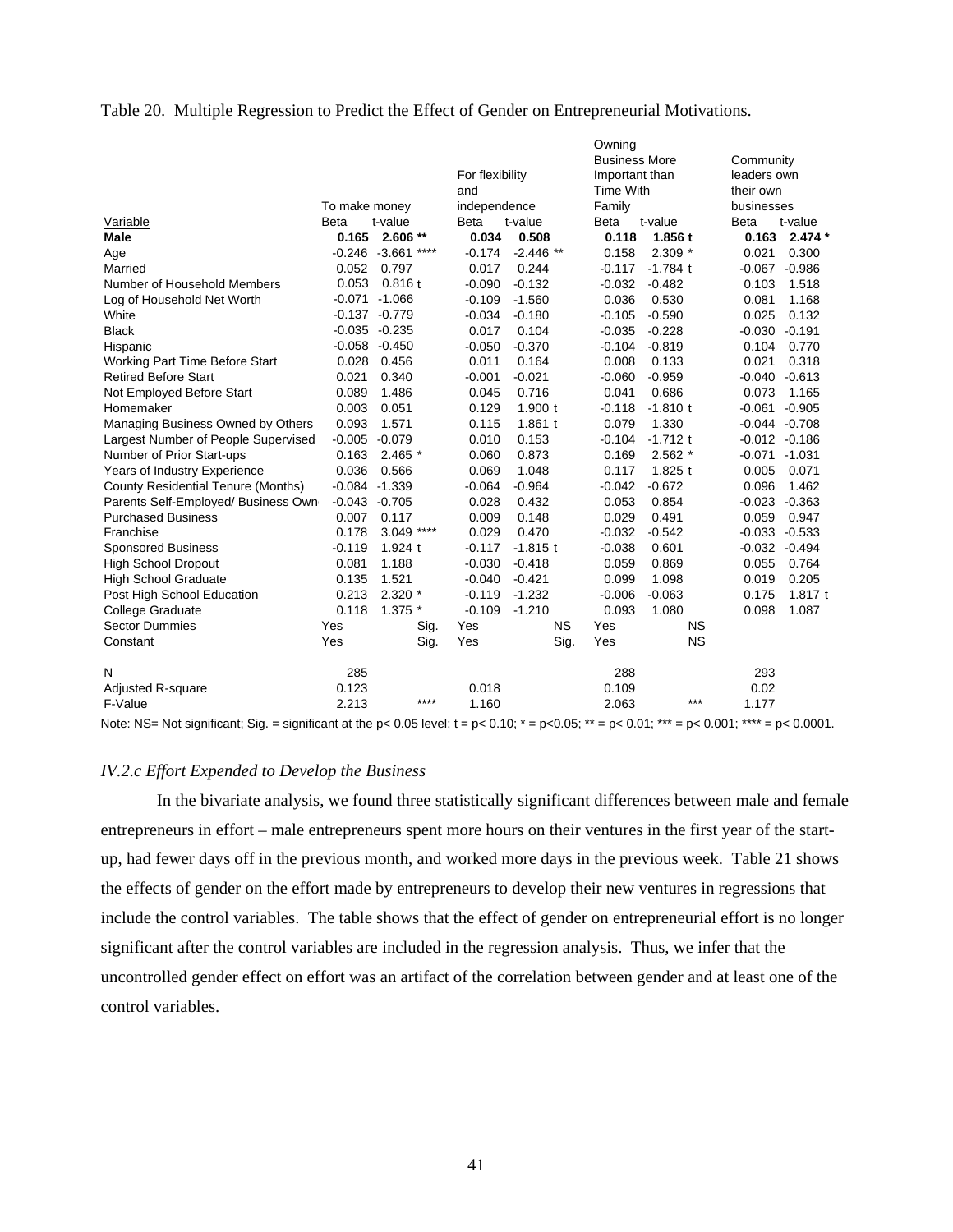#### Table 21. Multiple Regression to Predict the Effect of Gender on Entrepreneurial Effort.

|                                                                                                                                                                                     | Log hours spent on<br>venture in first year |          |                 | Number of days off<br>in previous month |          |              | Number of work<br>days in previous<br>week |          |           |
|-------------------------------------------------------------------------------------------------------------------------------------------------------------------------------------|---------------------------------------------|----------|-----------------|-----------------------------------------|----------|--------------|--------------------------------------------|----------|-----------|
| Variable                                                                                                                                                                            | Beta                                        | t-value  |                 | Beta                                    | t-value  |              | Beta                                       | t-value  |           |
| Male                                                                                                                                                                                | 0.067                                       | 1.198    |                 | $-0.111$                                | $-1.595$ |              | 0.061                                      | 0.902    |           |
| Age                                                                                                                                                                                 | $-0.128$                                    | $-2.139$ | $\ast$          | $-0.033$                                | $-0.435$ |              | 0.043                                      | 0.588    |           |
| Married                                                                                                                                                                             | 0.016                                       | 0.273    |                 | 0.007                                   | 0.092    |              | 0.001                                      | 0.018    |           |
| Number of Household Members                                                                                                                                                         | $-0.045$                                    | $-0.750$ |                 | $-0.080$                                | $-1.103$ |              | 0.039                                      | 0.554    |           |
| Log of Household Net Worth                                                                                                                                                          | 0.020                                       | 0.336    |                 | $-0.198$                                | $-2.642$ | $\star\star$ | 0.047                                      | 0.638    |           |
| White                                                                                                                                                                               | 0.153                                       | 1.124    |                 | 0.092                                   | 0.483    |              | 0.028                                      | 0.149    |           |
| <b>Black</b>                                                                                                                                                                        | 0.063                                       | 0.543    |                 | 0.028                                   | 0.173    |              | $-0.006$                                   | $-0.039$ |           |
| Hispanic                                                                                                                                                                            | 0.060                                       | 0.599    |                 | 0.051                                   | 0.364    |              | $-0.033$                                   | $-0.239$ |           |
| Working Part Time Before Start                                                                                                                                                      | 0.009                                       | 0.162    |                 | 0.014                                   | 0.209    |              | $-0.063$                                   | $-0.948$ |           |
| <b>Retired Before Start</b>                                                                                                                                                         | 0.000                                       | $-0.004$ |                 | 0.170                                   | 2.423    |              | $-0.154$                                   | $-2.274$ |           |
| Not Employed Before Start                                                                                                                                                           | $-0.014$                                    | $-0.253$ |                 | 0.090                                   | 1.346    |              | $-0.133$                                   | $-2.055$ |           |
| Homemaker                                                                                                                                                                           | 0.066                                       | 1.150    |                 | 0.069                                   | 0.954    |              | $-0.015$                                   | $-0.208$ |           |
| Managing Business Owned by Others                                                                                                                                                   | 0.014                                       | 0.262    |                 | $-0.031$                                | $-0.463$ |              | 0.034                                      | 0.535    |           |
| Largest Number of People Supervised                                                                                                                                                 | 0.035                                       | 0.604    |                 | 0.011                                   | 0.166    |              | 0.061                                      | 0.934    |           |
| Number of Prior Start-ups                                                                                                                                                           | 0.101                                       | 1.750    | t               | 0.079                                   | 1.088    |              | 0.038                                      | 0.530    |           |
| Years of Industry Experience                                                                                                                                                        | 0.163                                       | 2.825    | $^{\star\star}$ | $-0.015$                                | $-0.217$ |              | 0.003                                      | 0.048    |           |
| County Residential Tenure (Months)                                                                                                                                                  | $-0.036$                                    | $-0.651$ |                 | 0.055                                   | 0.777    |              | $-0.089$                                   | $-1.301$ |           |
| Parents Self-Employed/ Business Owners                                                                                                                                              | 0.025                                       | 0.463    |                 | 0.003                                   | 0.046    |              | 0.028                                      | 0.424    |           |
| <b>Purchased Business</b>                                                                                                                                                           | $-0.008$                                    | $-0.155$ |                 | $-0.023$                                | $-0.348$ |              | 0.085                                      | 1.314    |           |
| Franchise                                                                                                                                                                           | $-0.068$                                    | $-1.293$ |                 | $-0.054$                                | $-0.824$ |              | 0.064                                      | 1.004    |           |
| <b>Sponsored Business</b>                                                                                                                                                           | $-0.160$                                    | $-2.863$ | $***$           | 0.060                                   | 0.859    |              | 0.001                                      | 0.009    |           |
| <b>High School Dropout</b>                                                                                                                                                          | $-0.017$                                    | $-0.283$ |                 | $-0.050$                                | $-0.684$ |              | 0.038                                      | 0.530    |           |
| <b>High School Graduate</b>                                                                                                                                                         | $-0.063$                                    | $-0.813$ |                 | $-0.128$                                | $-1.268$ |              | 0.060                                      | 0.616    |           |
| Post High School Education                                                                                                                                                          | $-0.082$                                    | $-1.015$ |                 | 0.023                                   | 0.225    |              | 0.037                                      | 0.377    |           |
| <b>College Graduate</b>                                                                                                                                                             | $-0.144$                                    | $-1.890$ | t               | $-0.030$                                | $-0.315$ |              | 0.054                                      | 0.584    |           |
| <b>Sector Dummies</b>                                                                                                                                                               | Yes                                         |          | Sig.            | Yes                                     |          | <b>NS</b>    | Yes                                        |          | <b>NS</b> |
| Constant                                                                                                                                                                            | Yes                                         |          | Sig.            | Yes                                     |          | Sig.         | Yes                                        |          | Sig.      |
| N                                                                                                                                                                                   | 379                                         |          |                 | 266                                     |          |              | 281                                        |          |           |
| Adjusted R-square/ Cox & Snell R-Square                                                                                                                                             | 0.043                                       |          |                 | $-0.007$                                |          |              | $-0.007$                                   |          |           |
| F-Value/ Chi-Square<br>Note: NS= Not significant; Sig. = significant at the p< 0.05 level; t = p< 0.10; $* = p < 0.05$ ; $** = p < 0.01$ ; $*** = p < 0.001$ ; $*** = p < 0.0001$ . | 1.514                                       |          |                 | 0.941                                   |          |              | 0.939                                      |          |           |

#### *IV.2.d Size of the Ventures*

In the bivariate analysis, we found two statistically significant differences between male and female entrepreneurs in the size of their ventures – male entrepreneurs invested more money in their ventures, and had ventures with a higher amount of investment before they would become self-sustaining. Table 22 shows the effects of gender on venture size in regressions that include the control variables. The table shows that the effect of gender on venture size is "driven away" by the inclusion of control variables. Thus, we conclude that the uncontrolled gender effect on effort was an artifact of the correlation between gender and at least one of the control variables.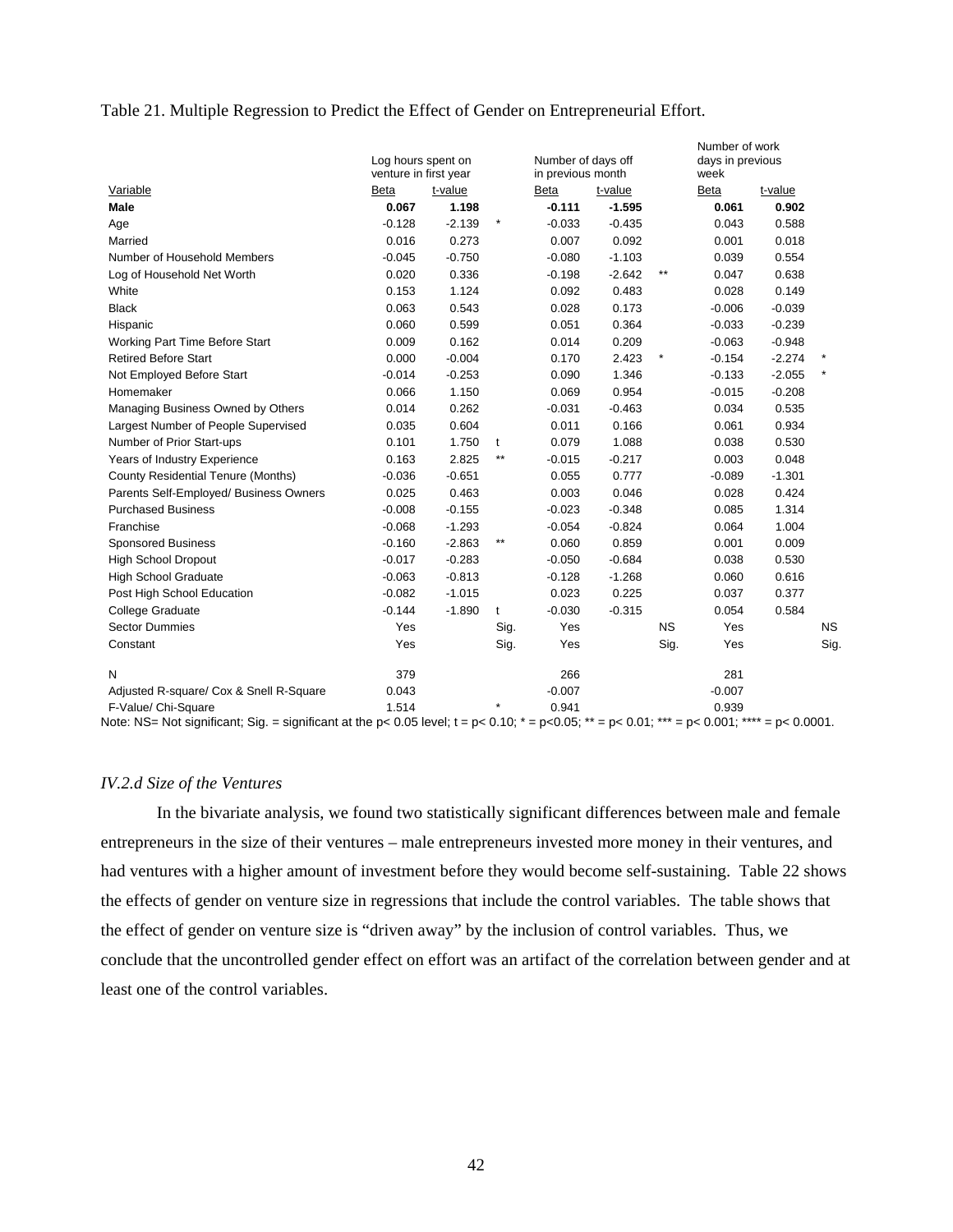#### Table 22. Multiple Regression to Predict the Effect of Gender on the Size of the Ventures.

|                                         | Log of the<br>amount<br>invested by<br>owners | Log of the<br>break even<br>level |
|-----------------------------------------|-----------------------------------------------|-----------------------------------|
| Variable                                | Beta<br>t-value                               | Beta<br>t-value                   |
| Male                                    | 0.029<br>0.547                                | 0.064<br>1.048                    |
| Age                                     | $-0.051$<br>$-0.880$                          | -0.034<br>$-0.525$                |
| Married                                 | 0.051<br>0.896                                | $-0.420$<br>-0.027                |
| Number of Household Members             | $-0.033 -0.567$                               | 1.383<br>0.091                    |
| Log of Household Net Worth              | 0.122<br>$2.219*$                             | 0.975<br>0.063                    |
| White                                   | 0.014<br>0.112                                | -0.061<br>$-0.394$                |
| <b>Black</b>                            | $-0.765$<br>-0.087                            | 0.016<br>0.123                    |
| Hispanic                                | 0.073<br>0.772                                | 0.018<br>0.153                    |
| Working Part Time Before Start          | $-0.111$<br>$-2.137*$                         | -0.024<br>$-0.394$                |
| <b>Retired Before Start</b>             | 1.241<br>0.067                                | $-0.059$<br>$-0.940$              |
| Not Employed Before Start               | $-0.137 -2.693$ **                            | -0.089<br>$-1.537$                |
| Homemaker                               | 0.019<br>0.355                                | 0.053<br>0.862                    |
| Managing Business Owned by Others       | 0.026<br>0.518                                | 0.044<br>0.741                    |
| Largest Number of People Supervised     | $-0.036$<br>$-0.657$                          | 0.009<br>0.145                    |
| Number of Prior Start-ups               | 0.224<br>4.056 ****                           | 0.324<br>5.077 ****               |
| Years of Industry Experience            | 0.191<br>3.344 ****                           | 1.288<br>0.083                    |
| County Residential Tenure (Months)      | $-0.415$<br>-0.022                            | $-0.109$<br>$-1.812$ t            |
| Parents Self-Employed/ Business Owners  | 0.028<br>0.531                                | 0.428<br>0.026                    |
| <b>Purchased Business</b>               | 0.089<br>1.697 $t$                            | $2.290*$<br>0.131                 |
| Franchise                               | $-0.130 -2.576$ *                             | $-1.547$<br>-0.089                |
| <b>Sponsored Business</b>               | $-0.029 -0.556$                               | -0.032<br>$-0.509$                |
| <b>High School Dropout</b>              | $-0.083 - 1.401$                              | $-0.036$<br>$-0.519$              |
| <b>High School Graduate</b>             | $-0.016$<br>$-0.221$                          | $-0.036$<br>$-0.414$              |
| Post High School Education              | $-0.001$<br>$-0.017$                          | 0.004<br>0.044                    |
| <b>College Graduate</b>                 | $-0.020$<br>$-0.276$                          | $-0.010$<br>$-0.121$              |
| <b>Sector Dummies</b>                   | <b>NS</b><br>Yes                              | NS.<br>Yes                        |
| Constant                                | Yes<br>Sig.                                   | Yes<br>Yes                        |
|                                         |                                               |                                   |
| N                                       | 347                                           | 289                               |
| Adjusted R-square/ Cox & Snell R-Square | 0.207                                         | 0.162                             |
| F-Value/ Chi-Square                     | ****<br>3.740                                 | ****<br>2.690                     |

Note: NS= Not significant; Sig. = significant at the p< 0.05 level;  $t = p < 0.10$ ;  $* = p < 0.05$ ;  $** = p < 0.01$ ;  $*** = p < 0.001$ ;  $*** = p < 0.0001$ .

#### *IV.2.e Type of Businesses Started*

We examined three dimensions of the nature of the business: technological intensity, level of competition, and locus of customers. For expositional purposes, we present the regressions for technological intensity and level of competition in one table and those for the locus of customers in another.

In the bivariate analysis, we found two statistically significant differences between male and female entrepreneurs in terms of the technological intensity of their businesses – male entrepreneurs were more likely than female entrepreneurs to consider their businesses "high tech," and they scored higher on the scale measuring the importance of technology to the start-up. Table 23 shows the effects of gender on technological intensity in regressions that include the control variables. The table shows that the effect of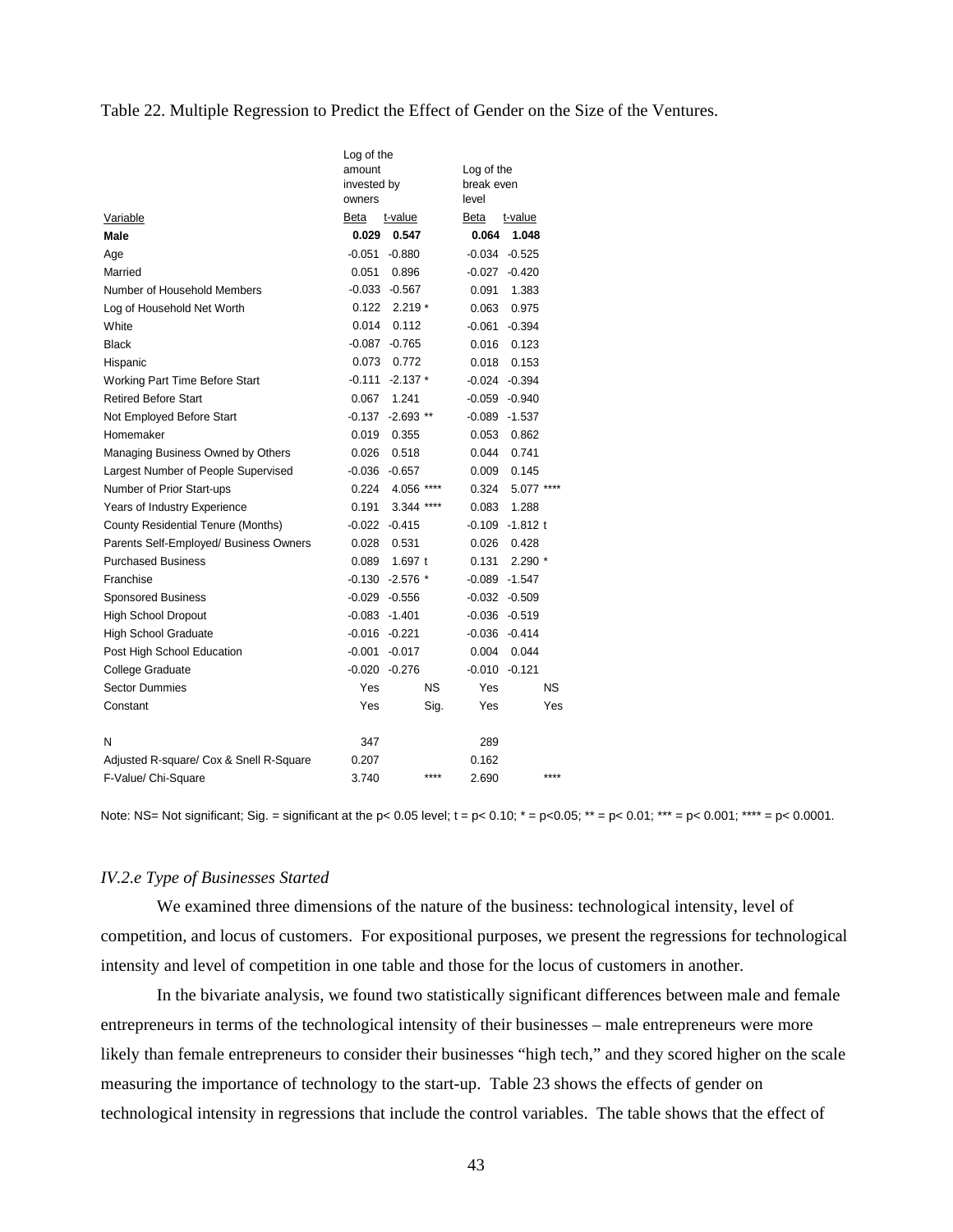gender on whether or not the respondent considers the venture to be "high tech" is robust to the inclusion of the control variables  $(exp(B) = 3.415, p < .0001)$ . The table also shows that the effect of gender on the importance of technology to the start-up scale is robust to the inclusion of the control variables (beta  $= 0.137$ ,  $p < 0.05$ ).

We also examined the two measures of competition that were significant in the t-tests comparing male and female entrepreneurs – the level of competition that the entrepreneurs expected and the number of months before they expected to lose their competitive advantage. Table 23 also shows the effects of gender on these variables in regressions that include the control variables. While the table shows no significant differences between male and female entrepreneurs in the level of competition expected once the control variables are included in the regressions, the perceived longer time until the venture loses its competitive advantage remains statistically significant after the inclusion of the control variables.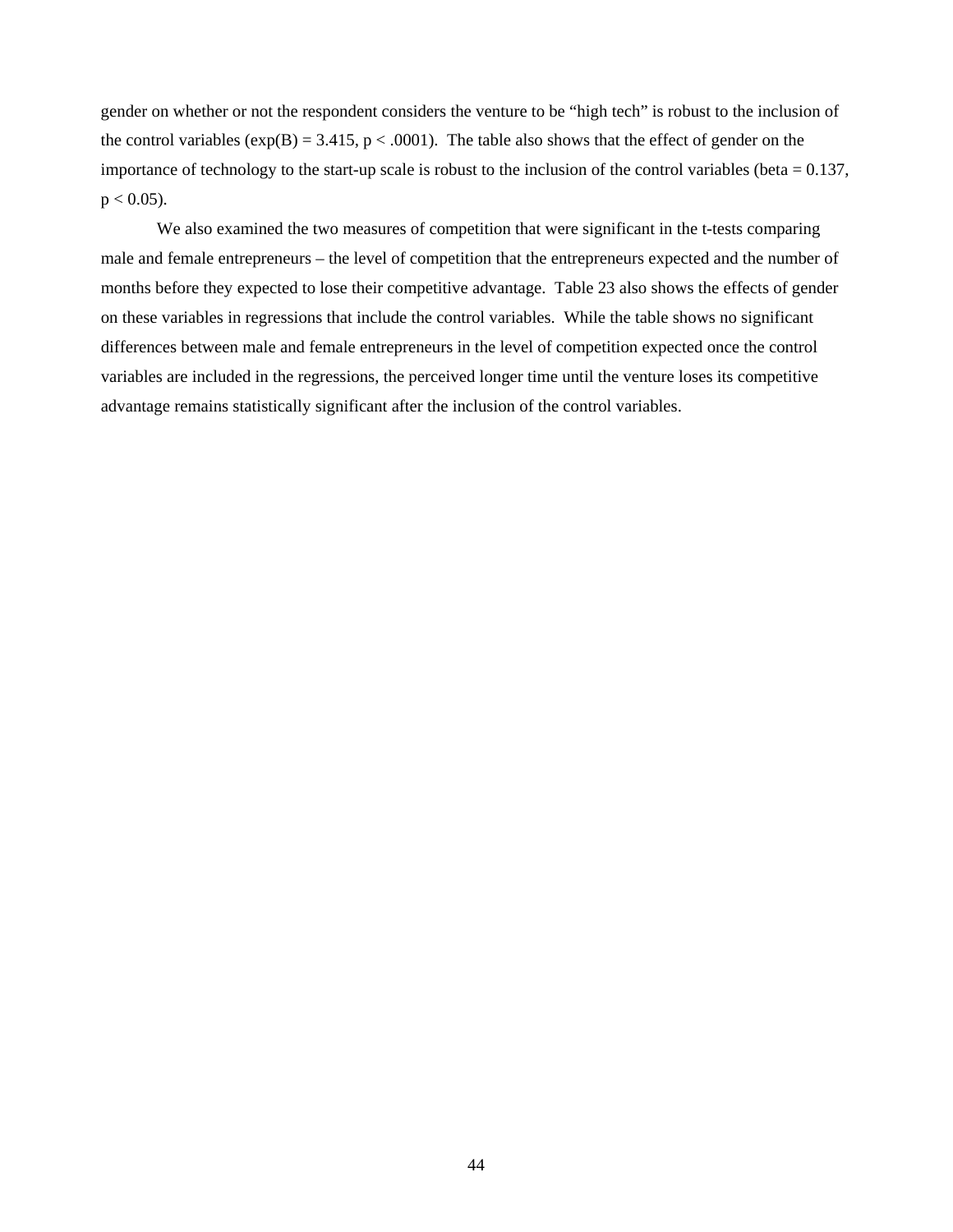Table 23. Multiple Regression to Predict Effect of Gender on the Technological Intensity and Competition Faced by Ventures.

| Variable                                                                                                                                                            | Consider<br>business high<br>tech<br>Exp(B) | Importance of<br>technology to start-<br>up scale<br><b>Beta</b><br>t-value |            | Level of Competion<br>Expected<br><b>Beta</b> | t-value   | Months before lose<br>competitive<br>advantage<br>t-value<br>Beta |           |  |
|---------------------------------------------------------------------------------------------------------------------------------------------------------------------|---------------------------------------------|-----------------------------------------------------------------------------|------------|-----------------------------------------------|-----------|-------------------------------------------------------------------|-----------|--|
| Male                                                                                                                                                                | 3.415 ****                                  | 0.137                                                                       | $2.431*$   | 0.026                                         | 0.448     | $-0.139$                                                          | $-2.381*$ |  |
| Age                                                                                                                                                                 | 0.984                                       | 0.003                                                                       | 0.047      | $-0.063$                                      | $-1.038$  | 0.098                                                             | 1.614     |  |
| Married                                                                                                                                                             | 0.704                                       | $-0.117$                                                                    | $-1.980*$  | $-0.061$                                      | $-1.025$  | 0.076                                                             | 1.262     |  |
| Number of Household Members                                                                                                                                         | 0.913                                       | 0.055                                                                       | 0.917      | 0.010                                         | 0.256     | 0.042                                                             | 0.688     |  |
| Log of Household Net Worth                                                                                                                                          | 1.122                                       | 0.032                                                                       | 0.553      | 0.019                                         | 0.319     | $-0.008$                                                          | $-0.136$  |  |
| White                                                                                                                                                               | 1.745                                       | $-0.099$                                                                    | $-0.728$   | 0.133                                         | 0.953     | 0.185                                                             | 1.346     |  |
| <b>Black</b>                                                                                                                                                        | 1.760                                       | 0.016                                                                       | 0.137      | 0.169                                         | 1.403     | 0.053                                                             | 0.446     |  |
| Hispanic                                                                                                                                                            | 2.033                                       | $-0.076$                                                                    | $-0.757$   | 0.034                                         | 0.326     | 0.060                                                             | 0.576     |  |
| Working Part Time Before Start                                                                                                                                      | 0.722                                       | $-0.047$                                                                    | $-0.837$   | $-0.008$                                      | $-0.144$  | 0.139                                                             | $2.463*$  |  |
| <b>Retired Before Start</b>                                                                                                                                         | 3.240 t                                     | 0.024                                                                       | 0.417      | $-0.031$                                      | $-0.543$  | $-0.083$                                                          | $-1.411$  |  |
| Not Employed Before Start                                                                                                                                           | 1.419                                       | 0.011                                                                       | 0.206      | 0.051                                         | 0.933     | $-0.022$                                                          | $-0.390$  |  |
| Homemaker                                                                                                                                                           | 1.047                                       | 0.030                                                                       | 0.524      | $-0.014$                                      | $-0.238$  | $-0.067$                                                          | $-1.139$  |  |
| Managing Bus. Owned by Others                                                                                                                                       | 1.029                                       | 0.114                                                                       | $2.148*$   | $-0.069$                                      | $-1.280$  | $-0.061$                                                          | $-1.127$  |  |
| Largest No. People Supervised                                                                                                                                       | 1.000                                       | 0.065                                                                       | 1.102      | 0.106                                         | 1.794     | 0.037                                                             | 0.610     |  |
| Number of Prior Start-ups                                                                                                                                           | 1.020                                       | $-0.035$                                                                    | $-0.601$   | 0.025                                         | 0.425     | 0.041                                                             | 0.689     |  |
| Years of Industry Experience                                                                                                                                        | 1.011                                       | 0.121                                                                       | $2.063*$   | $-0.019$                                      | $-0.320$  | $-0.054$                                                          | $-0.920$  |  |
| County Res. Tenure (Months)                                                                                                                                         | 1.000                                       | 0.039                                                                       | 0.694      | 0.016                                         | 0.280     | 0.064                                                             | 1.097     |  |
| Parents Self-Emp./ Bus.Owners                                                                                                                                       | 1.375                                       | 0.020                                                                       | 0.350      | $-0.058$                                      | $-1.027$  | 0.083                                                             | 1.460     |  |
| <b>Purchased Business</b>                                                                                                                                           | 0.419                                       | $-0.078$                                                                    | $-1.436$   | 0.059                                         | 1.082     | $-0.031$                                                          | $-0.559$  |  |
| Franchise                                                                                                                                                           | 3.105 ****                                  | 0.197                                                                       | 3.705 **** | 0.013                                         | 0.246     | $-0.028$                                                          | $-0.508$  |  |
| <b>Sponsored Business</b>                                                                                                                                           | 0.855                                       | $-0.008$                                                                    | $-0.146$   | 0.038                                         | 0.667     | $-0.045$                                                          | $-0.801$  |  |
| <b>High School Dropout</b>                                                                                                                                          | 0.703                                       | 0.046                                                                       | 0.742      | $-0.018$                                      | $-0.279$  | $-0.024$                                                          | $-0.378$  |  |
| <b>High School Graduate</b>                                                                                                                                         | 0.585                                       | 0.015                                                                       | 0.185      | $-0.049$                                      | $-0.609$  | 0.060                                                             | 0.753     |  |
| Post High School Education                                                                                                                                          | 0.835                                       | 0.022                                                                       | 0.265      | $-0.005$                                      | $-0.056$  | 0.030                                                             | 0.351     |  |
| College Graduate                                                                                                                                                    | 0.611                                       | $-0.095$                                                                    | $-1.238$   | 0.023                                         | 0.289     | $-0.029$                                                          | $-0.364$  |  |
| <b>Sector Dummies</b>                                                                                                                                               | Yes Sig.                                    | Yes                                                                         | Sig.       | Yes                                           | <b>NS</b> | Yes                                                               | <b>NS</b> |  |
| Constant                                                                                                                                                            | Yes NS                                      | Yes                                                                         | Sig.       | Yes                                           | <b>NS</b> | Yes                                                               | <b>NS</b> |  |
| N                                                                                                                                                                   | 385                                         | 347                                                                         |            | 391                                           |           | 352                                                               |           |  |
| Adjusted R-sq./ Cox & Snell R-Sq.                                                                                                                                   | 0.172                                       | 0.114                                                                       |            | $-0.027$                                      |           | 0.051                                                             |           |  |
| F-Value/ Chi-Square<br>Note: NS= Not significant; Sig. = significant at the p< 0.05 level; t = p< 0.10; * = p<0.05; ** = p< 0.01; *** = p< 0.001; **** = p< 0.0001. | 72.503                                      | 2.351                                                                       | $***$      | 0.687                                         |           | 1.575                                                             |           |  |

 Table 24 reports the regressions to predict the effect of gender on the percentage of customers that the respondents expected to have at different distances from their location three or four years after their businesses had become operational. The table shows that only one measure of the geographic location of customers is robust to the inclusion of the control variables in the regressions. Male entrepreneurs expect to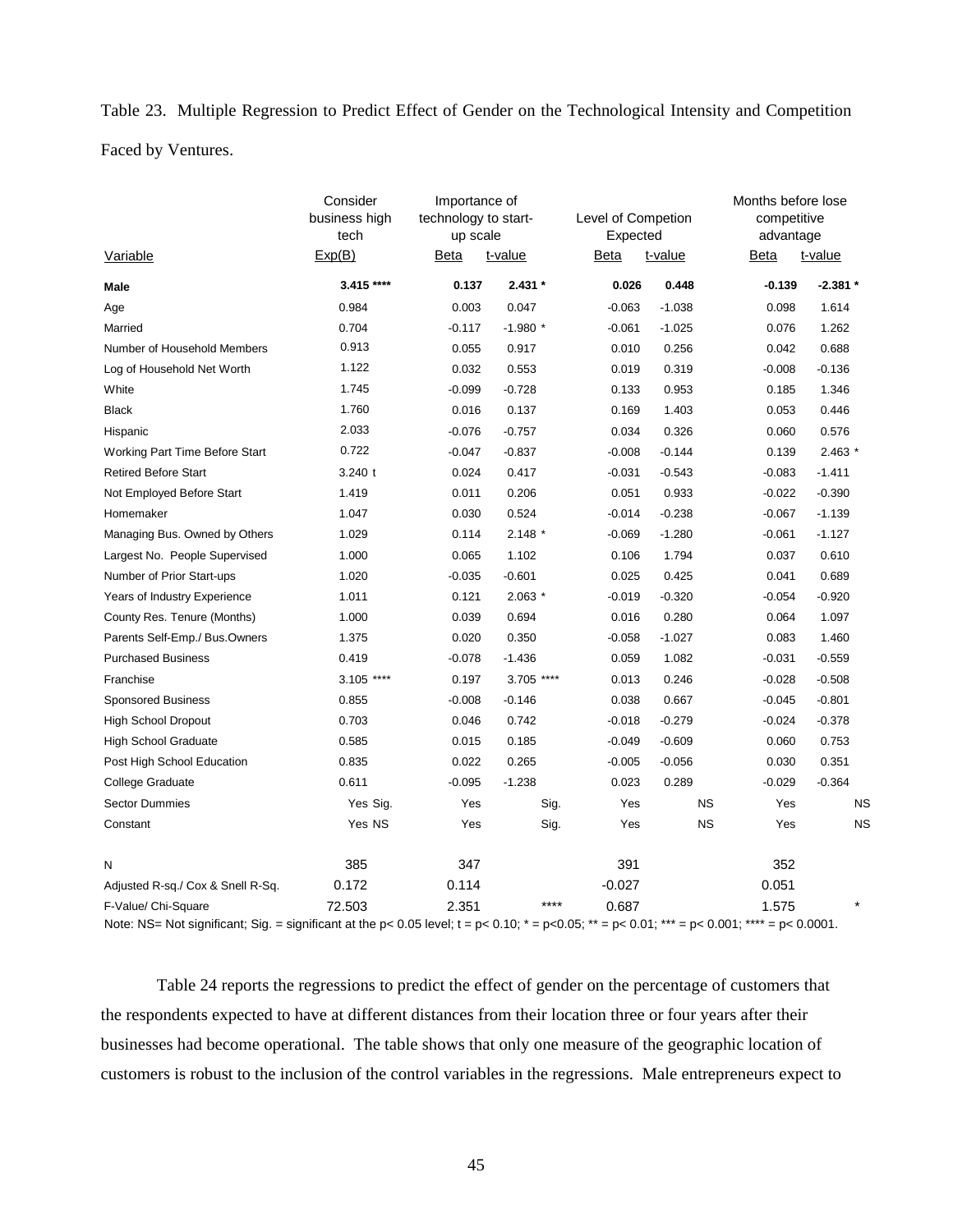have a significantly smaller percentage of their customers within 20 miles of their location three or four years after their businesses had become operational (beta =  $-0.140$ , p $< 0.05$ ).

Table 24. Multiple Regression to Predict the Effect of Gender on Customer Location.

|                                           | Percent of<br>Customers within<br>20 miles |                  | Percent of<br>Customers >100<br>miles in U.S. |            | Percent of<br>Customers<br>outside U.S |            |  |
|-------------------------------------------|--------------------------------------------|------------------|-----------------------------------------------|------------|----------------------------------------|------------|--|
| Variable                                  | Beta                                       | t-value          | Beta                                          | t-value    | Beta                                   | t-value    |  |
| Male                                      | $-0.140$                                   | $-2.603*$        | -0.015                                        | $-0.239$   | 0.062                                  | 0.903      |  |
| Age                                       | $-0.094$                                   | $-1.636$         | 0.151                                         | $2.253*$   | $-0.008$                               | $-0.114$   |  |
| Married                                   | 0.034                                      | 0.605            | $-0.043$                                      | $-0.647$   | 0.063                                  | 0.879      |  |
| Number of Household Members               | 0.018                                      | 0.304            | $-0.069$                                      | $-1.013$   | $-0.121$                               | $-1.646$ t |  |
| Log of Household Net Worth                | $-0.023$                                   | $-0.417$         | $-0.003$                                      | $-0.052$   | $-0.001$                               | $-0.013$   |  |
| White                                     | 0.088                                      | 0.669            | $-0.138$                                      | $-0.948$   | 0.095                                  | 0.563      |  |
| <b>Black</b>                              | 0.172                                      | 1.533            | $-0.222$                                      | -1.777 t   | 0.100                                  | 0.701      |  |
| Hispanic                                  | 0.168                                      | $1.721$ t        | $-0.184$                                      | $-1.738$ t | 0.200                                  | 1.574      |  |
| Working Part Time Before Start            | 0.085                                      | 1.614            | $-0.107$                                      | $-1.718$ t | $-0.027$                               | $-0.404$   |  |
| <b>Retired Before Start</b>               | $-0.037$                                   | $-0.670$         | 0.071                                         | 1.115      | $-0.038$                               | $-0.565$   |  |
| Not Employed Before Start                 | $-0.015$                                   | $-0.293$         | $-0.019$                                      | $-0.318$   | $-0.071$                               | $-1.114$   |  |
| Homemaker                                 | $-0.043$                                   | $-0.783$         | $-0.008$                                      | $-0.128$   | $-0.037$                               | $-0.540$   |  |
| Managing Business Owned by Others         | 0.026                                      | 0.505            | 0.001                                         | 0.012      | 0.067                                  | 1.052      |  |
| Largest Number of People Supervised       | 0.072                                      | 1.300            | $-0.060$                                      | $-0.934$   | $-0.039$                               | $-0.554$   |  |
| Number of Prior Start-ups                 | $-0.214$                                   | $-3.868$<br>**** | 0.054                                         | 0.825      | 0.097                                  | 1.336      |  |
| Years of Industry Experience              | $-0.071$                                   | $-1.292$         | 0.078                                         | 1.201      | $-0.013$                               | $-0.179$   |  |
| <b>County Residential Tenure (Months)</b> | 0.059                                      | 1.103            | $-0.090$                                      | $-1.429$   | $-0.029$                               | $-0.435$   |  |
| Parents Self-Employed/ Business Owners    | 0.013                                      | 0.236            | -0.047                                        | $-0.773$   | 0.089                                  | 1.351      |  |
| <b>Purchased Business</b>                 | 0.041                                      | 0.824            | $-0.042$                                      | $-0.706$   | $-0.025$                               | $-0.382$   |  |
| Franchise                                 | 0.001                                      | 0.014            | $-0.036$                                      | $-0.617$   | 0.006                                  | 0.093      |  |
| <b>Sponsored Business</b>                 | 0.021                                      | 0.389            | $-0.021$                                      | $-0.326$   | $-0.072$                               | $-1.034$   |  |
| <b>High School Dropout</b>                | $-0.058$                                   | $-0.973$         | $-0.015$                                      | $-0.239$   | 0.060                                  | 0.772      |  |
| <b>High School Graduate</b>               | $-0.191$                                   | $-2.539$ *       | 0.108                                         | 1.202      | $-0.032$                               | $-0.328$   |  |
| Post High School Education                | $-0.128$                                   | $-1.644$         | 0.059                                         | 0.630      | $-0.137$                               | $-1.343$   |  |
| College Graduate                          | $-0.122$                                   | $-1.659$ t       | 0.037                                         | 0.421      | $-0.042$                               | $-0.434$   |  |
| <b>Sector Dummies</b>                     | Yes                                        | Sig.             | Yes                                           | <b>NS</b>  | Yes                                    | <b>NS</b>  |  |
| Constant                                  | Yes                                        | <b>NS</b>        | Yes                                           | <b>NS</b>  | Yes                                    | <b>NS</b>  |  |
| N                                         | 387                                        |                  | 312                                           |            | 268                                    |            |  |
| Adjusted R-square/ Cox & Snell R-Square   | 0.097                                      |                  | 0.038                                         |            | 0.06                                   |            |  |
| F-Value/ Chi-Square                       | 2.255                                      | ****             | 1.374                                         | t          | 1.517                                  |            |  |

Note: NS= Not significant; Sig. = significant at the p< 0.05 level; t = p< 0.10; \* = p<0.05; \*\* = p< 0.01; \*\*\* = p< 0.001; \*\*\*\* = p< 0.0001.

# *IV.2.f Expectations for Venture Performance*

In the bivariate analysis, we found five statistically significant differences between male and female entrepreneurs in their expectations for their businesses – male entrepreneurs had higher one- and five-year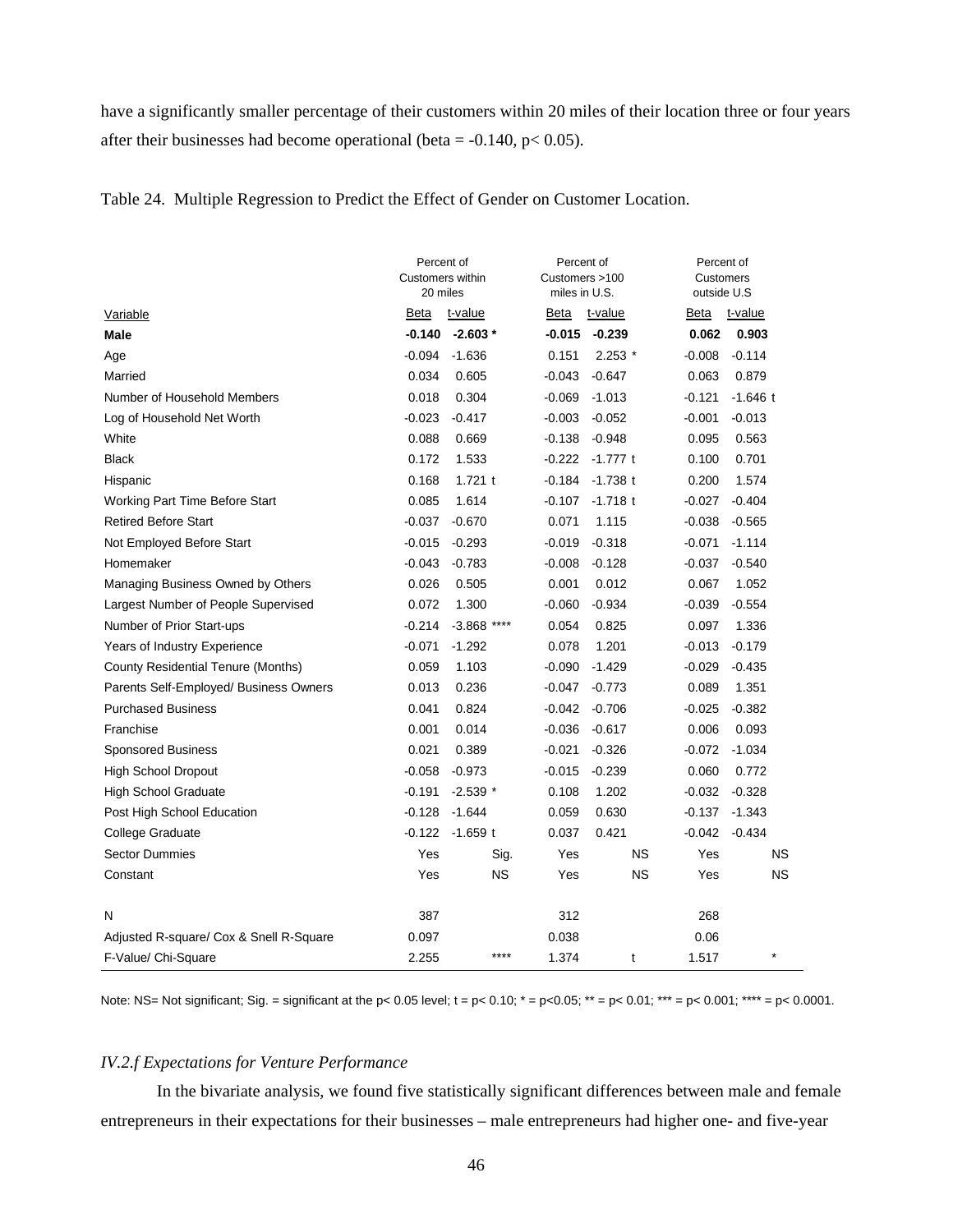expectations for the natural log of employment, higher one- and five-year expectations for the natural log of income, and assessed a higher probability that their ventures would become the primary source of household income than female entrepreneurs. Table 25 shows the effects of gender on these five measures of expectations in regressions that include the control variables and indicates that the effect of gender on expectations is robust to their inclusion. Male entrepreneurs have greater expectations than female entrepreneurs for first-year employment (beta =  $0.119$ ,  $p < 0.10$ ), fifth-year employment (beta =  $0.111$ , p<.10), first-year income (beta = 0.129, p<.05), fifth-year income (beta = 0.139, p<0.05) and the odds that the venture will become the primary source of household income (beta =  $0.111$ , p<0.05).

|  |  |  | Table 25. Multiple Regression to Predict the Effect of Gender on Expectations. |
|--|--|--|--------------------------------------------------------------------------------|
|  |  |  |                                                                                |

|                                                                                                                                            |          | Ln First year<br>employment | Ln Fifth year<br>employment |             |          | Ln First year income | Ln Fifth year income |            |          | Odds that venture<br>will become<br>primary source of<br>income |
|--------------------------------------------------------------------------------------------------------------------------------------------|----------|-----------------------------|-----------------------------|-------------|----------|----------------------|----------------------|------------|----------|-----------------------------------------------------------------|
| Variable                                                                                                                                   | Beta     | t-value                     | <b>Beta</b>                 | t-value     | Beta     | t-value              | Beta                 | t-value    | Beta     | t-value                                                         |
| Male                                                                                                                                       | 0.119    | 1.711t                      | 0.111                       | 1.700t      | 0.129    | 2.292 *              | 0.139                | $2.482*$   | 0.111    | $2.034*$                                                        |
| Age                                                                                                                                        | $-0.130$ | $-1.671$ t                  | $-0.195$                    | $-2.661**$  | $-0.079$ | $-1.295$             | $-0.004$             | $-0.066$   | 0.007    | 0.123                                                           |
| Married                                                                                                                                    | $-0.065$ | $-0.857$                    | $-0.148$                    | $-2.148$ *  | 0.031    | 0.518                | $-0.030$             | $-0.504$   | $-0.101$ | $-1.777t$                                                       |
| Number of Household Members                                                                                                                | 0.055    | 0.714                       | 0.070                       | 0.961       | $-0.004$ | $-0.068$             | $-0.001$             | $-0.023$   | 0.048    | 0.826                                                           |
| Log of Household Net Worth                                                                                                                 | 0.086    | 1.117                       | 0.063                       | 0.872       | 0.138    | $2.406*$             | 0.220                | 3.859 **** | $-0.035$ | $-0.616$                                                        |
| White                                                                                                                                      | $-0.078$ | $-0.386$                    | 0.161                       | 0.856       | $-0.157$ | $-1.207$             | $-0.199$             | $-1.441$   | 0.124    | 0.931                                                           |
| <b>Black</b>                                                                                                                               | 0.191    | 1.069                       | 0.271                       | 1.631       | $-0.074$ | $-0.666$             | $-0.080$             | $-0.667$   | 0.173    | 1.509                                                           |
| Hispanic                                                                                                                                   | 0.048    | 0.332                       | 0.199                       | 1.504       | $-0.032$ | $-0.332$             | $-0.077$             | $-0.776$   | 0.201    | $2.055$ *                                                       |
| Working Part Time Before Start                                                                                                             | 0.077    | 1.125                       | 0.051                       | 0.801       | $-0.040$ | $-0.725$             | $-0.051$             | $-0.920$   | $-0.055$ | $-1.037$                                                        |
| <b>Retired Before Start</b>                                                                                                                | 0.018    | 0.239                       | $-0.098$                    | $-1.335$    | 0.016    | 0.286                | $-0.009$             | $-0.158$   | $-0.093$ | $-1.693t$                                                       |
| Not Employed Before Start                                                                                                                  | 0.000    | 0.007                       | 0.037                       | 0.589       | $-0.022$ | $-0.417$             | 0.005                | 0.093      | 0.083    | 1.599                                                           |
| Homemaker                                                                                                                                  | 0.121    | 1.684 t                     | 0.036                       | 0.535       | $-0.054$ | $-0.945$             | $-0.003$             | $-0.045$   | $-0.017$ | $-0.307$                                                        |
| Managing Business Owned by Others                                                                                                          | 0.035    | 0.541                       | 0.033                       | 0.549       | $-0.061$ | $-1.177$             | 0.030                | 0.571      | 0.000    | 0.008                                                           |
| Largest Number of People Supervised                                                                                                        | 0.031    | 0.382                       | 0.039                       | 0.511       | $-0.046$ | $-0.777$             | $-0.022$             | $-0.379$   | 0.018    | 0.319                                                           |
| Number of Prior Start-ups                                                                                                                  | 0.118    | 1.620                       | 0.228                       | 3.346 ***   | 0.166    | 2.893 **             | 0.221                | 3.926 **** | $-0.061$ | $-1.092$                                                        |
| Years of Industry Experience                                                                                                               | 0.133    | 1.776 t                     | 0.245                       | $3.444$ *** | 0.154    | 2.665 **             | 0.022                | 0.398      | 0.065    | 1.171                                                           |
| County Residential Tenure (Months)                                                                                                         | 0.052    | 0.688                       | 0.071                       | 0.996       | $-0.085$ | $-1.522$             | $-0.070$             | $-1.261$   | $-0.035$ | $-0.657$                                                        |
| Parents Self-Employed/ Business Owners                                                                                                     | 0.062    | 0.907                       | 0.049                       | 0.766       | 0.025    | 0.451                | 0.104                | 1.926 t    | $-0.014$ | $-0.266$                                                        |
| <b>Purchased Business</b>                                                                                                                  | 0.017    | 0.267                       | $-0.070$                    | $-1.145$    | 0.071    | 1.332                | 0.008                | 0.142      | $-0.043$ | $-0.836$                                                        |
| Franchise                                                                                                                                  | 0.028    | 0.437                       | 0.074                       | 1.231       | 0.002    | 0.047                | 0.031                | 0.595      | 0.130    | 2.555 *                                                         |
| <b>Sponsored Business</b>                                                                                                                  | 0.056    | 0.779                       | $-0.036$                    | $-0.535$    | 0.040    | 0.740                | $-0.019$             | $-0.342$   | $-0.093$ | 1.722 t                                                         |
| <b>High School Dropout</b>                                                                                                                 | 0.048    | 0.635                       | $-0.048$                    | $-0.706$    | $-0.008$ | $-0.136$             | 0.028                | 0.481      | $-0.004$ | $-0.065$                                                        |
| <b>High School Graduate</b>                                                                                                                | 0.050    | 0.557                       | $-0.019$                    | $-0.227$    | $-0.020$ | $-0.258$             | 0.025                | 0.331      | 0.012    | 0.161                                                           |
| Post High School Education                                                                                                                 | 0.123    | 1.363                       | 0.043                       | 0.516       | 0.011    | 0.132                | $-0.009$             | $-0.119$   | 0.013    | 0.163                                                           |
| College Graduate                                                                                                                           | 0.053    | 0.506                       | 0.010                       | 0.125       | $-0.061$ | $-0.809$             | $-0.023$             | $-0.317$   | $-0.060$ | $-0.811$                                                        |
| <b>Sector Dummies</b>                                                                                                                      | Yes      | Sig.                        | Yes                         | Sig.        | Yes      | Sig.                 | Yes                  | Sig.       | Yes      | Sig.                                                            |
| Constant                                                                                                                                   | Yes      | <b>NS</b>                   | Yes                         | <b>NS</b>   | Yes      | Sig.                 | Yes                  | Sig.       | Yes      | <b>NS</b>                                                       |
| N                                                                                                                                          | 234      |                             | 227                         |             | 352      |                      | 344                  |            | 390      |                                                                 |
| Adjusted R-square                                                                                                                          | 0.112    |                             | 0.255                       |             | 0.131    |                      | 0.160                |            | 0.073    |                                                                 |
| F-Value                                                                                                                                    | 1.896    | $***$                       | 3.349                       | ****        | 2.607    | ****                 | 2.991                | ****       | 1.936    | $**$                                                            |
| Note: NS= Not significant; Sig. = significant at the p< 0.05 level; $t = p < 0.10$ ; $* = p < 0.05$ ; $** = p < 0.01$ ; $** = p < 0.001$ ; |          |                             |                             |             |          |                      |                      |            |          | **** = $p$ < 0.0001.                                            |

#### *IV.2.g Risk Preferences*

In the bivariate analysis, we found two statistically significant differences between male and female entrepreneurs in their expectations for their businesses – male entrepreneurs were less likely than female entrepreneurs to prefer a business with a low risk-to-return ratio and assessed higher odds that ventures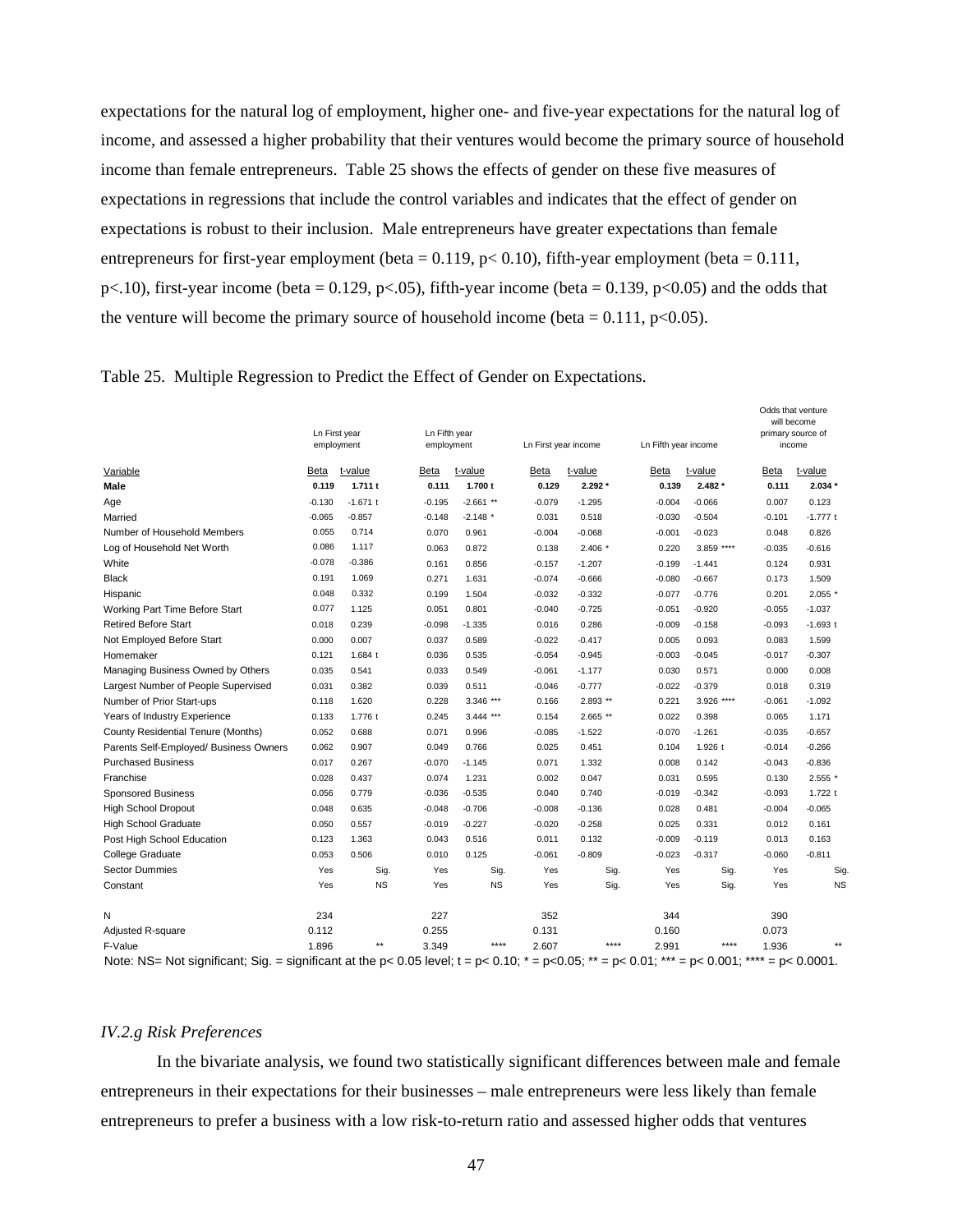founded today would still be in business in five years. Table 26 shows the effects of gender on these two measures of risk preference in regressions that include the control variables. The table shows that the effect of gender on the respondent's assessment of the odds that a business founded today would still be in business in five years does not exist after the control variables are included in the regression analysis. However, it shows that the greater preference of female entrepreneurs for businesses with a low risk-to-return ratio rather than high risk-high return ones is robust to the inclusion of the control variables ( $Exp(B) = 0.336$ ,  $p < 0.05$ ).

|                                           | Prefer lower risk/<br>lower return business | Percent Close in<br>5 Years |      |
|-------------------------------------------|---------------------------------------------|-----------------------------|------|
| Variable                                  | Exp(B)                                      | Beta<br>t-value             |      |
| <b>Male</b>                               | $0.336*$                                    | 1.305<br>0.088              |      |
| Age                                       | 1.000                                       | 0.042<br>0.583              |      |
| Married                                   | 0.907                                       | $-0.042$<br>$-0.596$        |      |
| Number of Household Members               | 1.044                                       | $-0.131$<br>$-0.009$        |      |
| Log of Household Net Worth                | 0.433                                       | $-0.011$<br>$-0.149$        |      |
| White                                     | 3.184                                       | $-0.353$<br>$-1.858t$       |      |
| <b>Black</b>                              | 1.484                                       | $-0.380$<br>$-2.338*$       |      |
| Hispanic                                  | 2.472                                       | $-0.195$<br>$-1.426$        |      |
| Working Part Time Before Start            | 2.910                                       | $-0.047$<br>$-0.695$        |      |
| <b>Retired Before Start</b>               | 0.471                                       | $-0.002$<br>$-0.032$        |      |
| Not Employed Before Start                 | 0.796                                       | 0.215<br>0.014              |      |
| Homemaker                                 | 1.365                                       | $-0.015$<br>$-0.211$        |      |
| Managing Business Owned by Others         | $3.759$ $*$                                 | 0.036<br>0.579              |      |
| Largest Number of People Supervised       | 1.000                                       | $-0.068$<br>$-1.049$        |      |
| Number of Prior Start-ups                 | $0.930*$                                    | $-0.037$<br>$-0.522$        |      |
| Years of Industry Experience              | 1.010                                       | 0.040<br>0.586              |      |
| <b>County Residential Tenure (Months)</b> | $1.004$ **                                  | $-1.403$ t<br>$-0.095$      |      |
| Parents Self-Employed/ Business Owners    | 1.640                                       | 0.025<br>0.379              |      |
| <b>Purchased Business</b>                 | 1.062                                       | 0.000<br>$-0.003$ t         |      |
| Franchise                                 | 0.434                                       | $2.046*$<br>0.128           |      |
| <b>Sponsored Business</b>                 | 0.433                                       | 0.017<br>0.258              |      |
| <b>High School Dropout</b>                | 3.945                                       | $-0.132$<br>$-1.892$ t      |      |
| <b>High School Graduate</b>               | 1.800                                       | $-0.217$<br>$-2.266*$       |      |
| Post High School Education                | 1.579                                       | $-0.213$<br>$-2.182$ *      |      |
| College Graduate                          | 1.465                                       | $-0.043$<br>$-0.470$        |      |
| <b>Sector Dummies</b>                     | Yes NS                                      | <b>Yes</b>                  | NS.  |
| Constant                                  | Yes NS                                      | Yes                         | Sig. |
| N                                         | 292                                         | 271                         |      |
| Adjusted R-square / Cox & Snell R-square  | 0.191                                       | 0.053                       |      |
| F-Value/ Chi Square                       | 68.910 ***                                  | 1.462 $t$                   |      |

## Table 26. Multiple Regression to Predict the Effect of Gender on Risk Preferences

Note: NS= Not significant; Sig. = significant at the p< 0.05 level;  $t = p < 0.10$ ;  $* = p < 0.05$ ;  $** = p < 0.01$ ;  $*** = p < 0.001$ ;  $*** = p < 0.0001$ .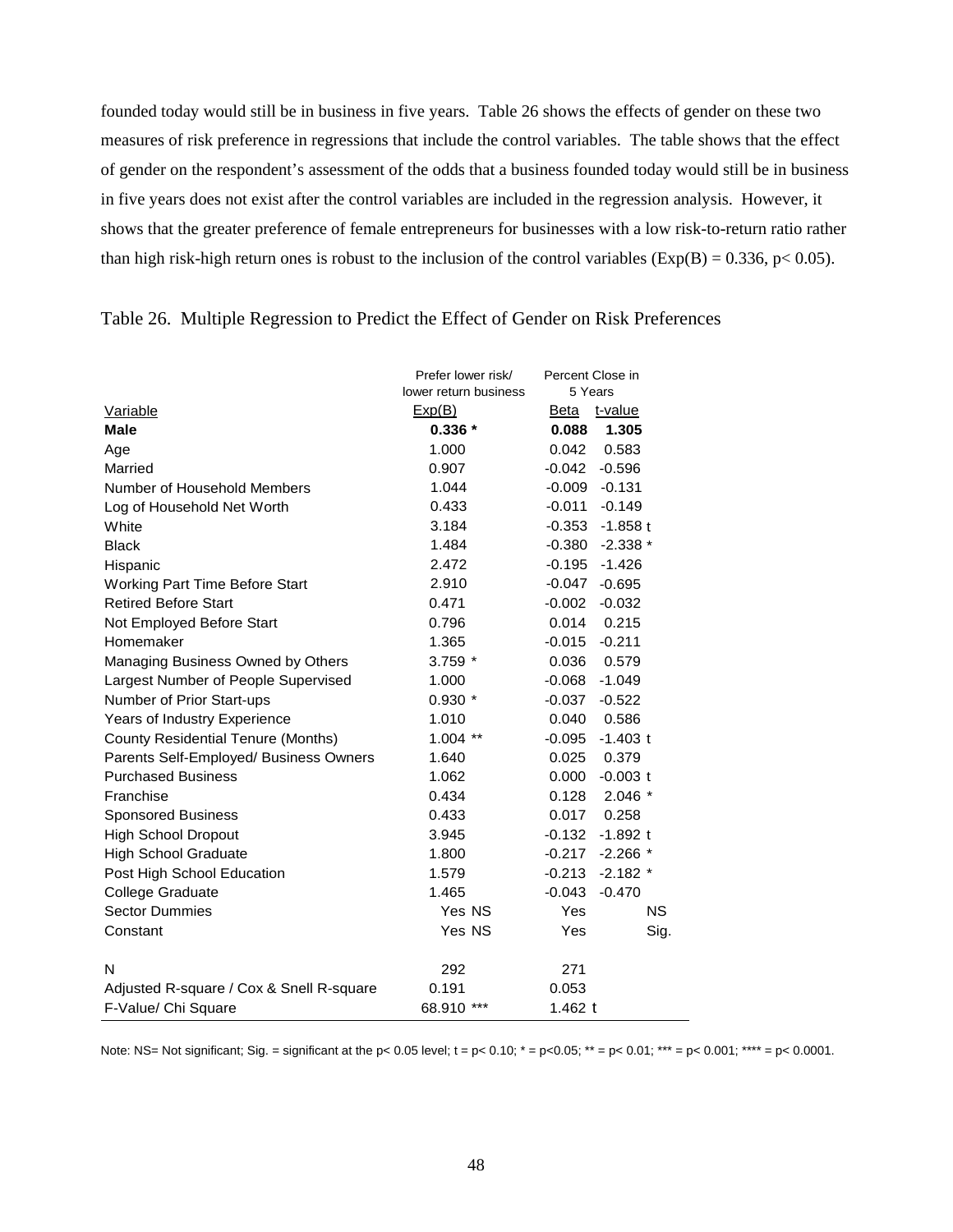#### *IV.2.h Opportunity Identification*

In the bivariate analysis, we found six statistically significant differences between male and female entrepreneurs in the way in which they identified opportunities. Male entrepreneurs scored higher than female entrepreneurs on scales measuring the search for information and the belief that the existence of opportunities requires action; they examined more new venture ideas and gathered more new information to recognize their opportunities than female entrepreneurs; and they considered it more important to gather information on the likelihood that the positive outcome would occur and less information on the size of the positive outcome when choosing between ventures. Table 27 shows the effects of gender on these measures of opportunity identification in regressions that include the control variables. The table shows that the inclusion the effect of gender on the number of ideas that the entrepreneurs considered does not exist once the control variables are included in the regression analysis. However, it shows that the higher scores of male entrepreneurs on the search for information (Beta =  $0.190$ ,  $p < 0.01$ ) and opportunities depend on action (Beta  $= 0.223$ ,  $p < 0.0001$ ) scales; the greater amount of new information that male entrepreneurs acquire to recognize their opportunities (Beta =  $0.216$ ,  $p < 0.0001$ ); and their belief that it is more import to gathering information on the likelihood that the positive outcome would occur (Beta =  $0.116$ , p $< 0.10$ ), and less important to gather information on the size of the positive outcome (Beta =  $-0.141$ , p < 0.05) are robust to the inclusion of control variables.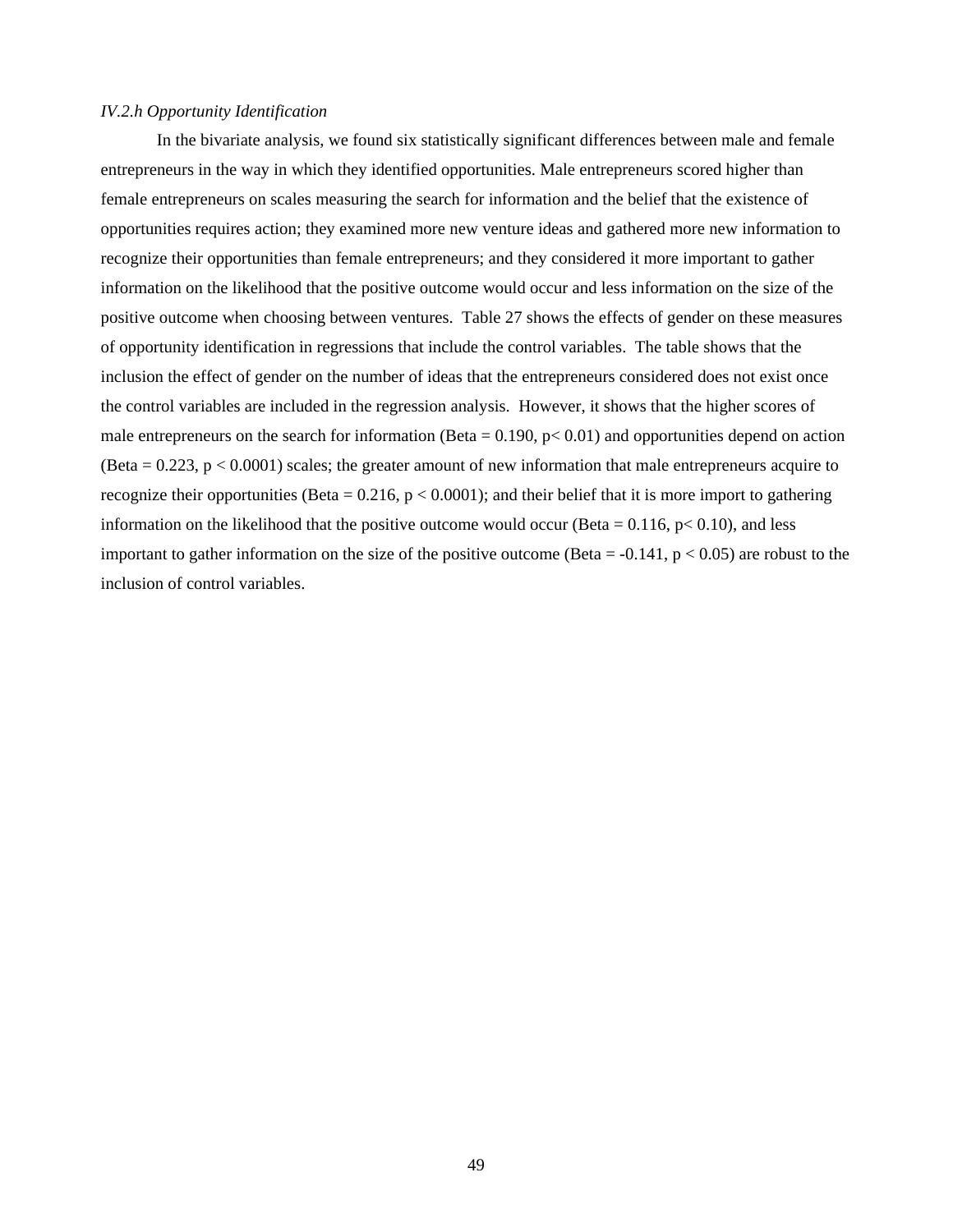#### Table 27. Multiple Regression to Predict the Effect of Gender on Opportunity Identification.

|                                                                                                                                           |                       |                                 | Opportunity        |                              | ידסוווע ווטעווור<br>information acquired |               |                               |            |                                  |                 |                                  |            |
|-------------------------------------------------------------------------------------------------------------------------------------------|-----------------------|---------------------------------|--------------------|------------------------------|------------------------------------------|---------------|-------------------------------|------------|----------------------------------|-----------------|----------------------------------|------------|
|                                                                                                                                           |                       | Search for<br>information scale |                    | dependent on<br>action scale | to recognize<br>opportunity              |               | Number of Ideas<br>Considered |            | Information on<br>odds of upside |                 | Information on size<br>of upside |            |
| Variable                                                                                                                                  | Beta                  | t-value                         | Beta               | t-value                      | Beta                                     | t-value       | <b>Beta</b>                   | t-value    |                                  | Beta t-value    | Beta                             | t-value    |
| Male                                                                                                                                      | 0.190                 | 2.890 **                        | 0.223              | $3.464***$                   | 0.216                                    | 3.381 ****    | 0.104                         | 1.550      | 0.116                            | 1.777t          | $-0.141$                         | $-2.229*$  |
| Age                                                                                                                                       | $-0.011$              | $-0.161$                        | $-0.047$           | $-0.681$                     | $-0.003$                                 | $-0.046$      | 0.032                         | 0.440      | $-0.053$                         | $-0.758$        | 0.076                            | 1.122      |
| Married                                                                                                                                   | $-0.076$              | $-1.119$                        | 0.045              | 0.683                        | 0.028                                    | 0.417         | $-0.049$                      | $-0.698$   | 0.092                            | 1.357           | 0.185                            | $2.814$ ** |
| Number of Household Members                                                                                                               | 0.025                 | 0.368                           | $-0.074$           | $-1.114$                     | 0.032                                    | 0.478         | $-0.035$                      | $-0.503$   | $-0.082$                         | $-1.217$        | $-0.021$                         | $-0.322$   |
| Log of Household Net Worth                                                                                                                | 0.094                 | 1.360                           | 0.004              | 0.064                        | $-0.083$                                 | $-1.229$      | $-0.009$                      | $-0.123$   | $-0.949$                         | 0.065           | $-0.151$                         | $-2.263$ * |
| White                                                                                                                                     | $-0.212$              | $-1.150$                        | $-0.015$           | $-0.077$                     | 0.037                                    | 0.207         | $-0.265$                      | $-1.419$   | $-0.191$                         | $-1.031$        | $-0.390$                         | $-2.176$ * |
| <b>Black</b>                                                                                                                              | $-0.075$              | $-0.474$                        | 0.045              | 0.279                        | 0.135                                    | 0.873         | $-0.100$                      | $-0.622$   | 0.086                            | $-0.545$        | $-0.299$                         | 1.951t     |
| Hispanic                                                                                                                                  | 0.016                 | 0.120                           | 0.084              | 0.615                        | 0.053                                    | 0.407         | $-0.115$                      | $-0.861$   | $-0.112$                         | $-0.835$        | $-0.128$                         | $-0.989$   |
| Working Part Time Before Start                                                                                                            | 0.098                 | 1.519                           | 0.090              | 1.428                        | 0.016                                    | 0.253         | 0.151                         | $2.311*$   | $-0.145$                         | $-2.258$ *      | $-0.013$                         | $-0.212$   |
| <b>Retired Before Start</b>                                                                                                               | 0.099                 | 1.529                           | 0.025              | 0.389                        | 0.030                                    | 0.469         | 0.113                         | $1.710$ t  | $-0.010$                         | $-0.160$        | # 0.031                          | 0.495      |
| Not Employed Before Start                                                                                                                 | 0.102                 | 1.644                           | 0.019              | 0.316                        | 0.019                                    | 0.315         | 0.026                         | $0.418$ t  | 0.111                            | 1.794 t         | 0.040                            | 0.659      |
| Homemaker                                                                                                                                 | 0.019                 | 0.275                           | $-0.113$           | $-1.714$ t                   | 0.000                                    | $-0.003$      | $-0.135$                      | $-1.966*$  | 0.046                            | 0.692           | $-0.062$                         | $-0.948$   |
| Managing Business Owned by Others                                                                                                         | 0.028                 | 0.457                           | $-0.061$           | $-1.011$                     | $-0.027$                                 | $-0.453$      | 0.030                         | 0.470      | $-0.003$                         | $-0.047$        | 0.078                            | 1.319      |
| Largest Number of People Supervised                                                                                                       | $-0.089$              | $-1.418$                        | $-0.090$           | $-1.461$                     | $-0.032$                                 | $-0.527$      | $-0.012$                      | $-0.192$   | 0.033                            | 0.535           | 0.013                            | 0.207      |
| Number of Prior Start-ups                                                                                                                 | 0.066                 | 0.969                           | 0.035              | 0.528                        | 0.280                                    | 4.206<br>**** | 0.084                         | 1.227t     | 0.058                            | 0.854           | 0.085                            | 1.287      |
| Years of Industry Experience                                                                                                              | $-0.111$              | $-1.698$ t                      | 0.040              | 0.624                        | $-0.089$                                 | $-1.385$      | 0.108                         | 1.629      | 0.088                            | 1.353           | $-0.110$                         | $-1.739$ t |
| County Residential Tenure (Months)                                                                                                        | 0.026                 | 0.401                           | 0.117              | 1.819 t                      | 0.004                                    | 0.055         | $-0.114$                      | $-1.696$ t | $-0.038$                         | $-0.582$        | $-0.034$                         | $-0.543$   |
| Parents Self-Employed/ Business Owners                                                                                                    | 0.046                 | 0.735                           | $-0.025$           | $-0.407$                     | 0.010                                    | 0.170         | $-0.015$                      | $-0.233$   | $-0.052$                         | $-0.825$        | $-0.071$                         | $-1.155$   |
| <b>Purchased Business</b>                                                                                                                 | 0.015                 | 0.245                           | 0.002              | 0.026                        | $-0.018$                                 | $-0.296$      | 0.110                         | 1.736 t    | $-0.021$                         | $-0.338$        | 0.071                            | 1.192      |
| Franchise                                                                                                                                 | $-0.008$              | $-0.123$                        | 0.102              | 1.708 t                      | 0.033                                    | 0.564         | $-0.017$                      | $-0.276$ * | 0.068                            | 1.132           | $-0.021$                         | $-0.350$   |
| Sponsored Business                                                                                                                        | $-0.080$              | $-1.244$                        | $-0.111$           | $-1.759$ t                   | $-0.012$                                 | $-0.184$      | $-0.016$                      | $-0.247$   | 0.128                            | 1.991           | $-0.058$                         | $-0.929$   |
| <b>High School Dropout</b>                                                                                                                | $-0.077$              | $-1.089$                        | 0.160              | $2.272*$                     | $-0.090$                                 | $-1.286$      | $-0.131$                      | $-1.781t$  | -0.111                           | $-1.561$        | $-0.046$                         | $-0.666$   |
| <b>High School Graduate</b>                                                                                                               | $-0.033$              | $-0.353$                        | 0.088              | 0.964                        | $-0.007$                                 | $-0.081$      | $-0.010$                      | $-0.107$   | 0.083                            | 0.893           | 0.223                            | $2.474*$   |
| Post High School Education                                                                                                                | 0.019                 | 0.196                           | 0.074              | 0.792                        | $-0.088$                                 | $-0.946$      | 0.001                         | 0.007      | 0.048                            | 0.505           | 0.148                            | 1.597      |
| <b>College Graduate</b>                                                                                                                   | $-0.106$              | $-1.187$                        | 0.107              | 1.223                        | $-0.143$                                 | $-1.637$      | $-0.052$                      | $-0.585$   | $-0.101$                         | $-1.130$        | $-0.011$                         | $-0.126$   |
| <b>Sector Dummies</b>                                                                                                                     | Yes                   | <b>NS</b>                       | Yes                | <b>NS</b>                    | Yes                                      |               | Sig. Yes                      | <b>NS</b>  | Yes                              | <b>NS</b>       | Yes                              | <b>NS</b>  |
| Constant                                                                                                                                  | Yes                   | Sig.                            | Yes                | Sig.                         | Yes                                      | <b>NS</b>     | Yes                           | <b>NS</b>  | Yes                              | Sig.            | Yes                              | Sig.       |
| N                                                                                                                                         | 287                   |                                 | 288                |                              | 293                                      |               | 279                           |            | 292                              |                 | 292                              |            |
| Adjusted R-square/ Cox & Snell R-Square                                                                                                   | 0.047                 |                                 | 0.082              |                              | 0.074                                    |               | 0.036                         |            | 0.036                            |                 | 0.093                            |            |
| F-Value/ Chi-Square<br>$\mathbf{M}$ and $\mathbf{M}$ and $\mathbf{M}$ and $\mathbf{M}$ are $\mathbf{M}$ and $\mathbf{M}$ and $\mathbf{M}$ | 1.425<br>and a series | t<br>$-1$ $-1$                  | $1.781**$<br>0.051 |                              | $1.708*$<br>0.40 <sup>4</sup>            | $0.05 +$      | 1.312                         | $0.04 + +$ | 1.326                            | $0.004 + + + +$ | 1.908<br>0.0001                  | **         |

Amount of new

Note: NS= Not significant; Sig. = significant at the p< 0.05 level;  $t = p < 0.10$ ;  $* = p < 0.05$ ;  $** = p < 0.01$ ;  $*** = p < 0.001$ ;  $*** = p < 0.0001$ .

#### *IV.2.i Confidence in Venture Organizing Abilities*

In the bivariate analysis, we found one statistically significant difference between male and female entrepreneurs in their level of confidence in the organizing process – male entrepreneurs had greater confidence than female entrepreneurs that they could attract employees. Table 28 shows the effects of gender on confidence in attracting employees in regressions that include the control variables. The table shows that the effect of gender on confidence in attracting employees no longer exists once the control variables are included in the regression analysis. Thus, we must conclude that the uncontrolled gender effect on effort was an artifact of the correlation between gender and at least one of the control variables.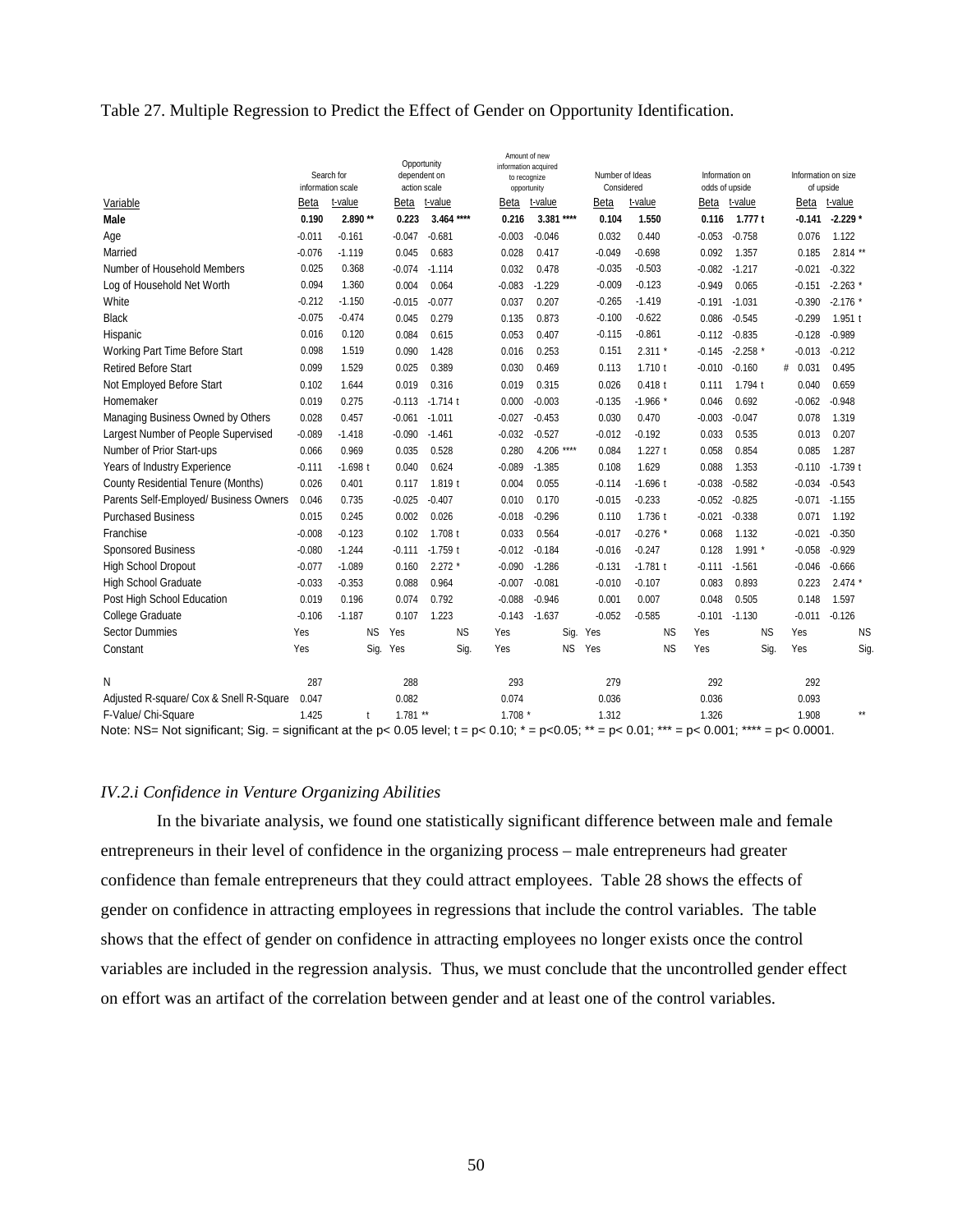Table 28. Multiple Regression to Predict the Effect of Gender on Confidence in the Organizing Process.

|                                        | Confidence in<br>Attracting<br>employees |          |                 |
|----------------------------------------|------------------------------------------|----------|-----------------|
| Variable                               | Beta                                     | t-value  |                 |
| Male                                   | 0.096                                    | 1.528    |                 |
| Age                                    | $-0.049$                                 | $-0.727$ |                 |
| Married                                | $-0.069$                                 | $-1.057$ |                 |
| Number of Household Members            | 0.031                                    | 0.479    |                 |
| Log of Household Net Worth             | 0.051                                    | 0.763    |                 |
| White                                  | $-0.315$                                 | $-1.790$ | t               |
| <b>Black</b>                           | $-0.058$                                 | $-0.384$ |                 |
| Hispanic                               | $-0.020$                                 | $-0.157$ |                 |
| Working Part Time Before Start         | 0.003                                    | 0.041    |                 |
| <b>Retired Before Start</b>            | $-0.046$                                 | $-0.734$ |                 |
| Not employed Before Start              | 0.035                                    | 0.583    |                 |
| Homemaker                              | $-0.056$                                 | $-0.864$ |                 |
| Managing Business Owned by Others      | $-0.061$                                 | $-1.034$ |                 |
| Largest Number of People Supervised    | $-0.013$                                 | $-0.208$ |                 |
| Number of Prior Start-ups              | 0.184                                    | 2.803    | $^{\star\star}$ |
| Years of Industry Experience           | 0.024                                    | 0.375    |                 |
| County Residential Tenure (Months)     | 0.025                                    | 0.407    |                 |
| Parents Self-Employed/ Business Owners | 0.064                                    | 1.054    |                 |
| <b>Purchased Business</b>              | 0.067                                    | 1.128    |                 |
| Franchise                              | $-0.060$                                 | $-1.034$ |                 |
| <b>Sponsored Business</b>              | 0.061                                    | 0.979    |                 |
| <b>High School Dropout</b>             | 0.010                                    | 0.142    |                 |
| <b>High School Graduate</b>            | 0.011                                    | 0.126    |                 |
| Post High School Education             | $-0.006$                                 | $-0.068$ |                 |
| College Graduate                       | 0.018                                    | 0.212    |                 |
| <b>Sector Dummies</b>                  | Yes                                      |          | Sig.            |
| Constant                               | Yes                                      |          | <b>NS</b>       |
| N                                      | 289                                      |          |                 |
| <b>Adjusted R-square</b>               | 0.118                                    |          |                 |
| F-Value                                | 2.171                                    | ****     |                 |

Note: NS= Not significant; Sig. = significant at the p< 0.05 level;  $t = p < 0.10$ ;  $* = p < 0.05$ ;  $** = p < 0.01$ ;  $*** = p < 0.001$ ;  $*** = p < 0.0001$ .

#### *IV.2.j Start-up Problems*

In the bivariate analysis, we found three statistically significant differences between male and female entrepreneurs in start-up problems – male entrepreneurs had greater problems than female entrepreneurs being taken seriously as a business person; receiving support from those close to them; and with lack of mentors who can provide support for their businesses. Table 29 shows the effects of gender on these start-up problems in regressions that include the control variables. The table shows that the effect of gender on the lack of mentors is "driven away" by the inclusion of control variables. However, two effects of gender on start-up problems are robust to the inclusion of the control variables. Male entrepreneurs are significantly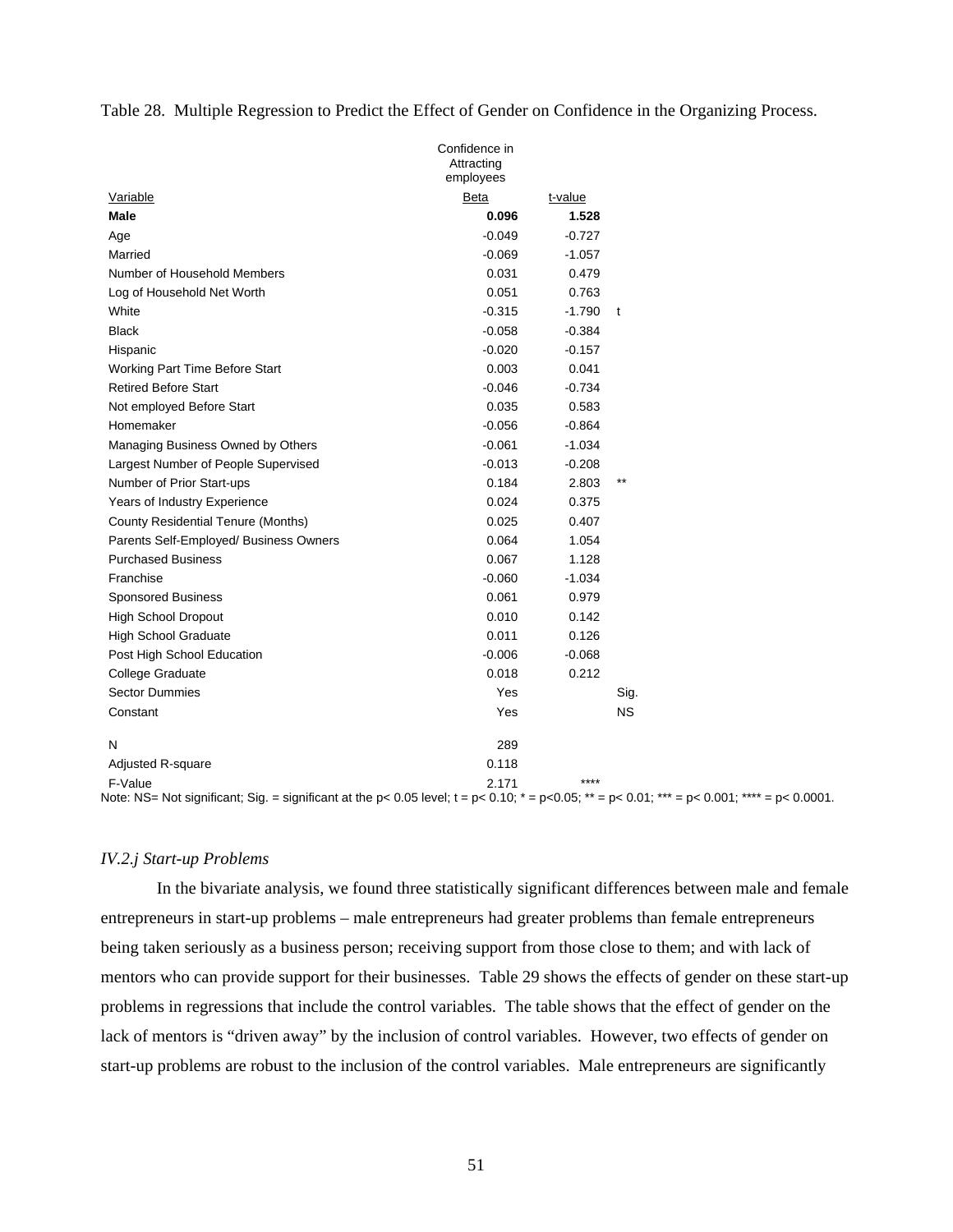more likely than female entrepreneurs to have a problem being taken seriously as a business person (beta = 0.170, p< 0.05) and receiving the support of those close to them (beta = 0.143, p < 0.05).

Table 29. Multiple Regression to Predict the Effect of Gender on Start-up Problems.

|                                        | Being taken<br>seriously as a<br>business |            | Receiving support<br>from those close to<br>me |            | Lack of mentors<br>or others who can<br>provide support |            |  |
|----------------------------------------|-------------------------------------------|------------|------------------------------------------------|------------|---------------------------------------------------------|------------|--|
| Variable                               | Beta                                      | t-value    | <b>Beta</b>                                    | t-value    | Beta                                                    | t-value    |  |
| <b>Male</b>                            | 0.170                                     | $2.610*$   | 0.143                                          | $2.174*$   | 0.106                                                   | 1.632      |  |
| Age                                    | $-0.015$                                  | $-0.213$   | 0.125                                          | 1.753t     | 0.030                                                   | 0.427      |  |
| Married                                | $-0.025$                                  | $-0.369$   | $-0.025$                                       | $-0.365$   | 0.043                                                   | 0.628      |  |
| Number of Household Members            | $-0.028$                                  | $-0.414$   | 0.055                                          | 0.803      | $-0.044$                                                | $-0.653$   |  |
| Log of Household Net Worth             | $-0.099$                                  | $-1.443$   | $-0.007$                                       | $-0.097$   | $-0.009$                                                | $-0.126$   |  |
| White                                  | $-0.062$                                  | $-0.335$   | 0.160                                          | 0.862      | 0.181                                                   | 0.987      |  |
| <b>Black</b>                           | 0.000                                     | $-0.001$   | 0.217                                          | 1.365      | 0.155                                                   | 0.987      |  |
| Hispanic                               | $-0.067$                                  | $-0.504$   | 0.166                                          | 1.244      | 0.137                                                   | 1.040      |  |
| Working Part Time Before Start         | $-0.065$                                  | $-1.018$   | 0.020                                          | 0.304      | $-0.012$                                                | $-0.190$   |  |
| <b>Retired Before Start</b>            | $-0.080$                                  | $-1.240$   | $-0.066$                                       | $-1.019$   | 0.044                                                   | 0.687      |  |
| Not Employed Before Start              | 0.042                                     | 0.675      | $-0.019$                                       | $-0.304$   | $-0.001$                                                | $-0.015$   |  |
| Homemaker                              | 0.018                                     | 0.269      | $-0.010$                                       | $-0.155$   | 0.014                                                   | 0.217      |  |
| Managing Business Owned by Others      | $-0.017$                                  | $-0.284$   | $-0.036$                                       | $-0.590$   | 0.069                                                   | 1.134      |  |
| Largest Number of People Supervised    | 0.006                                     | 0.098      | $-0.072$                                       | $-1.140$   | $-0.111$                                                | $-1.778$ t |  |
| Number of Prior Start-ups              | $-0.014$                                  | $-0.211$   | 0.048                                          | 0.704      | $-0.077$                                                | $-1.143$   |  |
| Years of Industry Experience           | $-0.050$                                  | $-0.774$   | $-0.005$                                       | $-0.075$   | 0.045                                                   | 0.691      |  |
| County Residential Tenure (Months)     | 0.034                                     | 0.523      | $-0.018$                                       | $-0.267$   | 0.072                                                   | 1.116      |  |
| Parents Self-Employed/ Business Owners | 0.042                                     | 0.668      | 0.021                                          | 0.336      | $-0.088$                                                | $-1.399$   |  |
| <b>Purchased Business</b>              | $-0.092$                                  | $-1.492$   | $-0.021$                                       | $-0.345$   | $-0.073$                                                | $-1.182$   |  |
| Franchise                              | 0.018                                     | 0.294      | 0.040                                          | 0.647      | $-0.111$                                                | $-1.838$ t |  |
| <b>Sponsored Business</b>              | 0.069                                     | 1.076      | 0.139                                          | $2.142*$   | $-0.085$                                                | $-1.329$   |  |
| <b>High School Dropout</b>             | 0.208                                     | $2.923$ ** | 0.093                                          | 1.306      | $-0.028$                                                | $-0.392$   |  |
| <b>High School Graduate</b>            | 0.094                                     | 1.009      | 0.250                                          | $2.664$ ** | 0.152                                                   | 1.639      |  |
| Post High School Education             | 0.092                                     | 0.971      | 0.106                                          | 1.106      | 0.090                                                   | 0.945      |  |
| <b>College Graduate</b>                | 0.005                                     | 0.052      | 0.056                                          | 0.619      | 0.055                                                   | 0.615      |  |
| <b>Sector Dummies</b>                  | Yes                                       | <b>NS</b>  | Yes                                            | <b>NS</b>  | Yes                                                     | Sig.       |  |
| Constant                               | Yes                                       | Sig.       | Yes                                            | <b>NS</b>  | Yes                                                     | <b>NS</b>  |  |
| N                                      | 293                                       |            | 292                                            |            | 292                                                     |            |  |
| <b>Adjusted R-square</b>               | 0.038                                     |            | 0.020                                          |            | 0.041                                                   |            |  |
| F-Value                                | 1.346                                     |            | 1.180                                          |            | $1.382$ t                                               |            |  |

Note: NS= Not significant; Sig. = significant at the p< 0.05 level;  $t = p < 0.10$ ;  $* = p < 0.05$ ;  $** = p < 0.01$ ;  $*** = p < 0.001$ ;  $*** = p < 0.0001$ .

# **V. CONCLUSIONS**

Understanding the similarities and differences in entrepreneurial activity of men and women is an important question for both scholarly understanding and public policy. If male and female entrepreneurs engage in entrepreneurial activity in the same way and with the same outcomes, then gender would not be an important dimension for entrepreneurship researchers or policy makers to consider.

This study sought to provide a greater understanding of the effect of gender on a variety of dimensions of entrepreneurial activity by exploring the PSED, a survey of a representative sample of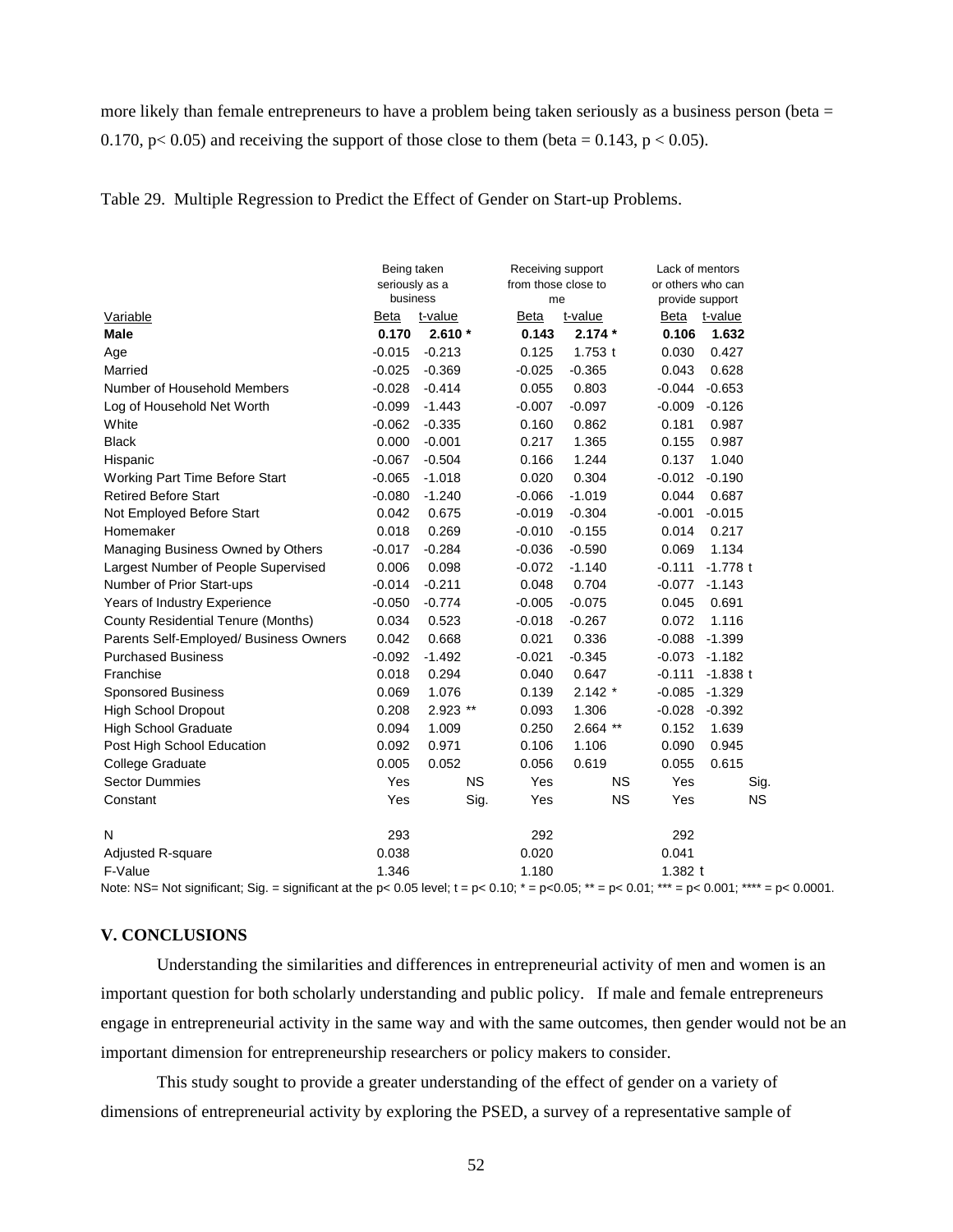entrepreneurs who started businesses in the United States in 1998 and 1999. It looked at a wide variety of different dimensions of entrepreneurial activity: performance outcomes; motivations for starting new businesses; effort expended on the ventures; the size of the ventures started; the type of businesses founded; the entrepreneurs' expectations for the newly founded businesses; their risk preferences, the process of opportunity identification that they used; their confidence in their entrepreneurial abilities; and the start-up problems that they faced. On several of these dimensions robust, statistically significant, and substantive differences between male and female entrepreneurs were found, and remained after controlling for a variety of other factors that could account for them. On other dimensions, no statistically significant effect of gender was found.

#### **V.1 Main Findings**

The first finding of this study is that there is little evidence in the PSED of differences between male and female entrepreneurs on either effort or performance. However, several robust differences in the type of businesses that men and women found were observed. The analyses showed that male entrepreneurs were significantly more likely than female entrepreneurs to found technologically intensive businesses (two measures); businesses that will lose their competitive advantage more quickly, and businesses that have a less geographically localized customer base.

In general, the analysis showed more robust results in terms of attitudes and perceptions. There was robust evidence that male entrepreneurs were significantly less likely than female entrepreneurs to prefer low-risk/low-return businesses. There was also robust evidence of different motivations between male and female entrepreneurs. In particular, male entrepreneurs were more likely than female entrepreneurs to start businesses to make money and to believe that starting a business is more important than spending time with one's family. Male entrepreneurs were significantly more likely than female entrepreneurs to see business owners as community leaders, suggesting that male entrepreneurs are more highly motivated to start businesses to achieve recognition than women are. Finally, male entrepreneurs had significantly higher expectations for their new businesses than female entrepreneurs.

However, in contrast to the previous literature, we found no evidence of gender differences in selfconfidence in the ability to undertake the firm organizing process. Moreover, we found no evidence that female entrepreneurs perceive that they face greater problems in the organizing process than male entrepreneurs. In fact, we found robust evidence that male entrepreneurs were significantly more likely than female entrepreneurs to believe that they faced problems being taken seriously as business people and in receiving support for those close to them.

We found intriguing robust differences on one dimension of entrepreneurial activity rarely examined in the previous literature: opportunity identification. Male entrepreneurs were significantly more likely than female entrepreneurs to report that they identify opportunities through research; to believe that the existence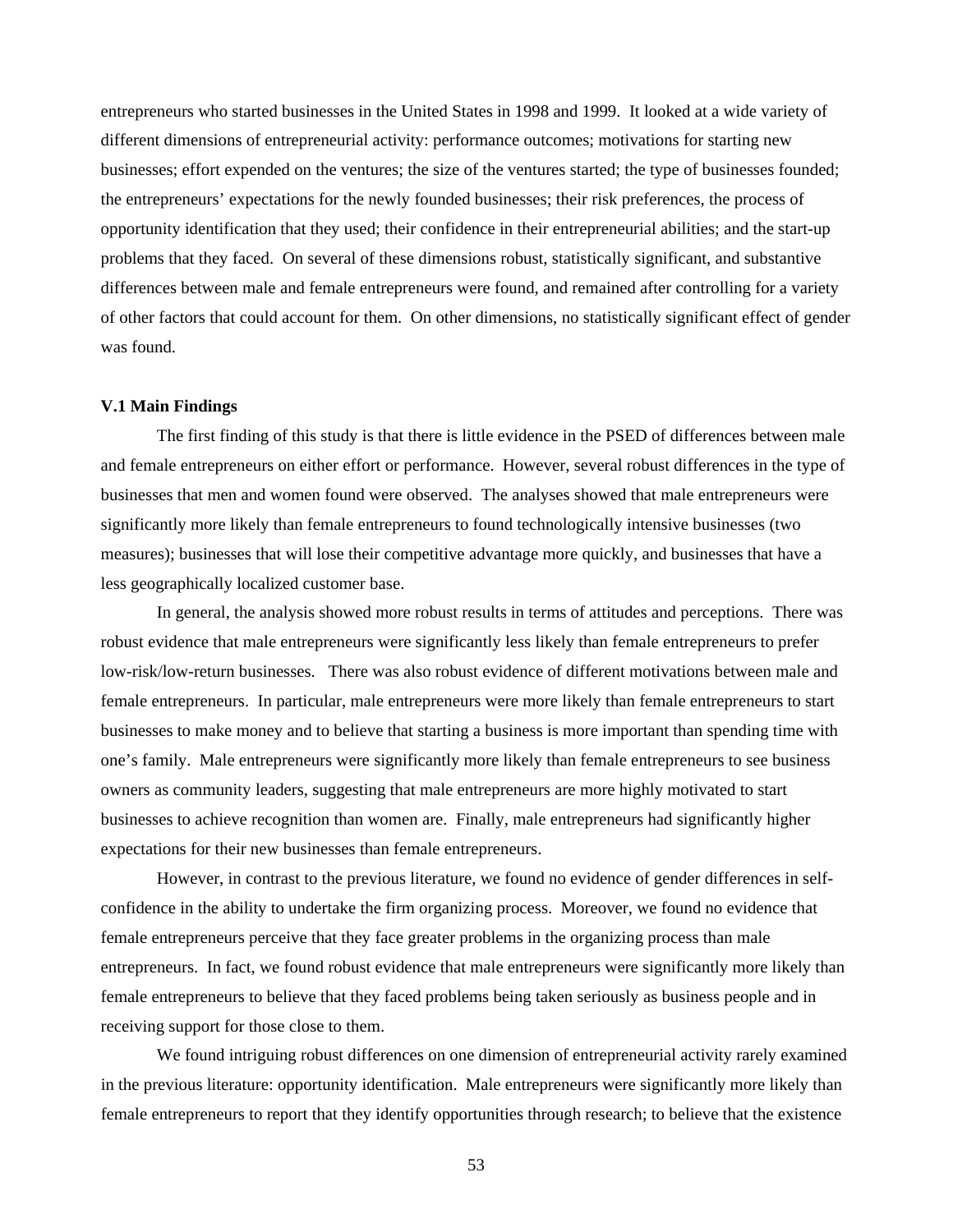of new business opportunities depends on action; and to report that they gather a lot of new information in the process of identifying their business opportunities. Male entrepreneurs were also significantly more likely than female entrepreneurs to view as important gathering information on the odds of a positive outcome occurring with their ventures, and significantly less likely to view as important gathering information on the size of that outcome in choosing between different ventures.

#### **V.2 Limitations**

 What factors explain these patterns? One explanation is that they are the result of the limitations of the PSED data. First, gender might have much greater effects on beliefs and attitudes than it does on actual actions. Because the PSED data is largely self-reported, the fact that we saw many differences on preferences, motivations, and expectations, and fewer on actions might just reflect differences in the way in which male and female entrepreneurs answer questions.

 Second, the small sample size and short time horizon of the PSED might account for many of the null findings. Because many of the differences between male and female entrepreneurs discussed in the literature come from the examination of very large datasets, substantive differences between entrepreneurs of the two genders may not be statistically significant in the PSED because the sample size is very small.

In addition, the short time horizon could account for the null findings. Because the PSED begins with the examination of people in the process of starting a business and gathers data only over four years, it may capture only the initial differences between male and female entrepreneurs. Many important differences may not become visible until businesses become older because the different trajectories of the two groups widen over time.

Third, the PSED might confound entrepreneurs with people who say they are starting a business, but never really do so. The small proportion (one-third) of the sample that has a business that the respondent views as "up-and-running" at any time during the four-year observation period, suggests that the majority of the sample may be people who never actually get a new business started. The inclusion of these people in the sample might result in the lack of findings that are observed in other datasets that look only at employer firms or people for whom self-employment is their primary occupation.

Fourth, differential selection into starting a business might account for many of the patterns observed among male and female entrepreneurs. Men are twice as likely as women to start businesses. The lower proportion of women who start businesses might account for the different distribution of characteristics among male and female entrepreneurs.

#### **V.3 Contributions to the Literature**

The above limitations notwithstanding, our study contributes to the literature on gender differences in entrepreneurship by showing the presence or absence of support for many previous findings about gender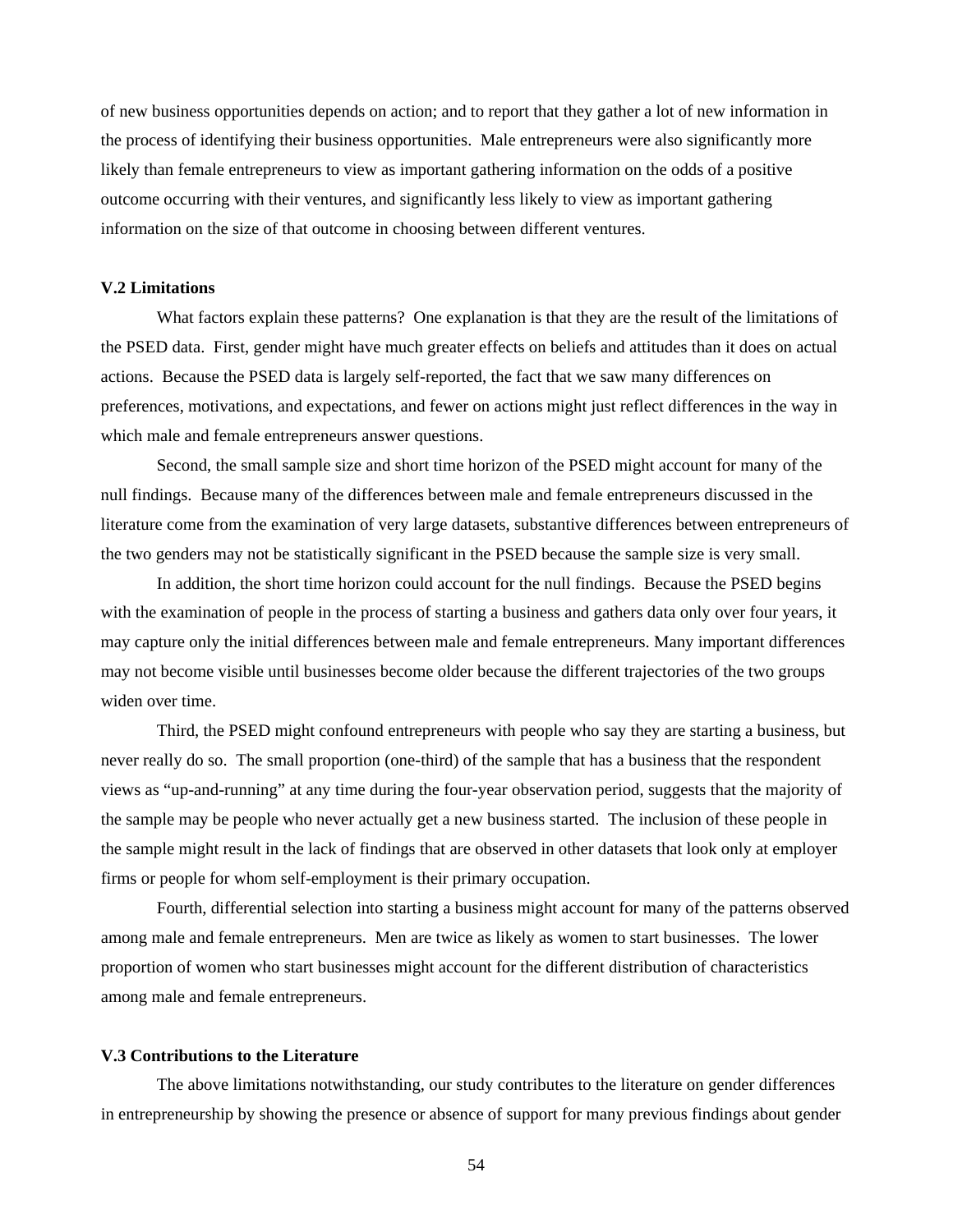differences in entrepreneurial activity. Specifically, the more limited findings shown in the PSED, in comparison to previous studies, indicate the limitations of previous studies, and suggest caution in assuming their validity. First, because the PSED is a survey of a representative sample of people in the process of starting new businesses in the United States, differences between the findings here and those of prior studies might exist because of recall bias in previous studies. Second, differences between the results here and many of previous studies might result from differences in self-employment on the one hand, and business formation on the other. Third, the differences between the results of previous studies and the results of this study might be explained by selection bias in previous studies, like the Survey of Small Business Finances, which survey surviving small businesses. Fourth, the differences between the results of this study and those of previous studies might exist because of unobserved heterogeneity in previous studies that examine data sources like the Statistics of Income and the Current Population Survey, which include a limited number of variables. Fifth, the differences between the findings here and those of previous studies might exist because many previous studies examined convenience samples that are not representative of the underlying U.S. population.

#### **V.4 Contributions to Public Policy**

Our study makes several contributions to public policy. First, it shows that there is no evidence in the PSED for the effect of gender on new venture performance. Second, the study provides useful information about structural barriers to female entrepreneurship. This study shows that preferences, motivations and expectations are not randomly distributed across gender. It also indicates that analyzing the effect of structural barriers on new venture performance requires precise measurement of the effects of gender on these things. Failure to measure the effect of preferences, motivations and expectations, or inaccurate measurement of the effect of these factors, will lead to biased estimates of the effects of structural barriers, and over- or under-estimation of their effects.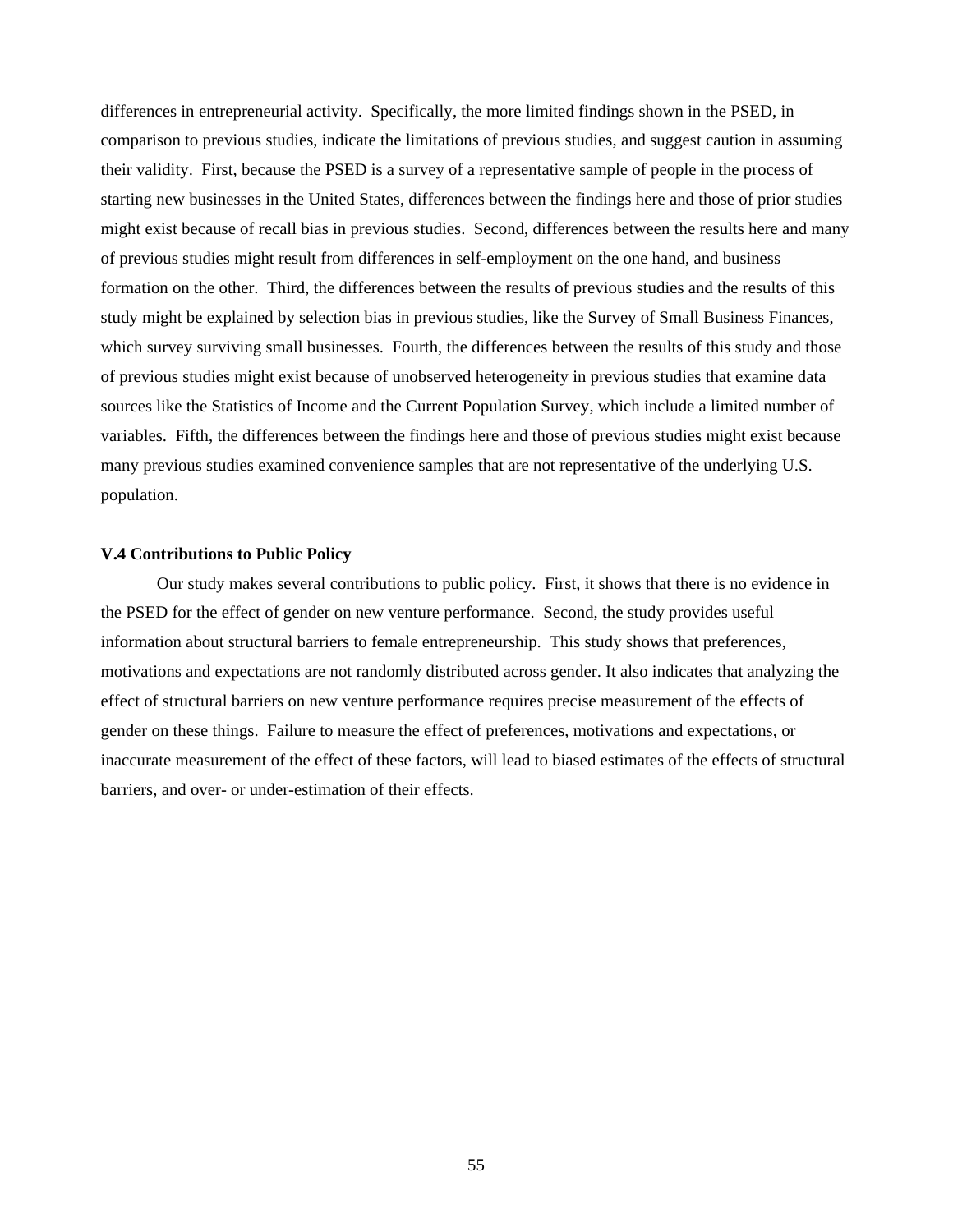#### **VI. REFERENCES**

- Alsos, G., and Ljunggren, E., 1998. *"Does The Business Start-Up Process Differ By Gender? A Longitudinal Study of Nascent Entrepreneurs?"* In Reynolds, P., Bygrave, W., Carter, N., Manigart, S., Mason, C., Meyer, G., and Shaver, K. (eds.), Frontiers of Entrepreneurship Research, Babson College: Babson Park, MA.
- Anna, L., Chandler, G., Jansen, E., and Mero, N., 2000. *"Women Business Owners in Traditional and Nontraditional Industries*," Journal of Business Venturing, 15(3): 279-303.
- Arch, E., 1993. *"Risk-taking: A Motivational Basis for Sex Differences."* Psychological Reports, 73(3): 6-11.
- Baker, T., Aldag, R., and Blair, E., 2003. *"Gender and Entrepreneurial Opportunity Evaluation."* Paper Presented at the 23<sup>rd</sup> Annual Babson Kauffman Entrepreneurship Research Conference, Babson College: Wellesley, MA.
- Barrett, M., 1995. *"Feminist Perspectives On Learning For Entrepreneurship: The View From Small Business."* In W. Bygrave, Bird, B., Birley, S., Churchill, N., Hay, M., Keeley, R., and Wetzel, W. (eds.), Frontiers of Entrepreneurship Research, Babson Park: Babson College: 323-336.
- Birley, S., 1989. *"Female Entrepreneurs: Are They Really any Different?"* Journal of Small Business Management, 27(1): 32-37.
- Boden, R., 1999. *"Flexible Working Hours, Family Responsibilities, and Female Self-Employment."*  American Journal of Economics and Sociology, 58(11): 71-83.
- Boden, R., 2000. *"Analyses of Business Dissolution by Demographic Category of Ownership."* contract report for the Office of Advocacy, U.S. Small Business Administration, www.sba.gov/advo/research/rs204tot.pdf.
- Boden, R., 1996. *"Gender and Self-Employment Selection: An Empirical Assessment."* Journal of Socio-Economics, 25(6): 671-682.
- Boden, R., and Nucci, A., 2000. *"On The Survival Prospects Of Men's And Women's New Business Ventures,"* Journal of Business Venturing, 15(4): 347-362.
- Brown, W., 2002. *"Ambition Versus Action: Do Males and Females Exhibit Conflicting Perspectives of Entrepreneurial Potential and Growth. A Study among Entrepreneurship Students and Entrepreneurship Graduates Before and After Start-Up.*" Paper presented at the 25<sup>th</sup> Institute for Small Business and Entrepreneurship National Small Firms Policy and Research Conference: Competing Perspectives of Small Business and Entrepreneurship.
- Brush, C., 1992. *"Research on Women Business Owners: Past Trends, a New Perspective and Future Directions."* Entrepreneurship Theory and Practice, 16(4): 5-30.
- Brush, C., Carter, N., Gatewood, E., Greene, P., and Hart, M., 2006. *Women's Entrepreneurship in the United States*. In Brush, C., Carter, N., Gatewood, E., Greene, P., and Hart, M. (Eds.), Growth-Oriented Women Entrepreneurs and Their Businesses, Cheltenham, UK: Edward Elgar.
- Buttner, E., and Moore, D., 1997. *"Women's Organizational Exodus to Entrepreneurship: Self-Reported Motivations and Correlates with Success."* Journal of Small Business Management, 26: 31-35.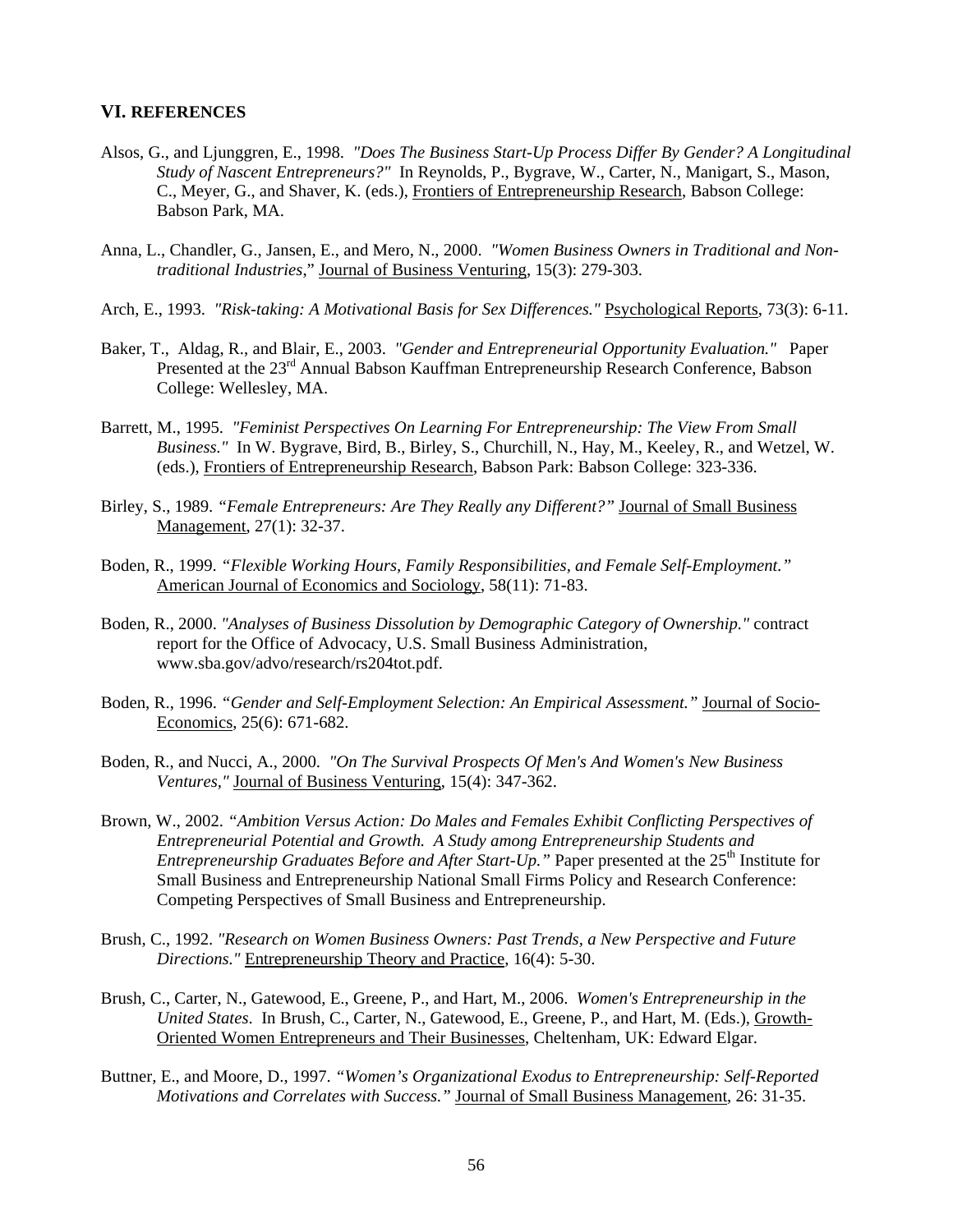- Byrnes, J., Miller, D., and Schafer, W., 1999. *"Gender Differences In Risk Taking: A Meta-Analysis."*  Psychological Bulletin, 125:367-383.
- Carter, N., and Allen, K., 1997. *"Size-determinants of Women-Owned Businesses: Choice or Barriers to Resources."* Entrepreneurship and Regional Development, 9(3): 211-220.
- Carter, N., Gartner, W., and Reynolds, P., 1997. *"Discontinuance Among New Firms In Retail: The Influence Of Initial Resources, Strategy, And Gender,"* Journal of Business Venturing, 12:125-145.
- Carter, N., Gartner, W., Shaver, K., and Gatewood, E., 2003. *"The Career Reasons of Nascent Entrepreneurs,*" Journal of Business Venturing, 18: 13-39.
- Cassar, G., 2006. *"Entrepreneur Opportunity Costs and Intended Venture Growth."* Journal of Business Venturing, 21: 610-632.
- Cliff, J., 1998. *"Does One Size Fit All? Exploring the Relationship Between Attitudes Towards Growth, Gender, and Business Size,"* Journal of Business Venturing, 13(6): 523-542.
- Connelly, R., 1992. *"Self-Employment and Finding Childcare,"* Demography, 29(1): 17-29.
- Davis, A., and Aldrich, H., 2004. *"Work Participation History*". In Gartner, W., Shaver, K., Carter, N., and Reynolds, P. (eds.), Handbook of Entrepreneurial Dynamics: The Process of Business Creation. Sage Publications: Thousand Oaks, CA.
- DeMartino, R., and Barbato, R., 2003. *"Differences Between Women and Men MBA Entrepreneurs: Exploring Family Flexibility and Wealth Creation as Career Motivators,"* Journal of Business Venturing, 18: 815-832.
- Du Rietz, A., and Henrekson, M., 2000. *"Testing the Female Underperformance Hypothesis,"* Small Business Economics, 14: 1-10.
- Eckel, C., and Grossman, P., 2002. *"Sex Differences And Statistical Stereotyping In Attitudes Toward Financial Risk,"* Evolution and Human Behavior, 23(4): 281-295.
- Fischer, E., Reuben, R., and Dyke, L., 1993. *"A Theoretical Overview and Extension of Research on Sex, Gender, and Entrepreneurship,"* Journal of Business Venturing, 8: 151-168.
- Gatewood, E., Shaver, K., and Gartner, W., 1995. *"A Longitudinal Study of Cognitive Factors Influencing Start-up Behaviors and Success at Venture Creation,"* Journal of Business Venturing, 10: 371-391.
- Georgellis, Y., and Wall, H., 2004. *"Gender Differences in Self-Employment,"* working paper, The Federal Reserve Bank of Saint Louis. http://research.stlouisfed.org/wp/1999/1999-008.pdf.

Jianakoplos, N., and Bernasek, A., 1998. *"Are Women More Risk Averse?"* Economic Inquiry, 36: 620-630.

- Jurik, N., 1998. *"Getting Away and Getting By: The Experiences of Self-Employed Homemakers,"* Work and Occupations, 25(11): 7-35.
- Kalleberg, A., and Leicht, K., 1991. *"Gender and Organizational Performance: Determinants of Small Business Survival and Success,"* Academy of Management Journal, 34(1): 136-161.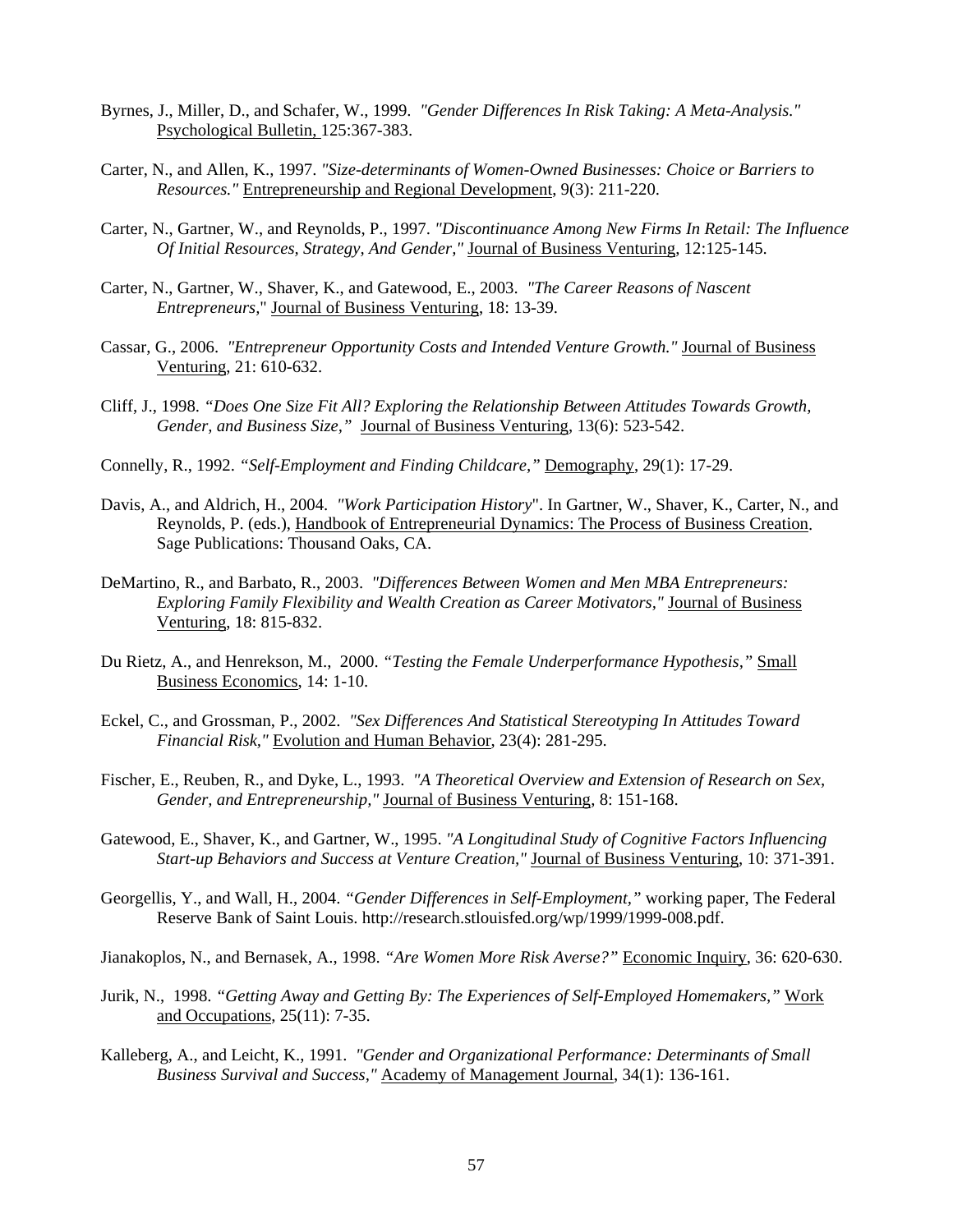- Lombard, K., 2001. *"Female Self-Employment and Demand for Flexible, Nonstandard Work Schedules,"*  Economic Inquiry, 39(2): 214-237.
- Longstreth, M., Stafford, K., and Maudlin, T., 1987. *"Self-employed Women and their Families: Time Use and Socioeconomic Characteristics,"* Journal of Small Business Management, 25(3): 30-37.
- Mallette, H. and McGuinness, N., 1999. *"Gender Differences in the Entrepreneurial Start-Up Process," w*orking paper, Mount Saint Vincent University.
- Minniti, M., Allen, I., and Langowitz, N., 2005. Global Entrepreneurship Monitor 2005 Report on Women and Entrepreneurship, Babson Park, MA: Babson College.
- Mirchandani. K., 1999. *"Feminist Insight on Gendered Work: New Directions in Research on Women and Entrepreneurship,"* Gender, Work and Organization, 6(4): 224.
- OECD, 1998. Women Entrepreneurs in Small and Medium Enterprises, OECD: Paris.
- Office of Advocacy, 2006. Women in Business, U.S. Small Business Administration. http://www.sba.gov/advo/research/rs280tot.pdf.
- Office of Advocacy, 2005. The Small Business Economy: A Report to the President, Washington DC: U.S. Government Printing Office.
- Office of Advocacy, 2001. Women in Business, working paper, U.S. Small Business Administration. http://www.sba.gov/advo/stats/wib01.pdf.
- Presser, H. and Baldwin, W., 1980. *"Child Care as a Constraint on Employment: Prevalence, Correlates, and Bearing on the Work and Fertility Nexus,"* The American Journal of Sociology, 85(5): 1202- 1213.
- Renzulli, L., Aldrich, H., and Moody, J., 2000. *"Family Matters: Gender, Networks, and Entrepreneurial Outcomes,"* Social Forces, 79(2): 523-546.
- Reynolds, P., 2000. *"National Panel Study Of U.S. Business Start-Ups: Background And Methodology,"* Databases for the Study of Entrepreneurship, 4: 153-227.
- Reynolds, P., Forthcoming. New Firm Creation in the U.S.: A PSED I Overview, Berlin: Springer-Verlag.
- Reynolds, P., Carter, N., Gartner, W., and Greene, P., 2004. *"The Prevalence of Nascent Entrepreneurs in the United States: Evidence from the Panel Study of Entrepreneurial Dynamics,"* Small Business Economics, 23: 263-284.
- Reynolds, P., and Curtin, R., 2004. *"Data Collection,"* In Gartner, W., Shaver, K., Carter, N., and Reynolds, P. (Eds.), Handbook of Entrepreneurial Dynamics: The Process of Business Creation. Sage Publications: Thousand Oaks, CA.
- Robb, A., and Wolken, J., 2002. *"Firm, Owner, And Financing Characteristics: Differences Between Male And Female-Owned Small Businesses,"* working paper, Federal Reserve Board of Governors, www.federalreserve.gov/Pubs/FEDS/2002/200218/200218pap.pdf.
- Rosa, P. Carter, S., and Hamilton, D., 1996. *"Gender as a Determinant of Small Business Performance: Insights from a British Study,"* Small Business Economics, 8: 463-478.